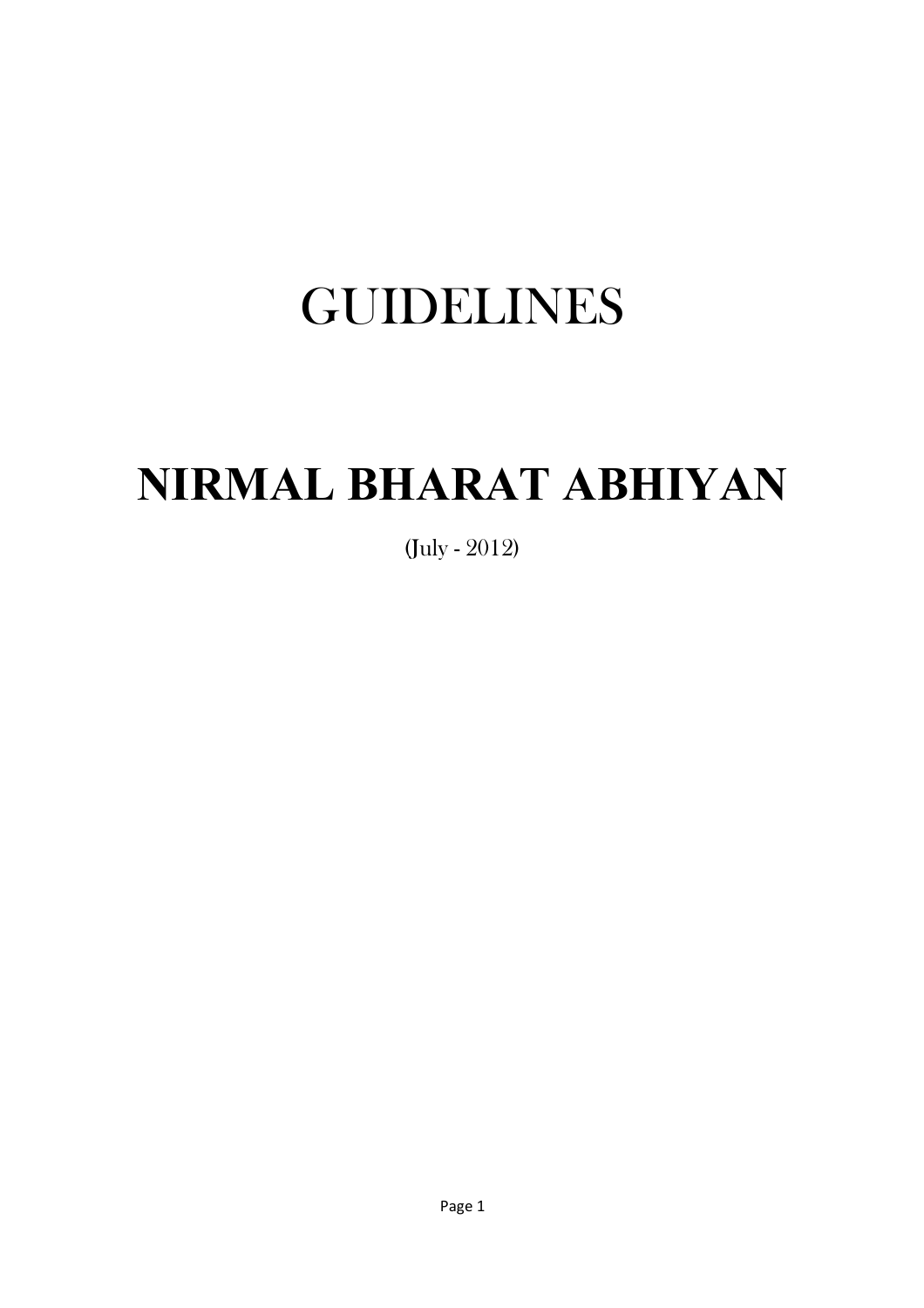## **CONTENTS**

| 2. |    |
|----|----|
| 3. |    |
| 4. |    |
|    |    |
|    |    |
|    |    |
|    |    |
|    |    |
|    |    |
|    |    |
|    |    |
|    |    |
|    |    |
|    |    |
|    |    |
|    | 13 |
|    |    |
|    |    |
|    |    |
|    |    |
|    |    |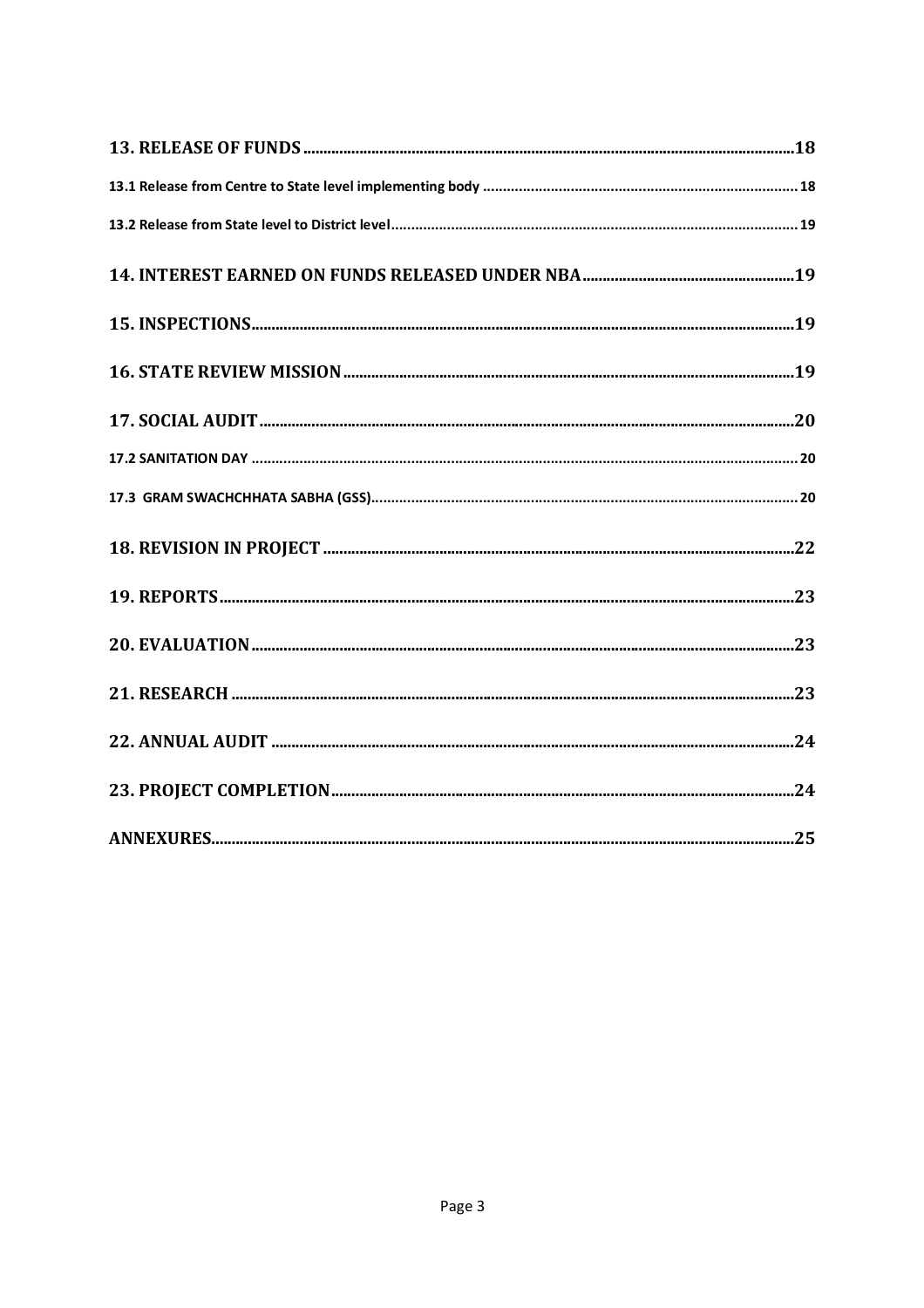### **Abbreviations**

AIP - Annual Implementation Plan

APL - Above Poverty Line

ASHA - Accredited Social Health Activist

BPL - Below Poverty Line

CBO – Community Based Organisation

CCDU - Communication and Capacity Development Unit

CRSP - Central Rural Sanitation Programme

CSC- Community Sanitary Complex

CSR - Corporate Social Responsibility

DWSC - District Water and Sanitation Committee

DWSM - District Water and Sanitation Mission

GOI – Government of India

GP - Gram Panchayat

GSS - Gram Swachchhata Sabha

IAY - Indira Awas Yojana

IEC - Information, Education and Communication

IHHL - Individual Household Latrine

IPC - Inter Personal Communication

MLALADS - Members of Legislative Assembly Local Area Development Scheme

MNREGS- Mahatma Gandhi National Rural Employment Guarantee Scheme

MPLADS - Members of Parliament Local Area Development Scheme

NBA - Nirmal Bharat Abhiyan

NGO - Non Governmental Organisation

NGP - Nirmal Gram Puraskar

NRHM- National Rural Health Mission

NSSC - National Scheme Sanctioning Committee

PAC - Plan Approval Committee

PC - Production Centre

PRI- Panchayati Raj Institution

RSM - Rural Sanitary Mart

SHG - Self Help Group

SLWM - Solid and Liquid Waste Management

SSA - Sarva Shiksha Abhiyan

SSSC - State Scheme Sanctioning Committee

SWSM - State Water and Sanitation Mission

TSC - Total Sanitation Campaign

VWSC- Village Water and Sanitation Committee

WSSO - Water and Sanitation Support Organisation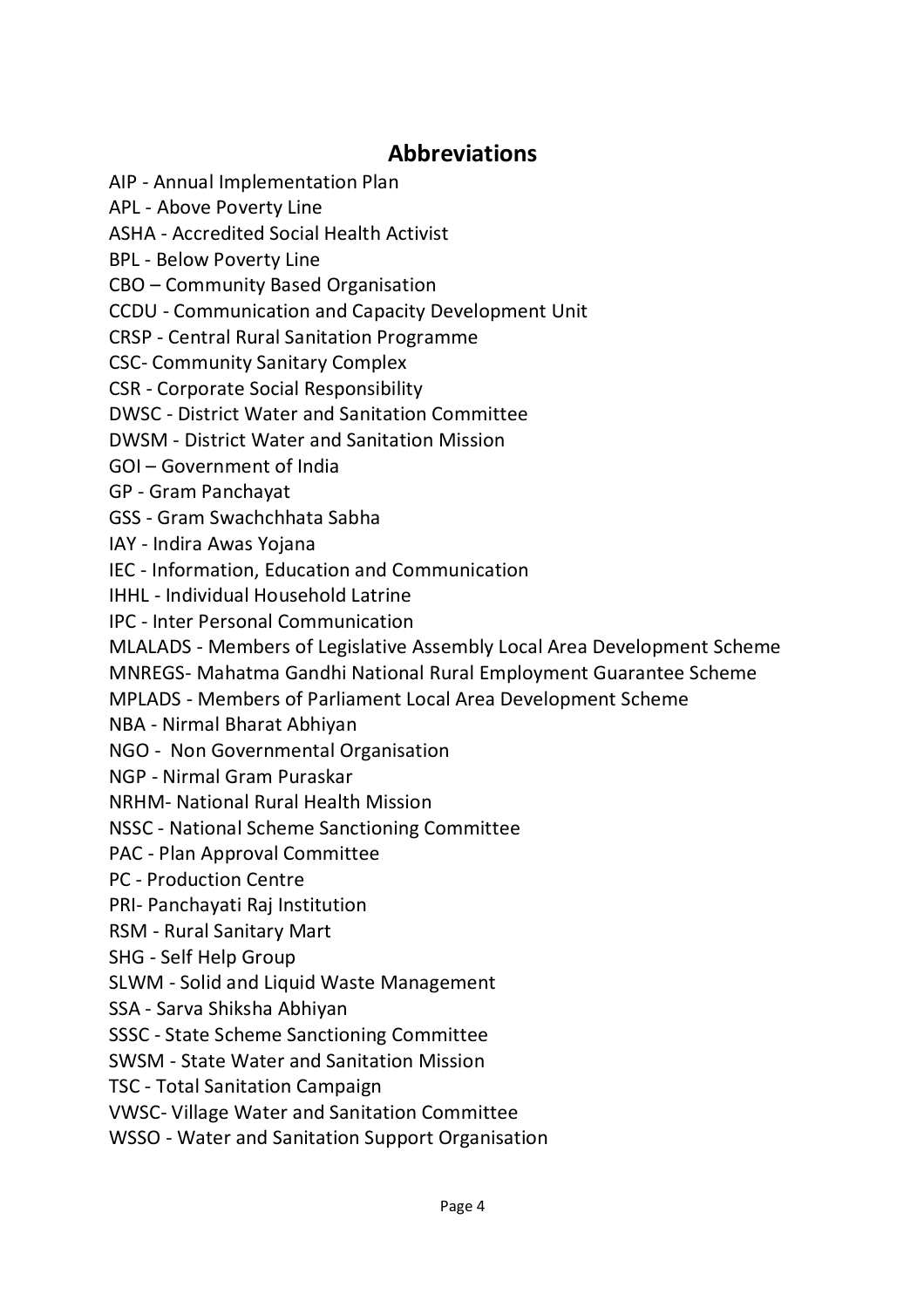### **1. BACKGROUND**

1.1 Individual Health and hygiene is largely dependent on adequate availability of drinking water and proper sanitation. There is, therefore, a direct relationship between water, sanitation and health. Consumption of unsafe drinking water, improper disposal of human excreta, improper environmental sanitation and lack of personal and food hygiene have been major causes of many diseases in developing countries. India is no exception to this. Government started the Central Rural Sanitation Programme (CRSP) in 1986 primarily with the objective of improving the quality of life of the rural people and also to provide privacy and dignity to women.

1.2 The concept of sanitation was expanded to include personal hygiene, home sanitation, safe water, garbage disposal, excreta disposal and waste water disposal. With this broader concept of sanitation, CRSP adopted a "demand driven" approach with the name "Total Sanitation Campaign" (TSC) with effect from 1999. The revised approach emphasized more on Information, Education and Communication (IEC), Human Resource Development, Capacity Development activities to increase awareness among the rural people and generation of demand for sanitary facilities. This enhanced people's capacity to choose appropriate options through alternate delivery mechanisms as per their economic condition. The Programme was implemented with focus on community-led and people centered initiatives. Financial incentives were provided to Below Poverty Line (BPL) households for construction and usage of individual household latrines (IHHL) in recognition of their achievements. Assistance was also extended for construction of school toilet units, Anganwadi toilets and Community Sanitary Complexes (CSC) apart from undertaking activities under Solid and Liquid Waste Management (SLWM).

1.3 To give a fillip to the TSC, Government of India also launched the Nirmal Gram Puraskar (NGP) that sought to recognise the achievements and efforts made in ensuring full sanitation coverage. The award gained immense popularity and contributed effectively in bringing about a movement in the community for attaining the Nirmal Status thereby significantly adding to the achievements made for increasing the sanitation coverage in the rural areas of the country.

1.4 Encouraged by the success of NGP, the TSC is being renamed as "**Nirmal Bharat Abhiyan**" (NBA). The objective is to accelerate the sanitation coverage in the rural areas so as to comprehensively cover the rural community through renewed strategies and saturation approach. Nirmal Bharat Abhiyan (NBA) envisages covering the entire community for saturated outcomes with a view to create Nirmal Gram Panchayats with following priorities:

- Provision of Individual Household Latrine (IHHL) of both Below Poverty Line (BPL) and Identified Above Poverty Line (APL) households within a Gram Panchayat (GP).
- Gram Panchayats where all habitations have access to water to be taken up. Priority may be given to Gram Panchayats having functional piped water supply ,
- Provision of sanitation facilities in Government Schools and Anganwadis in Government buildings within these GPs
- Solid and Liquid Waste Management (SLWM) for proposed and existing Nirmal Grams
- Extensive capacity building of the stake holders like Panchayati Raj Institutions (PRIs), Village Water and Sanitation Committees (VWSCs) and field functionaries for sustainable sanitation.
- Appropriate convergence with MNREGS with unskilled man-days and skilled man-days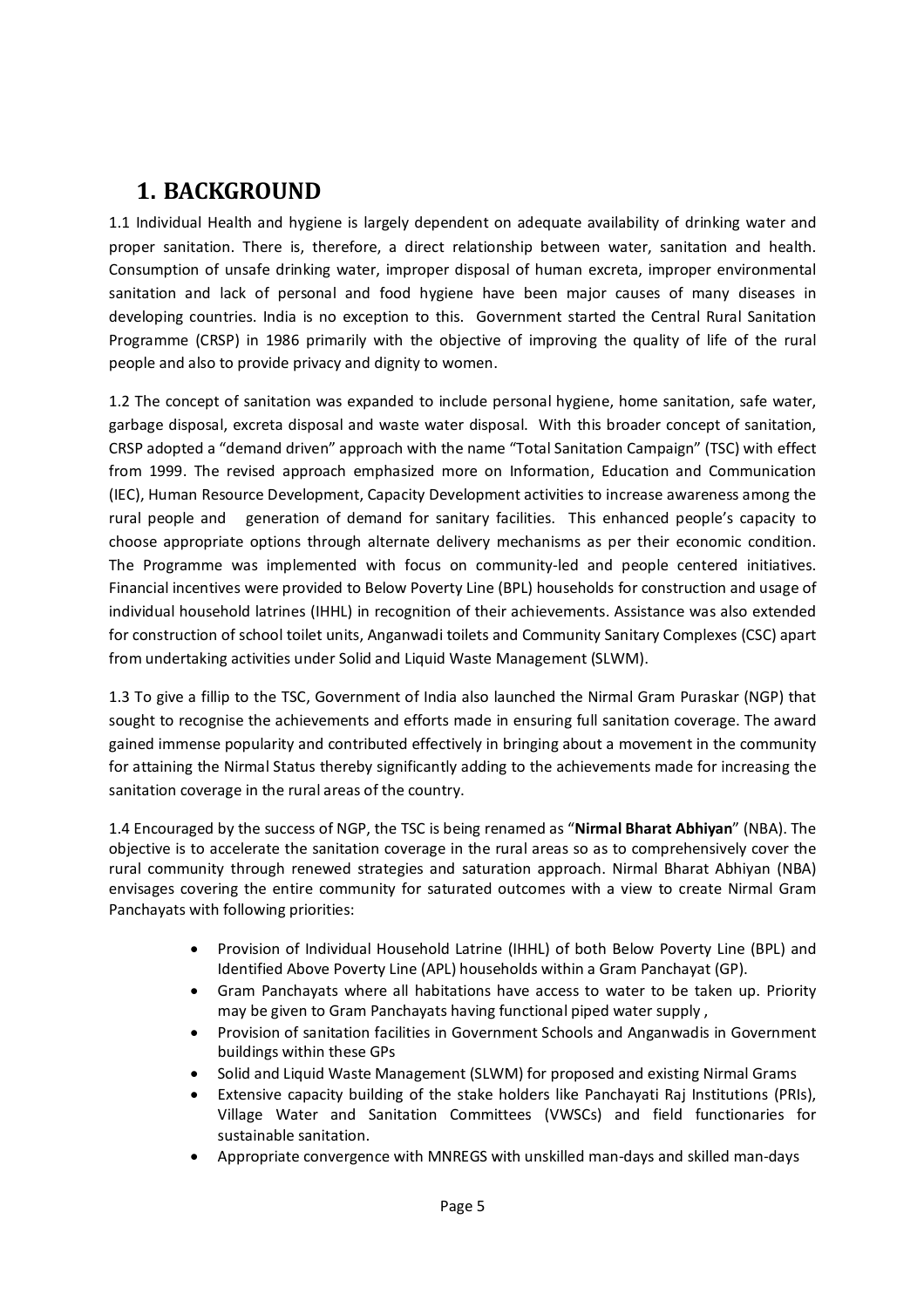### **2. OBJECTIVES**

2.1 The main objectives of the NBA are as under:

- a) Bring about an improvement in the general quality of life in the rural areas.
- b) Accelerate sanitation coverage in rural areas to achieve the vision of Nirmal Bharat by 2022 with all gram Panchayats in the country attaining Nirmal status.
- c) Motivate communities and Panchayati Raj Institutions promoting sustainable sanitation facilities through awareness creation and health education.
- d) To cover the remaining schools not covered under Sarva Shiksha Abhiyan (SSA) and Anganwadi Centres in the rural areas with proper sanitation facilities and undertake proactive promotion of hygiene education and sanitary habits among students.
- e) Encourage cost effective and appropriate technologies for ecologically safe and sustainable sanitation.
- f) Develop community managed environmental sanitation systems focusing on solid & liquid waste management for overall cleanliness in the rural areas.

### **3. STRATEGY**

3.1 The strategy is to transform rural India into 'Nirmal Bharat' by adopting the 'community led' and 'people centered' strategies and community saturation approach. A "demand driven approach" is to be continued with emphasis on awareness creation and demand generation for sanitary facilities in houses, schools and for cleaner environment. Alternate delivery mechanisms would be adopted to meet the community needs. The provision of incentives for individual household latrine units to the poorest of the poor households has been widened to cover the other needy households too so as to attain community outcomes. Availability of water in the Gram Panchayat shall be an important factor for sustaining sanitation facilities created. Rural School Sanitation remains a major component and an entry point for wider acceptance of sanitation by the rural people. Wider technology options are being provided to meet the customer preferences and location- specific needs. Intensive IEC Campaign is the corner stone of the programme involving Panchayati Raj Institutions, Co-operatives, ASHA, Anganwadi workers, Women Groups, Self Help Groups, NGOs etc. A roadmap for engagement of corporate houses is being introduced. More transparent system involving social audit and active people's participation in the implementation process of NBA is being introduced. Convergence with MNREGS shall also be important to facilitate the rural households with fund availability for creating their own sanitation facilities.

### **4. IMPLEMENTATION**

4.1. The Guidelines of NBA and the provisions hereunder are applicable with effect from 01.04.2012. Implementation of NBA is proposed with 'Gram Panchayat 'as the base unit. A project proposal that emanates from a district is scrutinized and consolidated by the State Government and transmitted to the Government of India (Ministry of Drinking Water and Sanitation) as a State Plan. NBA is to be implemented in phases with start-up activities. Funds are to be made available for preliminary IEC work. The physical implementation gets oriented towards satisfying the felt-needs, wherein individual households choose from a menu of options for their household latrines. The built-in flexibility in the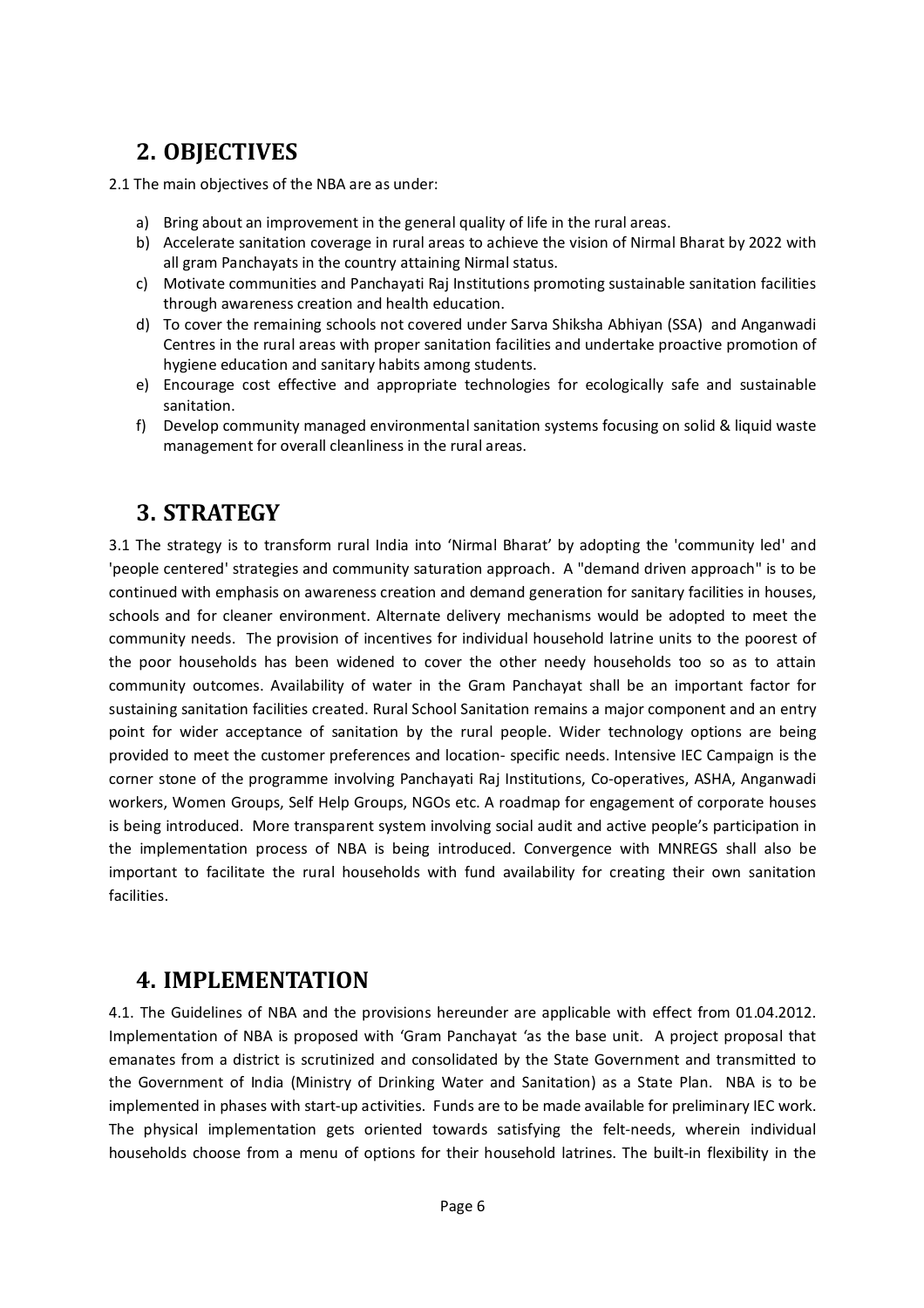menu of options gives the poor and the disadvantaged families opportunity for subsequent upgradation depending upon their requirements and financial position. In the "campaign approach", a synergistic interaction between the Government agencies and other stakeholders is essential. To bring about the desired behavioural changes for relevant sanitary practices, intensive IEC and advocacy, with participation of NGOs/Panchayati Raj Institutions/resource organizations is envisaged.

4.2 NBA will be implemented with a district as the project. The States/UTs are expected to prepare/revise NBA Projects for all the districts, consolidate at State level as State Plan and submit before the Government of India.

### **5. COMPONENTS OF NBA**

The Programme components and activities for NBA implementation are as follows:

### *(a) Start-Up Activities*

5.1 The start-up activities include

- a. Conducting of preliminary survey to assess the status of sanitation and hygiene practices
- b. Base line survey
- c. Orientation of key personnel at the district/GP level
- d. Preparation of State Plan.

The cost of Start-up activities will be met from the IEC funds up to Rs. 10 Lakh. Additional *fund* requirement, if any, shall be met by the State.

### *(b) IEC Activities*

5.2.1 Information, Education and Communication (IEC) are important components of the Programme. These intend to trigger the demand for sanitary facilities in the rural areas for households, schools, Anganwadis and Community Sanitary Complexes through behavioural change. The activities carried out under these components should be area specific and should also involve all sections of the rural population. IEC is not a one-time activity. IEC strategy and plan to be drawn to include creation of demand leading to construction and use in a sustained manner. IEC should be conducted at all tiers i.e Districts, Blocks and Gram Panchayat.

5.2.2 A national communication strategy framework has been developed by Government of India giving emphasis on Inter Personal Communication (IPC) at the grassroots level. The states are to evolve their own strategy using folk media, mass media and also outdoor media like wall painting, hoarding etc. The IEC should also focus on health and hygiene practices and environmental sanitation aspects.

5.2.3 Interpersonal communication and door to door to door contact are recognised as the most significant tools for attaining the programme goals. In order to strengthen communication machinery at the village level with participatory social mobilization, guidelines for engagement of village level motivators (Swachchhata Doot / Sanitation Messengers) have been issued separately. As part of this strategy, in addition to Swachchhata Doots, field functionaries like Bharat Nirman Volunteers, ASHA, Anganwadi workers, School Teachers etc can also be engaged at the village level for demand creation and taking up behaviour change communication. The motivator can be given suitable incentive from the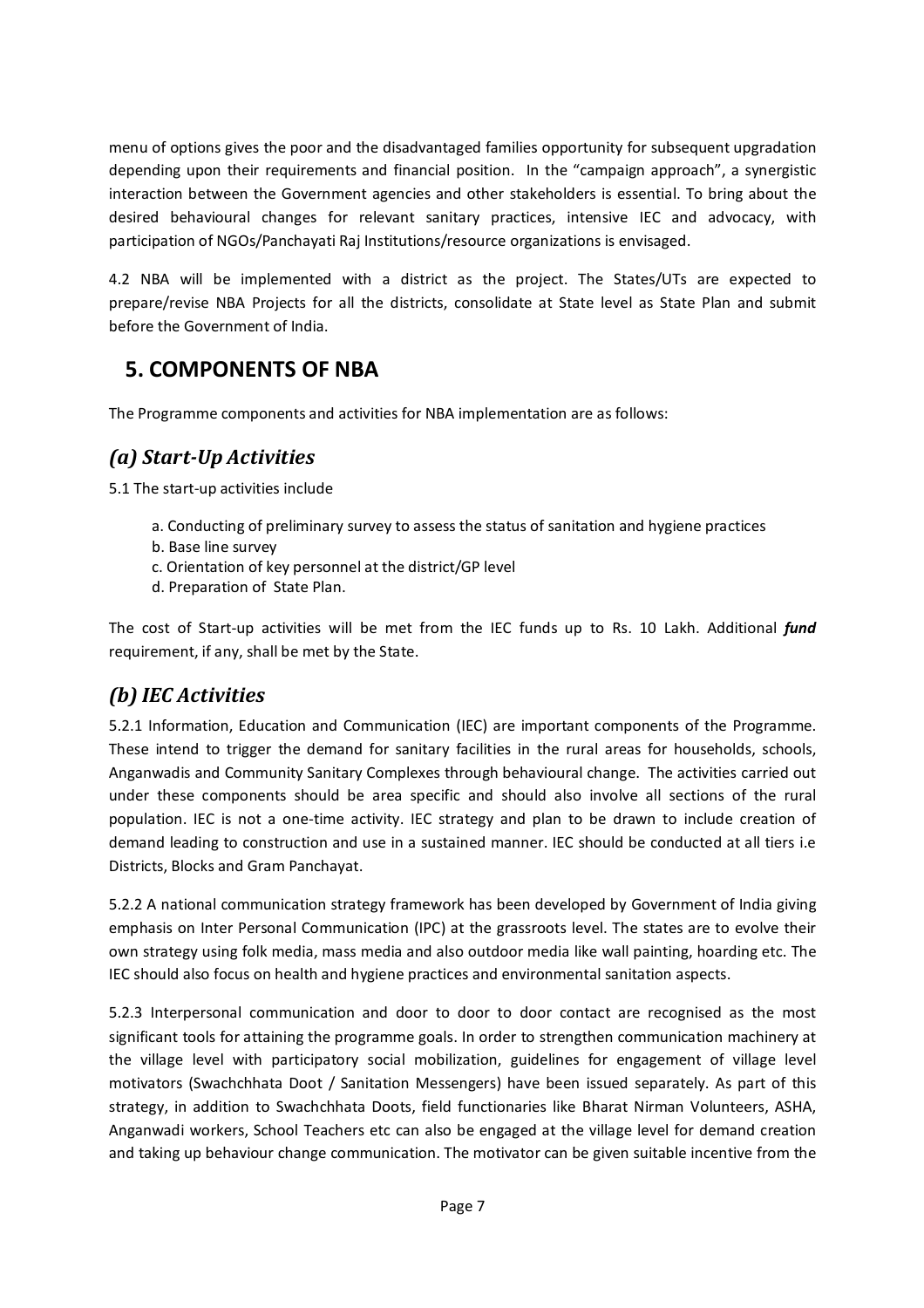funds earmarked for IEC. The incentive will be performance based i.e. in terms of motivating the number of households and schools/ Anganwadis to construct latrines and use them.

5.2.4 Each project district should prepare a detailed IEC plan along with the Annual Action Plan with defined strategies to reach all sections of the community. The aim of such a communication plan is to motivate rural people to adopt hygiene behaviour as a way of life and thereby develop and maintain all facilities created under the programme. The Annual IEC Action Plan should be duly approved by the DWSC/DWSM. The Communication and Capacity Development Units (CCDUs) / Water and Sanitation Support Organisations (WSSOs) set up at the state level must support the districts in developing a good IEC plan and also in implementing it. Observance of Sanitation Day/ Sanitation Week / Sanitation Fortnight should be essential component of the Annual Action Plan.

5.2.5 For effective dissemination of the IEC material, funds may also be provided under this component to blocks and gram Panchayats for execution of works. They may take up such activities by engaging local NGOs for interpersonal communication; selecting motivators; executing works like wall paintings, street plays etc. The development of such material executed by the Panchayats may be standardized by the district or the CCDU.

5.2.6 The IEC funds should be broadly divided into pre Nirmal and Post- Nirmal phase so as to have funds for sustaining the movement. The project districts, however, shall have the flexibility of deciding this division depending on the baseline survey reports and rate of acceleration of sanitation coverage.

5.2.7 Funds available under IEC may be used for imparting hygiene education to the rural communities, general public, as well as children in schools. The IEC plan should include a component for raising awareness among school going children, teachers and PTAs.

5.2.8 IEC funding will be in the ratio of 80:20 between GOI and the State Governments and the total IEC cost including start up grant will be limited to 15% of the total project cost.

### *(c) Capacity Building*

5.3.1 This component is for training of VWSC and PRI members, block and district functionaries and grass root functionaries like ASHA and other health, education and related functionaries, Anganwadi workers etc. SHGs can be trained in trades such as masonry work, brick-making, toilet pan making and plumbing etc as also for awareness raising activities. NGOs/CBOs of repute can be engaged for this activity. State Resource Centres and Regional / District Resource Centres should be identified for conducting such trainings.

5.3.2 Capacity building funding will be in the ratio of 80:20 between GOI and the State Governments and will be limited to 2% of the IEC budget.

#### *(d) Construction of Individual Household Latrines*

5.4.1 A duly completed household sanitary latrine shall comprise of a Toilet Unit including a super structure. The programme is aimed to cover all the rural families. Incentive as provided under the scheme may be extended to all Below Poverty Line (BPL) Households and Above Poverty Line Households (APL) restricted to SCs/STs, small and marginal farmers, landless labourers with homestead, physically handicapped and women headed households. The construction of household toilets should be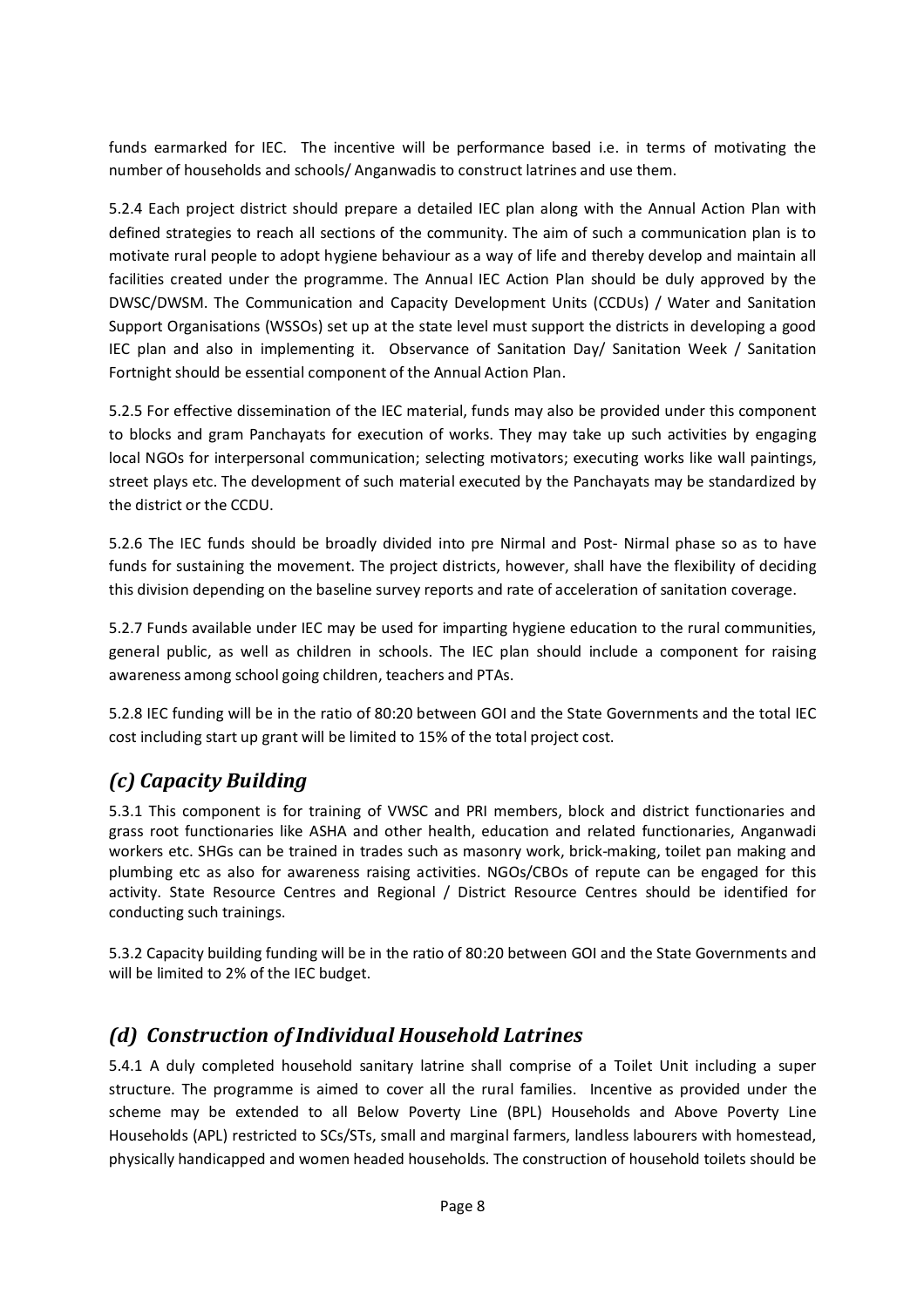undertaken by the household itself and on completion and use of the toilet; the cash incentive can be given to the household in recognition of its achievement.

5.4.2 The incentive amount to Below Poverty Line (BPL) household/identified APLs for construction of one unit of IHHL shall be Rs.4600.00 (Rs.5100.00 for difficult and hilly areas). The central share out of this shall be Rs.3200.00 (Rs.3700.00 in case of hilly and difficult areas) and State Government share shall be Rs.1400.00. Minimum beneficiary share shall be Rs.900.00 in cash or labour. State Governments are allowed the flexibility to provide higher incentive for a household toilet, of the same or higher unit costs from their own funds. All houses constructed with the central or/and state assistance should invariably have suitable sanitation facility as an integral part. However, All houses constructed by the beneficiaries under Indira Awas Yojana (IAY) or any other state rural housing scheme which did not have toilets shall also be eligible for the incentive as above for creation of sanitation facilities for the targeted groups under NBA.

5.4.3 APL families not covered by the above incentives will take up construction of the household latrines on their own through motivation. The IEC activities will provide comprehensive coverage to all the families in the GP without exceptions. APL families facing cash crunch may access the revolving fund as outlined in the guidelines.

5.4.4 Construction of bucket latrines is not permitted in the rural areas. The existing bucket latrines, if any, should be converted to sanitary latrines and the sharing pattern for incentive for the targeted beneficiaries shall be identical to that of construction of individual house hold latrines.

5.4.5 Ministry of Rural Development notification Number S.O.l022(E) dated 04.05.2012 regarding convergence of TSC with MNREGS will be *mutatis mutandis* applicable for convergence with NBA.

### *(e) Rural Sanitary Marts and Production Centers*

5.5.1 The Rural Sanitary Mart is an outlet dealing with the materials, hardware and designs required for the construction of sanitary latrines, soakage and compost pits, vermi-composting, washing platforms, certified domestic water filters and other sanitation & hygiene accessories required. RSMs should ensure that a variety of pans (ceramic, mosaic, HDP, fiberglass) are available for choice by the beneficiaries. RSM should necessarily have those items, which are required as a part of the sanitation package. It is a commercial venture with a social objective. The main aim of having a RSM is to provide materials, services and guidance needed for constructing different types of latrines and other sanitary facilities for a clean environment. Production Centers are the means to produce cost effective affordable sanitary materials at the local level. They could be independent or part of the RSMs.

5.5.2 The Production Centers/Rural Sanitary Marts could be opened and operated by SHGs / women Organizations/Panchayats/NGOs etc. Support of private entrepreneurs may also be taken for ensuring an effective supply chain.

5.5.3 DWSM/DWSC should have a Memorandum of Understanding (MoU) with the RSMs/PCs along with a system of joint monitoring evolved to ensure that the RSMs & PCs are on track with production plans as per requirement. RSMs should have a method of quality certification of its products and a band of trained masons and motivators.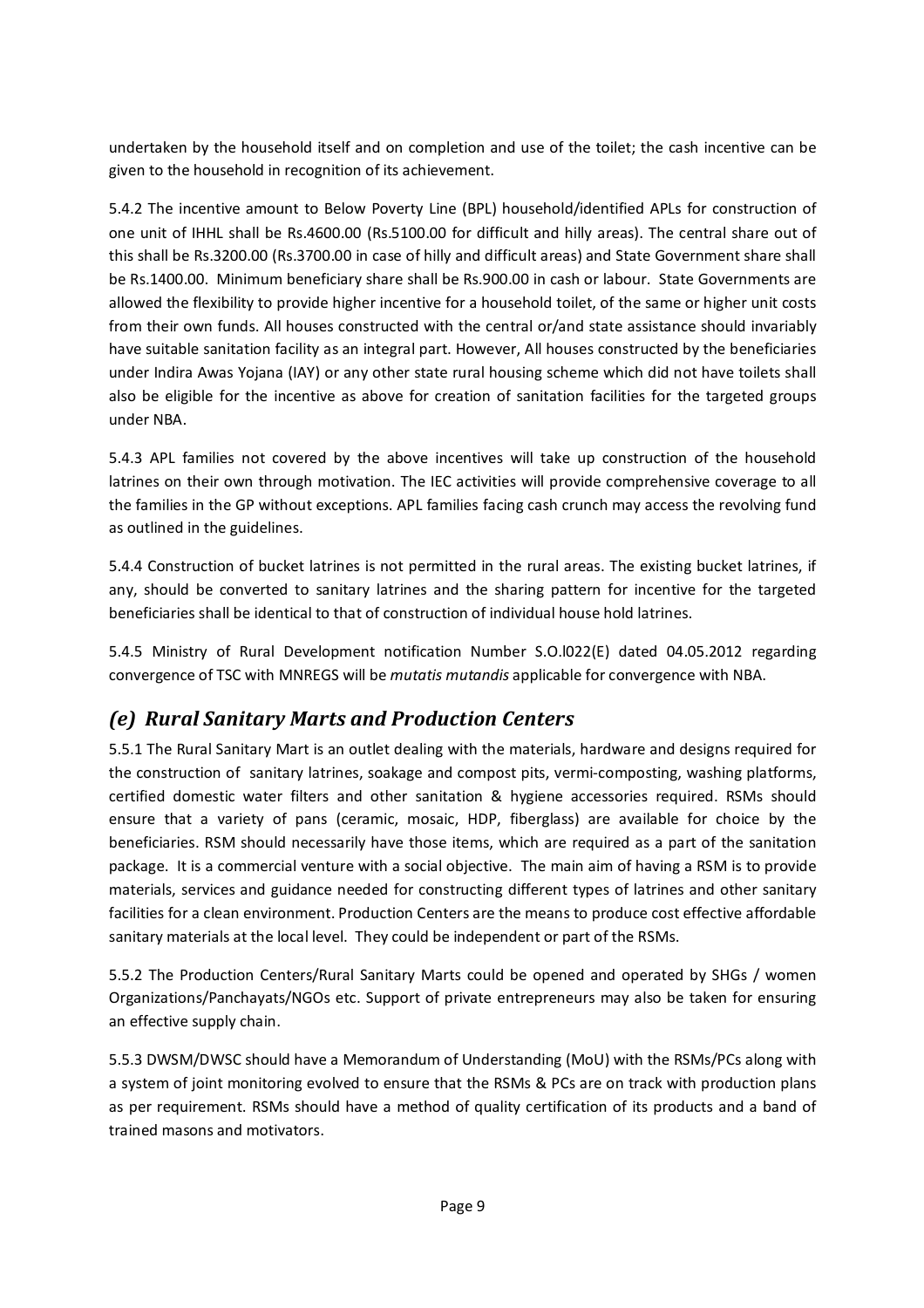5.5.4 Quality standards (where notified by BIS or by MoDWS) for each of the items of purchase should be strictly adhered to.

5.5.5 An interest free loan up to Rs.3.5 lakh can be given for establishing RSM/PC out of revolving fund available with the district. In case more RSMs are required, a maximum of up to Rs.35 Lakh from the Revolving Fund can be utilized for this purpose. Loans from the revolving fund for RSM/PC shall be recovered in 12-18 installments after one year from the date of receiving the loan.

#### *(f) Provision of Revolving Fund in the District*

5.6.1 The revolving fund may be given to Cooperative Societies or Self Help Groups whose creditworthiness is established, for providing cheap finance to their members. Loan from this fund should be recovered in 12-18 installments. NBA projects will have the flexibility to decide the other terms and conditions for sanction of the revolving fund. This revolving fund can be accessed by APL households not covered for incentives under the guidelines. Loan can also be given to the owner of the household where Anganwadi center is located for construction of baby friendly toilet provided the ICDS authorities agree to refund the loan from the rent paid to the house owner. 5% of the District project outlay subject to a sum of up to Rs.50 Lakh, can be used as revolving fund. The revolving fund is shared between Centre and State on an 80:20 basis.

### *(g) Community Sanitary Complex*

5.7.1 Community Sanitary Complex is an integral component of the NBA. These Complexes, comprising an appropriate number of toilet seats, bathing cubicles, washing platforms, Wash basins etc, can be set up in a place in the village acceptable and accessible to all. Ordinarily such complexes should be constructed only when there is lack of space in the village for construction of household toilets and the community owns up the responsibility of their operation and maintenance. The ultimate aim is to ensure construction of maximum IHHLs and construction of community complexes will be restricted to only when IHHLs cannot be constructed, for whatever reason, and also teach the community of "Hygiene practices". The maintenance of such complexes is very essential for which Gram Panchayat should own the ultimate responsibility. User families may be asked to contribute a reasonable monthly user charge for cleaning & maintenance. The proposal for putting up CSC will be approved by the National Scheme Sanctioning Committee (NSSC). Such complexes can also be made at public places, markets, etc. where large scale congregation of people takes place. Suitable maintenance guidelines may be adopted by the community to ensure proper maintenance of the complex.

5.7.2 Maximum unit cost prescribed for a community sanitary complex is up to Rs.2 lakh. Sharing pattern amongst Central Government, State Government and the community is in the ratio of 60:30:10. The community contribution, however, can be made by the Panchayat out of its own resources, from grants of the Thirteenth Finance Commission or from any other fund of the State duly permitted by it.

### *(h) Institutional Toilets*

5.8.1 Children could be a good channel to influence parents to adopt proper sanitary habits. Children are more receptive to new ideas. Schools/Anganwadis are appropriate institutions for changing the behaviour, mindset and habits of children from open defecation to the use of lavatory through motivation and education.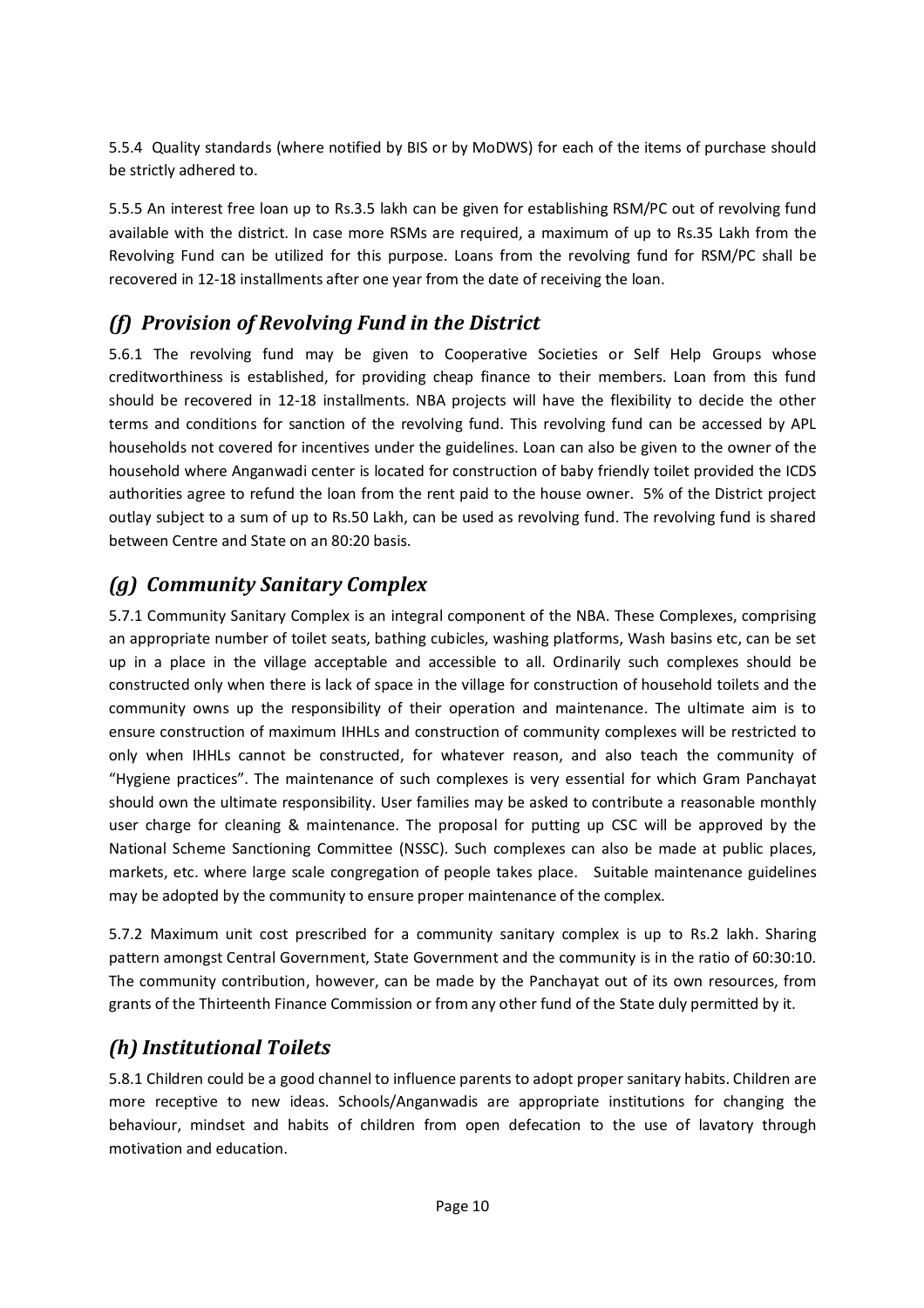#### **School Toilets**

5.8.2 Toilets in all types of Government Schools should be constructed. Emphasis should be given to toilets for Girls in Schools. Toilet should provide access opportunity to children with special needs. A toilet unit consists of a toilet and minimum of two urinals. Separate toilet units for girls and boys should be provided in all co-educational schools, which are to be treated as two separate units and each unit is entitled to Central assistance. The number of toilet units to be constructed should be adequate to meet the requirements of the school as per the strength of the students attending the school. State/UT Governments, Parent-Teachers Association and Panchayats are free to contribute from their own resources over and above the prescribed amount.

5.8.3 In addition to creation of hardware in the schools, it is essential that hygiene education is imparted to the children on all aspects of hygiene. For this purpose, at least one teacher in each school must be trained in hygiene education who in turn should train the children through interesting activities and community projects that emphasize hygiene behaviour. The expenditure for this purpose can be met from the IEC fund earmarked for the project. The district and Panchayat implementing agencies should ensure good coordination with Department of Education and Health & other partners in order to fulfill the objective of SSHE i.e. to provide a safe, healthy learning environment to all children.

5.8.4 The Central assistance per unit will be restricted to 70 percent for a unit cost of Rs.35,000/- (Rs.38,500 in case of hilly and difficult areas). Funding for School Sanitation in a NBA Project is provided by the Central and State Government in the ratio of 70:30.

#### **Anganwadi Toilets**

5.8.5 In order to instill the practice of using a toilet in children from very early stage in life, it is essential that Anganwadis are used as a platform of behaviour change for the children as well as the mothers. For this purpose, each Anganwadi should be provided with a baby friendly toilet. Since there are a large number of Anganwadis operating from private premises, following strategy may be adopted;

- (a) In all the Anganwadis, which are in Government buildings, baby friendly toilets should be constructed from the NBA funds provided.
- (b) In those Anganwadis, which are in private buildings, the owner must be asked to construct the toilet as per design, and, he/she may be allowed to charge enhanced rent for the building to recover the cost of construction.
- (c) Alternatively, the toilet may be constructed from revolving fund component under the NBA and, suitable deductions made from the monthly rental paid to the owner to recover the cost over a period of time.

5.8.6 Unit cost of a toilet shall be up to Rs.8,000 (Rs.10,000 in case of hilly and difficult areas) for each Anganwadi in the rural areas. Financial assistance to be given by Government of India will be restricted to Rs.5,600 (Rs.7,000 in case of hilly and difficult areas). Additional expenses can be met by the State Government, Panchayats or funds from Thirteenth Finance Commission, MPLADS, MLALADS, MNREGS etc.

5.8.7 Construction of Anganwadi toilets is to be prioritised in the 200 high focused districts to assist in tackling the issue of malnutrition.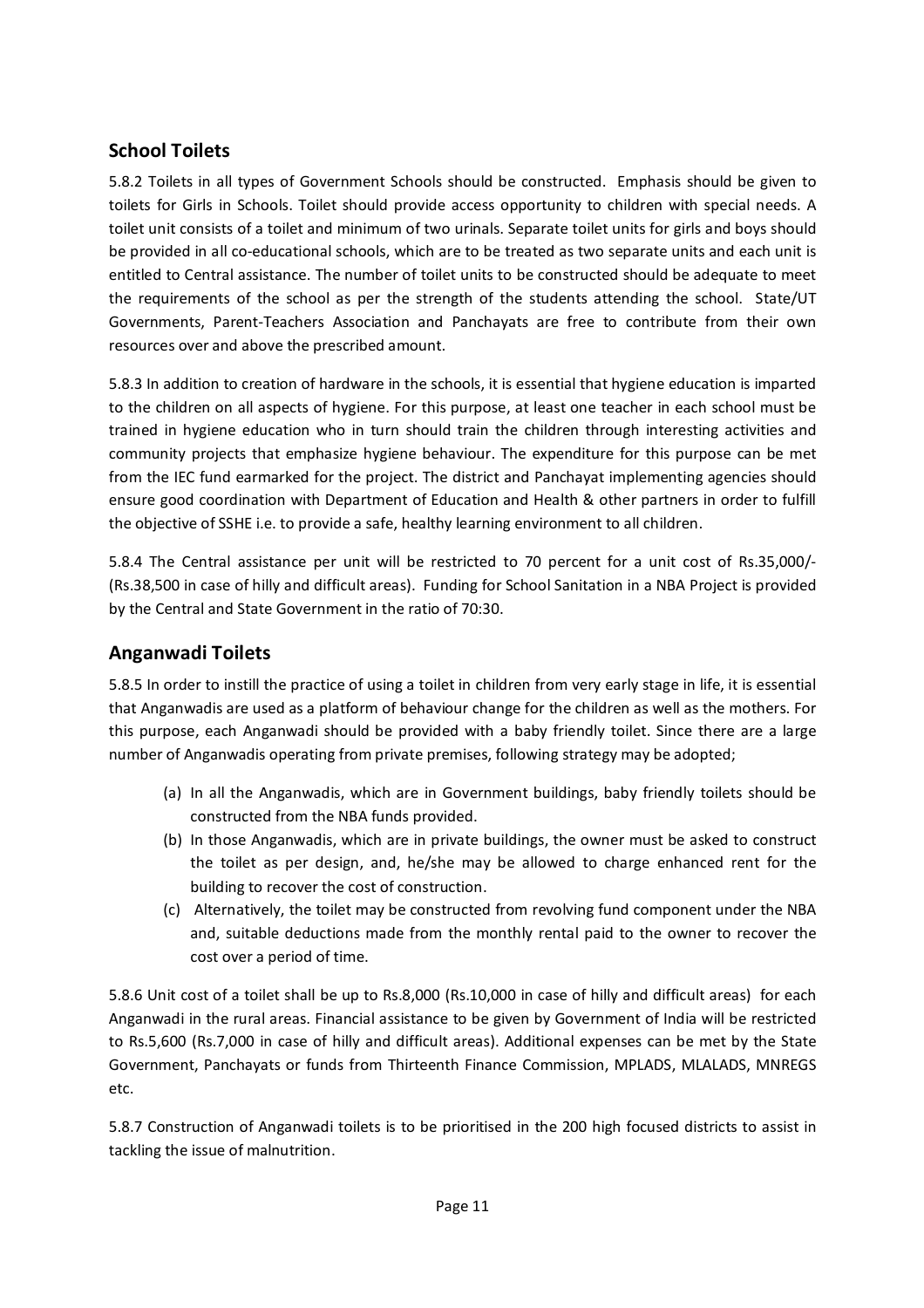5.8.8 All government buildings constructed with financial support of the Centre must have appropriate sanitation facilities under the respective schemes as an integral component of the scheme. This is considered essential to achieve the vision of 'NIRMAL BHARAT'.

### *(i) Solid and Liquid Waste Management*

5.9.1 The objective of NBA is to bring about improvement in the general quality of life in rural areas. Solid and Liquid Waste Management (SLWM) is one of the key components to address this. SLWM is to be taken up in project mode for each Gram Panchayat (GP) with financial assistance capped for a GP on number of household basis to enable all GPs to implement sustainable SLWM projects. Under this component, activities like compost pits, vermin composting, common and individual biogas plants, low cost drainage, soakage channels/ pits, reuse of waste water and system for collection, segregation and disposal of household garbage etc can be taken up. Projects should be approved by State Scheme Sanctioning Committee (SSSC). Assistance of professional agencies/NGOs may be sought to develop /test/ implement such projects. Projects will be prioritized in identified GPs targeted for Nirmal status and those that have already been awarded Nirmal Gram Puraskar (NGP). SLWM can also be implemented by dovetailing funds from other Rural Development programmes like MNREGS etc.

5.9.2 The total assistance under NBA for SLWM projects shall be worked out on the basis of total number of households in each GP, subject to a maximum of Rs.7 lakh for a GP having up to 150 households, Rs.12 lakh up to 300 households, Rs.15 lakh up to 500 households and Rs.20 lakh for GPs having more than 500 households. Funding for SLWM project under NBA is provided by the Central and State Government in the ratio of 70:30. Any additional cost requirement is to be met with funds from the State/GP.

### *(j) Maintenance of facilities created under NBA*

5.10 It is essential to train the community, particularly all the members of the family in the proper upkeep and maintenance of the sanitation facilities created. The IEC activities should include awareness of the community on how to maintain the sanitation facilities. The maintenance expenses of individual household sanitary latrines should be met by the households. The maintenance cost of community sanitary complexes may be met by the PRIs through appropriate mechanisms like user charges etc. The concerned departments should provide adequate funds for maintenance of school/Anganwadi toilets. Any other appropriate funds made available by the state government to the PRIs/districts may be utilized.

### *(k) Administrative Charges*

5.11.1 The Administrative Charges include money spent on , salary of temporary staff deployed for the execution of NBA, support services, fuel charges, vehicle hire charges, stationery, monitoring & evaluation of NBA project. However, in no case shall additional posts be created, nor separate vehicle purchased for the implementation of the NBA project. But in order to implement the projects professionally, specialists/ consultants from the fields of Communication, Human Resource Development, School sanitation & Hygiene education and Monitoring may be hired for the project period. The fees of the consultants may be paid from the administrative charges. Purchase of one computer with accessories is permissible per district.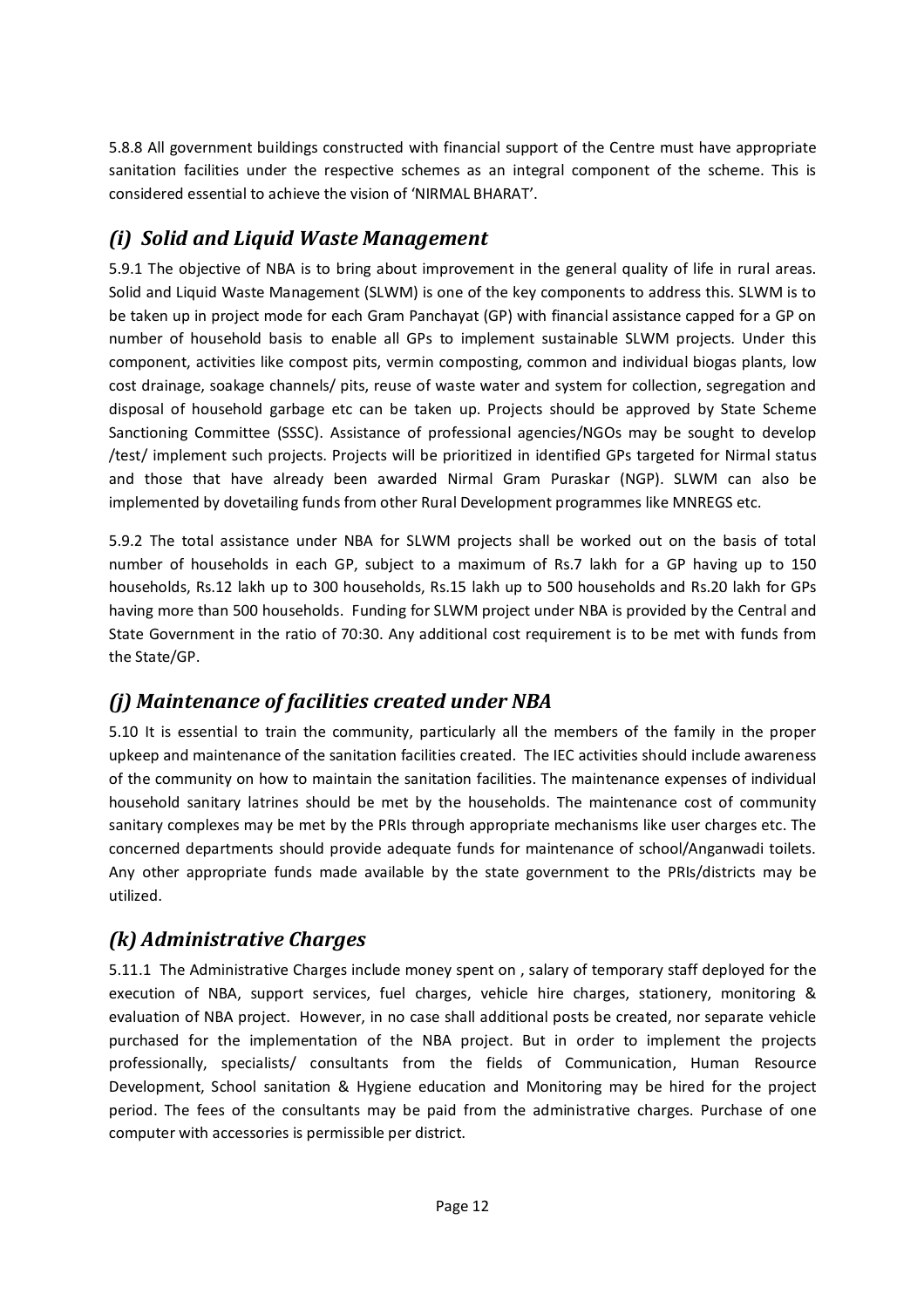5.11.2 Administrative component to be specified under the project may be up to 4 per cent of the total district project outlay.

5.11.3 The following items of expenses are specifically prohibited under "administrative expenses":

- a. Purchase of vehicles
- b. Purchase of land and buildings
- c. Construction of official buildings and rest houses (this excludes toilet units needed for NBA projects)
- d. Purchase of office equipment
- e. Expenses for any political party and religious organisations
- f. Expenses for gifts and donations
- g. Purchase of cell phones
- h. Transfer of funds to the State level institutions for meeting administrative expenses.

### **6. NATIONAL SCHEME SANCTIONING COMMITTEE**

6.1. National Scheme Sanctioning Committee (NSSC) will be constituted under NBA for specific periods to approve or revise the project proposals for the districts, as received from the State/UT Governments duly approved by the State Scheme Sanctioning Committee (SSCC). There will be seven members in the NSSC. The constitution of the NSSC shall be as follows:

- 1. Secretary, Ministry of Drinking Water And Sanitation Chairperson
- 2. Additional Secretary & Financial Advisor, Ministry of Drinking Water and Sanitation
- 3. Four non-official experts in the field of rural sanitation nominated by the Ministry
- 4. Secretary in-charge of rural sanitation of the State whose proposal is to be considered
- 5. Joint Secretary in-charge of Department of Elementary Education, Ministry of Human Resource Development
- 6. Joint Secretary in-charge of National Rural Health Mission
- 7. Joint Secretary in-charge of Women and Child Development
- 8. Joint Secretary in-charge of Sanitation, Ministry of Drinking Water And Sanitation Member Secretary

### **7. IMPLEMENTING AGENCIES**

7.1. Implementation of NBA requires large scale social mobilization and monitoring. A 4-Tier implementation mechanism should be set up at the State/District/Block/Village level as given below :

#### 7.2 **State Water and Sanitation Mission (SWSM)**

7.2.1 As a step towards achieving coordination and convergence among State Departments dealing with Rural Drinking Water Supply, Rural Sanitation, School Education, Health, Women and Child Development, Water Resources, Agriculture etc. a **State Water and Sanitation Mission** should be set up at the State/UT level. It shall be a registered society under the aegis of the Department/Board/ Corporation/Authority/Agency implementing rural water supply and sanitation programme in the State.

7.2.2 The SWSM shall be headed by the Chief Secretary/Additional Chief Secretary/Development Commissioner with Secretaries in-charge of PHED, Rural Development (RD), Panchayati Raj (PR), Finance, Health, Education, Women and Child Development, Water Resources, Agriculture, Information and Public Relations (I&PR) as members. Principal Secretary / Secretary of the Department looking after Sanitation/Drinking Water in the State shall be the nodal Secretary responsible for all the SWSM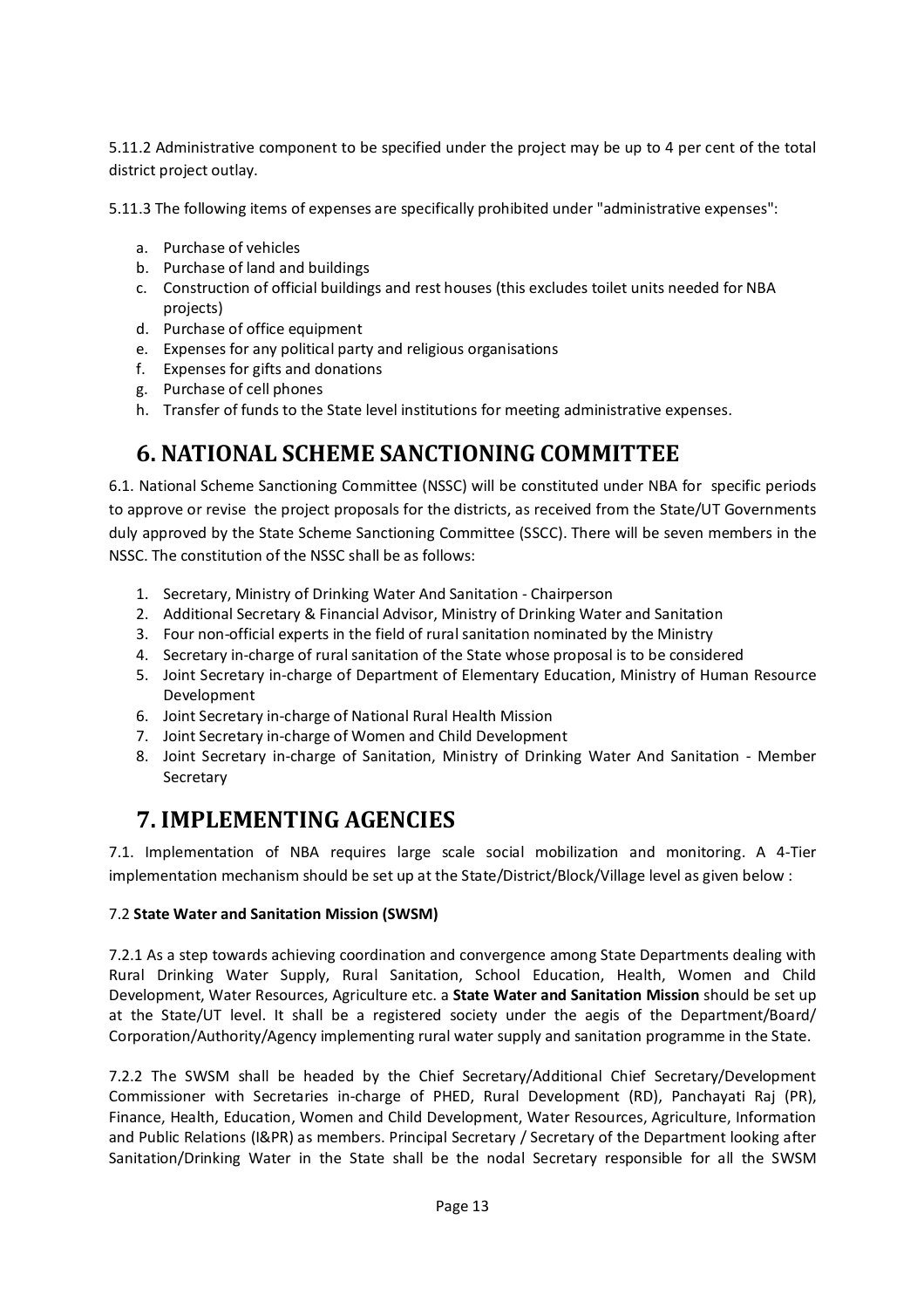activities and for convening the meetings of the Mission. Experts in the field of sanitation, hydrology, IEC, HRD, MIS, media, NGOs etc. may be co-opted as members.

7.2.3 SWSM shall supervise implementation of NBA in the project districts in the State, ensure convergence mechanism between line departments, prepare the Annual Implementation Plan for each district as per the progress made by districts, receive Grant-in-aid from Centre earmarked for specific project districts and disburse to the DWSMs. All projects shall have to be approved by **State Scheme Sanctioning Committee (SSSC)**. The mission shall meet at least once in six months

#### 7.3 **Water and Sanitation Support Organization (WSSO)**

7.3.1 All States should set up Water and Sanitation Support Organization (WSSO) under State Water and Sanitation Mission (SWSM) to deal with IEC, HRD and Monitoring and Evaluation at the State level Communication strategy for the State should be planned by the WSSO and should be regularly monitored for effective implementation. In states where Water supply & Sanitation are handled by two different departments, a CCDU (Sanitation) should be associated with the WSSO. Consultants from the fields of Communication, Human Resource Development, and Monitoring and School sanitation & hygiene education may be engaged.

#### 7.4 **District Water and Sanitation Mission (DWSM**):

7.4.1 A District Water and Sanitation Mission (DWSM) shall be constituted at the district level. The line departments will play the catalytic role in implementation. The composition of DWSM should be as follows:

- DWSM shall be headed by Chairman of Zilla Parishad/ District Collector/Deputy Commissioner.
- The members would be –all MPs/MLAs and MLCs of the District and Chairperson of the Standing Committees of the Zilla Parishad or their representatives; District Officers of Education, Health, Panchayati Raj, Social Welfare, ICDS, PHED, Water Resources, Agriculture, Information and Public Relation;
- NGOs shall be identified by the DWSM and co-opted into the Mission as members.
- The Executive Engineer of PHED/District Engineer of the ZP/ any other officer approved by SWSM shall be the Member Secretary.
- The Mission shall meet at least quarterly.

DWSM should plan and implement the district NBA project with appropriate IEC strategies and convergence mechanisms with other line departments. DWSM should also ensure fund flow to the GPs for attaining the objectives of NBA. It should review and monitor programme implementation so that the objectives of the district annual action plans may be achieved leading to sustainable Nirmal Gram Panchayats.

#### 7.5 **Block Resource Centres (BRC)**

7.5.1 The role of Block Panchayats in rural drinking water and sanitation sector needs to be strengthened to provide guidance, support and monitor water supply and sanitation status in GPs. Block Panchayat is the ideal unit for providing support to a GP or a group of Gram Panchayats. To achieve this objective, Block Resource Centres (BRC) shall be set up as per Guidelines issued by the Ministry of Drinking Water and Sanitation vide letter no. W-11042/72/2009 dated 24<sup>th</sup> August 2010. BRC shall provide continuous support to the programmes of the Ministry in terms of awareness generation, motivation, mobilisation, training and handholding of village communities, GPs and VWSCs. The BRC will serve as an extended delivery arm of the DWSM in terms of software support and act as a link between DWSM and the GPs/ VWSCs/ village communities.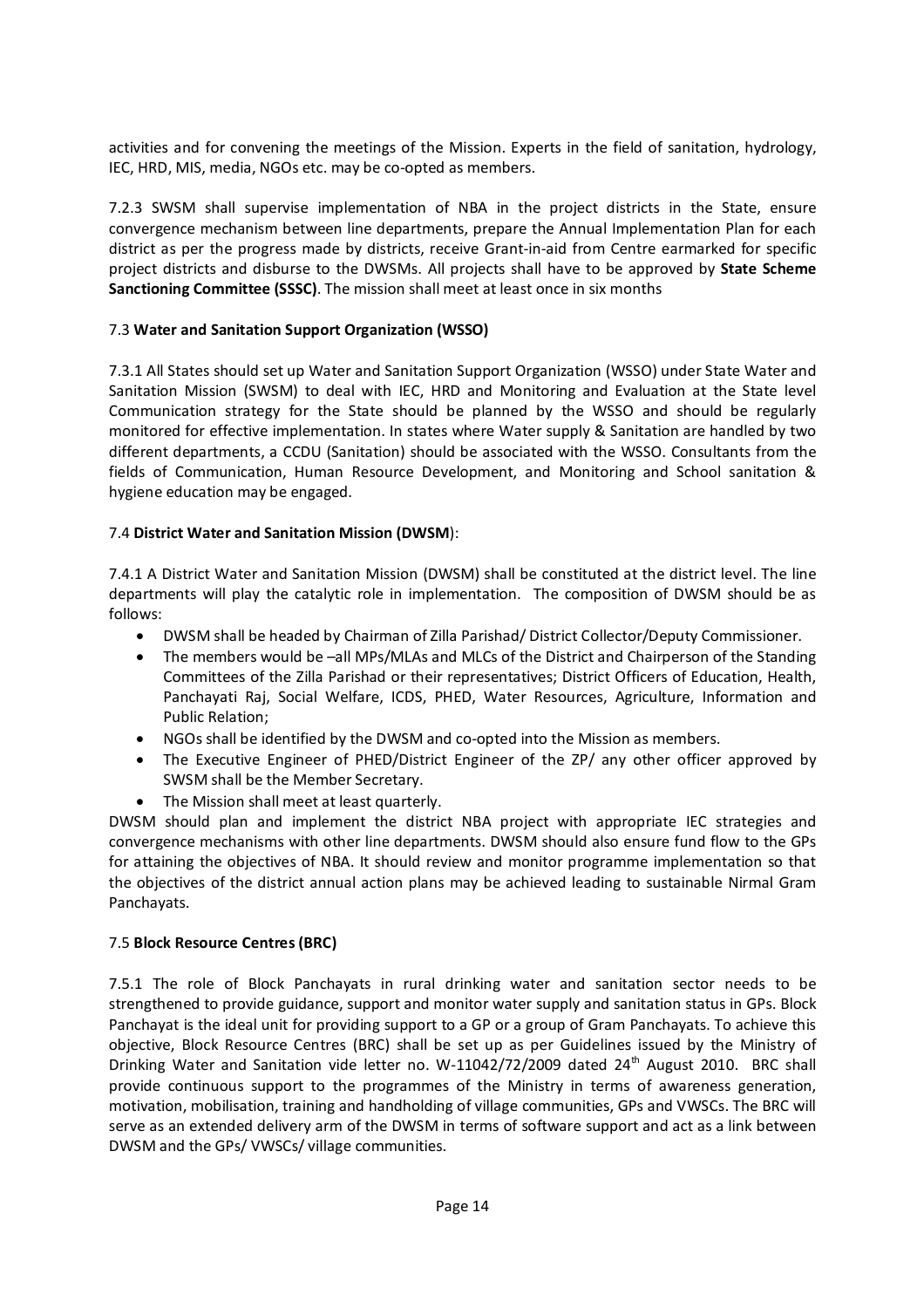7.5.2 Capacity building and generating awareness among the village community on various aspects of sanitation will be taken up by BRCs. It will also help the GPs in achieving Nirmal Gram status, sustaining and building on it with effective and low cost management of solid and liquid wastes.

#### **7.6 Village Water and Sanitation Committee**

A Village Water and Sanitation Committee shall be constituted as a sub-committee of Gram Panchayat in Gram Panchayats, for providing support in terms of motivation, mobilization, implementation and supervision of the programme. The VWSC should play a crucial role in the comprehensive and saturation approach to Nirmal Grams. .

### **8. ROLE OF PANCHAYATI RAJ INSTITUTIONS**

8.1 As per the Constitution 73rd Amendment Act, 1992, Sanitation is included in the 11th Schedule. Accordingly, Gram Panchayats have a pivotal role in the implementation of NBA. The programme will be implemented by the Panchayati Raj Institutions at all levels. They will carry out the social mobilization for the construction of toilets and also maintain the clean environment by way of safe disposal of wastes. PRIs may engage suitable NGOs for inter-personal IEC and training. Community Complexes constructed under the NBA will be maintained by the Panchayats/Voluntary Organizations/Charitable Trusts. Panchayats can also contribute from their own resources for School Sanitation over and above the prescribed amount. They will act as the custodian of the assets such as the Community Complexes, environmental components, drainage etc. constructed under NBA. GPs can also open and operate the Production Centers/Rural Sanitary Marts.

8.2 GPs can play a key role in promoting regular use, maintenance and up gradation of toilets and interpersonal communication for hygiene education. Panchayats and NGOs who are in the frontline of implementation have a key role in ensuring that safety standards are being met with all components of NBA e.g. the distance between water source and a latrine – adhering to the minimum distance for IHHL, school and Anganwadi toilets and community sanitary complexes; regulating pit-depth, pit lining to prevent pollution, collapse of pit etc. The same will apply to key hygiene behaviour such as keeping the environment around hand pumps / water sources clear and tidy and free of human and animal excreta. GPs must also play a role in the monitoring of the NBA programme. Both Block level and District level PRIs must regularly monitor the implementation along with the concerned officials.

### **9. ROLE OF NON GOVERNMENTAL ORGANISATIONS**

9.1 NGOs have a catalytic role in the implementation of NBA in the rural areas. They have to be actively involved in IEC activities and capacity building leading to demand generation, construction and use of sanitation facilities. NGOs may also be engaged to conduct base line surveys and PRAs specifically to determine key behaviours and perceptions regarding sanitation, hygiene, water use, O&M, etc NGOs can also open and operate Production Centers and Rural Sanitary Marts. Selection of NGOs should be done following a transparent criterion.

### **10. ROLE OF CORPORATE BODIES**

10.1 Corporate houses should be encouraged to participate in the NBA as an essential part of the Corporate Social Responsibility (CSR). The realization that a healthy workforce can contribute towards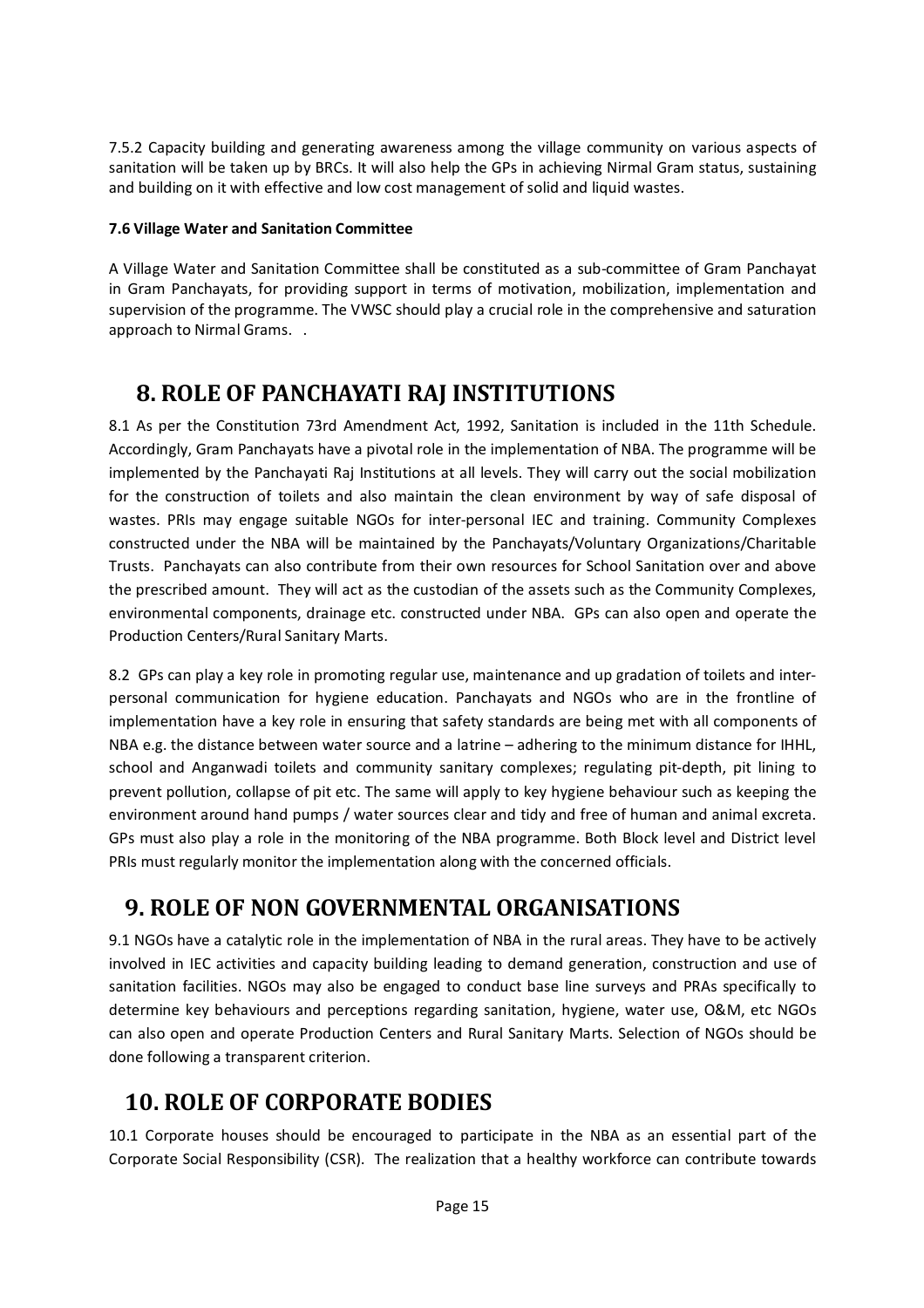better services for their output is already in their understanding. The issues of getting popularity for marketing of their products and services or mere status also attract corporate houses towards taking up social causes and increasing interaction with people. Thus, NBA can serve as a platform for the Corporate Houses to help address their CSR.

10.2 The corporate houses may take up the issues of sanitation through IEC, HRD or through direct targeted interventions such as:

- a) Provide suitable rural friendly sanitation facilities in workplace for use and demonstration to their employees from rural areas
- b) Establish demonstration fields / rural sanitation parks for exposure of various technology options available under NBA to the rural populace.
- c) Organise exhibitions / sanitation melas.
- d) Provide necessary exposure to the children about proper sanitation and hygiene
- e) Provide additional incentive to rural households in form of suitable sanitary materials or create sanitation facilities for the rural populace through appropriate local organisation
- f) Provide sanitary complexes in market or other public places / around work places or alike
- g) Provide assistance in effective solid and liquid waste management technology and resources
- h) Provide trained manpower for maintenance of sanitation facilities and/or SLWM establishments
- i) Undertake tailored research work for suitable local technology options for sanitation services in the rural areas
- j) Propagate the programme through mass media
- k) Adopt habitations/villages/GPs to make them Nirmal Grams

## **11. PROJECT FUNDING**

11.1 NBA Component-Wise earmarking and funding pattern

| <b>S.N.</b> | Component                                                                       | Amount earmarked as percent                 | <b>Contribution Share</b>                                       |              |                                               |
|-------------|---------------------------------------------------------------------------------|---------------------------------------------|-----------------------------------------------------------------|--------------|-----------------------------------------------|
|             |                                                                                 | of the NBA project outlay                   | <b>GOI</b>                                                      | <b>State</b> | <b>Beneficiary</b><br>Household/<br>Community |
| a.          | IEC, Start Up Activity<br>and Capacity Building                                 | Up to 15%                                   | 80%                                                             | 20%          | 0%                                            |
| b.          | Revolving Fund                                                                  | Up to 5%                                    | 80%                                                             | 20%          | 0%                                            |
| c.          | (i)<br>Individual<br><b>Household Latrines</b>                                  | Actual amount required for full<br>coverage | Rs.3200<br>(3700 in<br>case of Hilly<br>and difficult<br>areas) | Rs.1400      | Rs.900                                        |
|             | (ii)<br>Community<br><b>Sanitary Complexes</b>                                  | Actual amount required for full<br>coverage | 60%                                                             | 30%          | 10%                                           |
| d.          | <b>Toilets</b><br>Institutional<br>including School and<br>Anganwadi Sanitation | Actual amount required for full<br>coverage | 70%                                                             | 30%          | 0%                                            |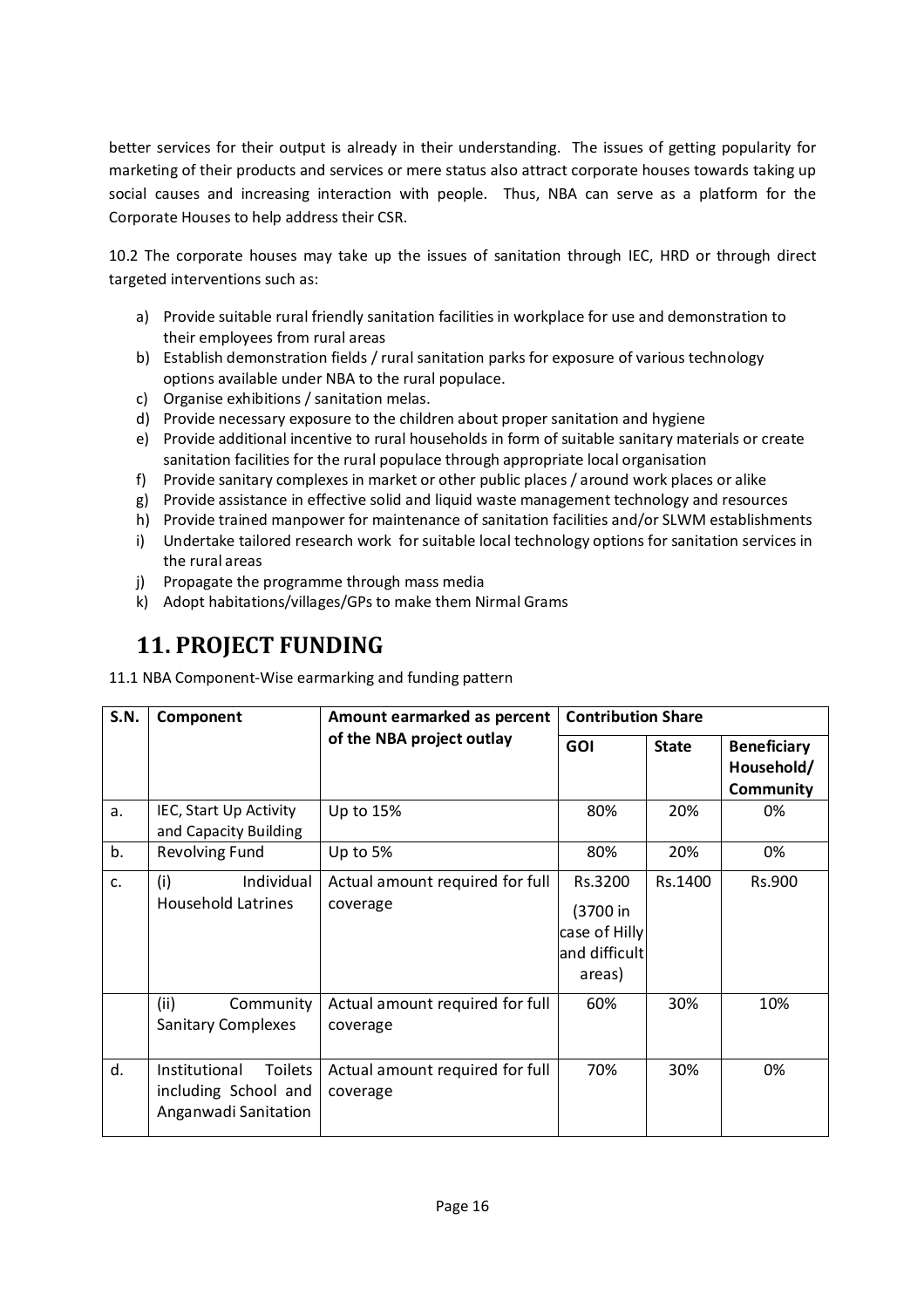|    | Administrative<br>charges                                          | Up to 4%                                                 | 80% | 20% | 0% |
|----|--------------------------------------------------------------------|----------------------------------------------------------|-----|-----|----|
| g. | Solid/Liquid<br>Management (Capital   project cost within<br>Cost) | Waste   Actual amount as per SLWM<br>limits<br>permitted | 70% | 30% | 0% |

### **12. ANNUAL IMPLEMENTATION PLAN (AIP)**

12.1 The main objective of the Annual Implementation Plan (AIP) is to provide a definite direction to the programme for creation of Nirmal Grams. It is also required to provide basis for monthly and quarterly monitoring of physical and financial progress during the course of the financial year vis-à-vis the planned activities. The AIP should include:

- a) report on the progress made by the State in achieving the objectives of NBA during the previous year against the AIP objectives
- b) reasons and comments for variation, if any;
- c) a plan of activities with physical and financial estimates under each component of the NBA for the proposed financial year.
- d) Monthly Quarterly projected targets
- e) write ups of success stories, best practices, innovations introduced, new technologies used and

12.2 AIP should be prepared by identification of Gram Panchayats to be saturated for attaining the project objectives. These GP plans should be consolidated into Block Implementation Plans and further into District Implementation Plan. The State Water and Sanitation Mission will suitably consolidate the District Implementation Plans as the State Implementation Plan.

12.3 The States/UTs shall prepare the AIP and submit the same before the commencement of the financial year on the basis of the balance works to be completed, to the Plan Approval Committee (PAC) of MoDWS for finalization.

12.4 The proposed AIPs shall be discussed in the PAC and finalized with or without modifications. The finalized AIP shall be prepared by the States based on financial allocation of funds forwarded to the Central Govt. within a fortnight of the discussions in PAC and also uploaded in the website through online monitoring system. The recommendation of PAC for a financial year shall be valid for that financial year only.

12.5 AIP should be prepared following the saturation approach highlighting comprehensive sanitation and water coverage on the basis of identification of Gram Panchayats that can be made Nirmal during the year/in the coming years. The enlistment of Gram Panchayats should be done in a manner such that all the Gram Panchayats in a Block/District are covered progressively so as to make the State "Nirmal". The AIP budgeting should follow the cost norms of NBA and should be compiled to project the financial demand of Central Share during the year.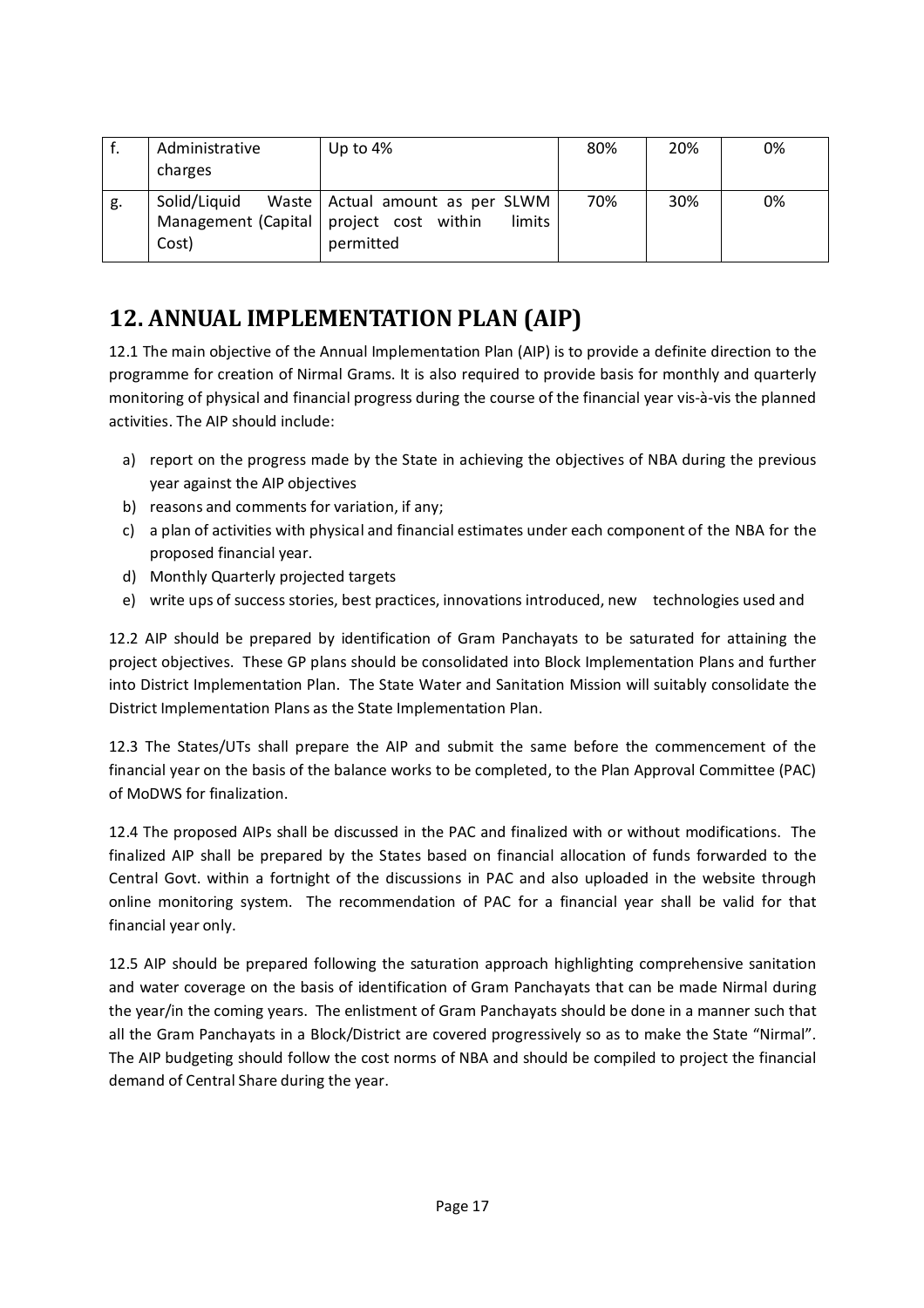### **13. RELEASE OF FUNDS**

### *13.1 Release from Centre to State level implementing body*

13.1.1 The funds under NBA will be released to the State Water and Sanitation Missions. The SWSM will operate a single Savings bank account in any Nationalized Bank or a bank authorized by the State Government through which State Government funds are operated for all transactions relating to NBA including Central share, State share, beneficiary share or any other receipt. The details of the NBA bank account has to be communicated to MoDWS along with the name of the bank, IFSC Code and A/c. No. etc. and should not be changed during the implementation of the project without prior permission of the MoDWS. **The funds released under the programme shall be through Central Plan Scheme Monitoring System (CPSMS) maintained by Government of India.**

13.1.2 On the basis of approved demand of States as decided in the AIP meeting and the availability of funds, a allocation to all the States will be worked out for release of funds to respective SWSMs in two installments. In all cases where the second installment has been released unconditionally during the preceding year, will be eligible for release of the first installment during the financial year. Other States will be eligible for only 25% of the allocation. All conditionalities of the previous release will have to be fulfilled for release of balance funds  $/ 2^{nd}$  installment.

13.1.3 The second installment of funds, as approved in AIP, will be released on fulfillment of the following conditions:

- Receipt of a specific proposal from the State/UT with recommendation of the State Government with district wise physical and financial progress reports;
- Annual Performance Report as per Annexure-I
- Statement of Achievements of monthly/quarterly progress against the targets specified in the AIP;
- Commitment of the state to release of proportionate State share into the SWSM account with in fifteen days of release of central share;
- Utilization of 60% of the available funds with the SWSM i.e. opening balance, funds released as first installment of Grant-in-aid under NBA during the year and interest earned thereon, Central Share and State Share separately ;
- Submission of Audited Statements of Accounts of the preceding financial year as per Annexure-II;
- Submission of Utilization Certificates for Central and State Share separately in the prescribed Performa as per Annexure-III duly signed by the Member Secretary of SWSM, for the preceding financial year;
- Any other condition(s) that may be specified by the Central government from time to time.

13.1.4 The fund released in the first installment shall be 50% of the amount approved in the PAC and shall be reduced by the amount of opening balance in excess of 10% of the previous year's release to the State.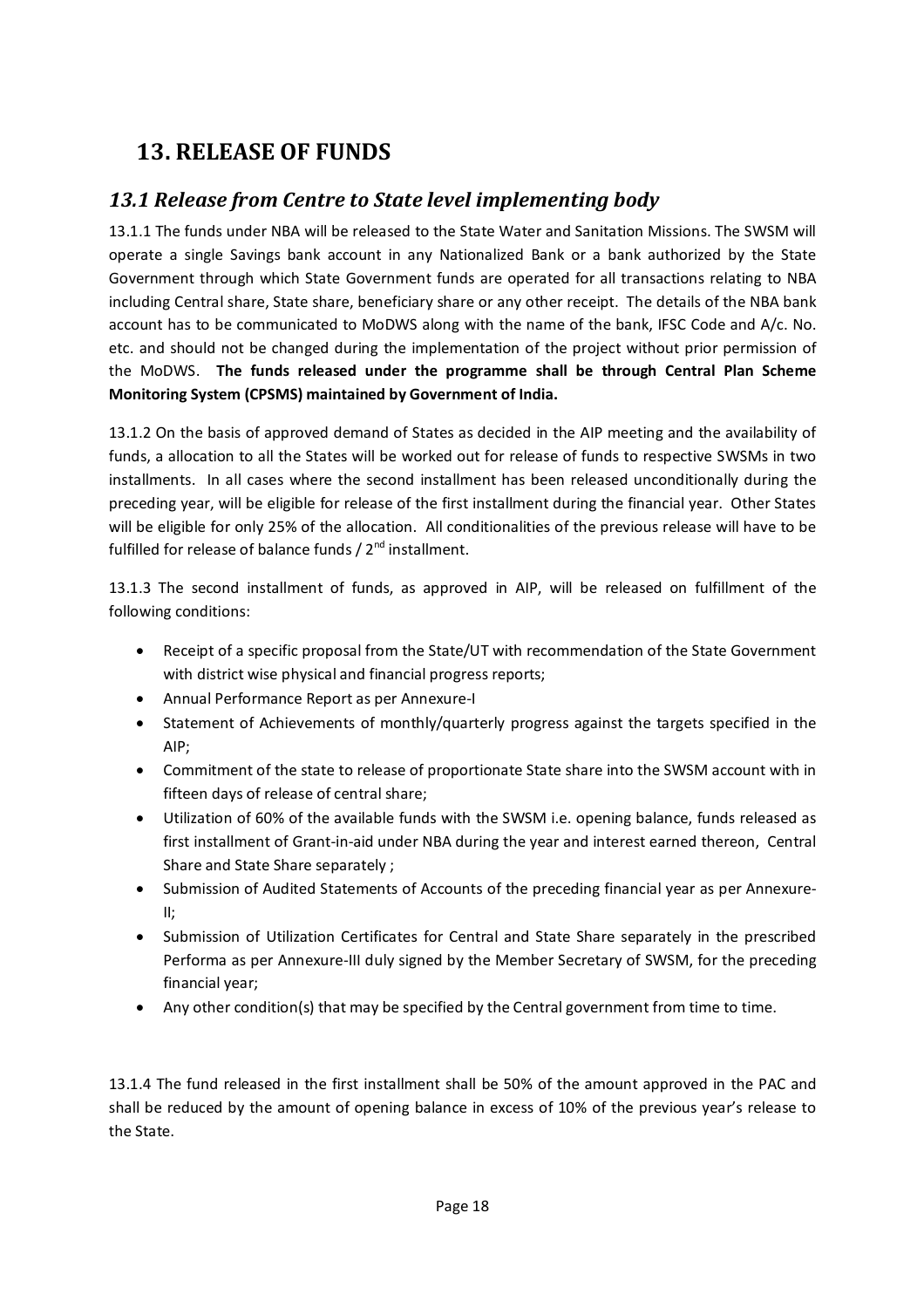13.1.5 Any further release of funds during the financial year will be based on the progress in expenditure, available funds and production of necessary documents as may be required by the MoDWS.

#### *13.2 Release from State level to District level*

13.2.1 The States/UTs shall release the central grants received along with the matching State share to the District implementing agency/agencies within 15 days of receipt of Central grants.

13.2.2 The District Implementing Agency shall be required to transfer the funds for the works to the Gram Panchayat (VWSC in States where GPs do not exist) within 15 days of receipt of funds.

### **14. INTEREST EARNED ON FUNDS RELEASED UNDER NBA**

14.1 The NBA funds (Central and State) should be kept in a bank account. The household / beneficiary contribution need not be deposited in this account. The interest accrued on NBA funds shall be treated as part of the NBA resources. The District Implementing Agency has to submit utilization of interest accrued on NBA funds along with claim/s for subsequent installments and it should be reflected in the Utilization Certificates.

### **15. INSPECTIONS**

15.1 Monitoring through regular field inspections by officers from the State level and the district levels is essential for the effective implementation of the Programme. The inspection should be to check and ensure that construction work has been done in accordance with the norms, the community has been involved in construction, and the latrines are not polluting the water sources and also to check whether there has been correct selection of beneficiaries and proper use of latrines after construction. Such inspection should ensure that the sanitary latrines are not used for any other purpose. Inspection should be done to check whether NBA information of a Gram Panchayat has been displayed transparently in Gram Panchayat (by wall painting or special hoarding). Project authorities should constitute a team of experts in the district who should review the implementation in different blocks frequently. Such review should be held at least once a quarter. Similarly the State Government should conduct review of projects in each district periodically and for this purpose they should constitute a panel of experts available in the state. In addition, Government of India will send its review missions to the states periodically to assess the quality of implementation.

### **16. STATE REVIEW MISSION**

16.1 Since scaling up of NBA has taken up considerably, it is essential that Review Mission arrangements at State Government level are made mandatory. State Review mission shall be headed by Joint secretary level of the state Government with at least three members from other linked departments like RD, WCD, Panchayati Raj and HRD deptt. and independent representatives from reputed organizations in the field of sanitation. State are also advised to set-up a panel of experts at State level for conducting reviews into various NBA districts periodically. Based on the reports of the State Review Missions, if the State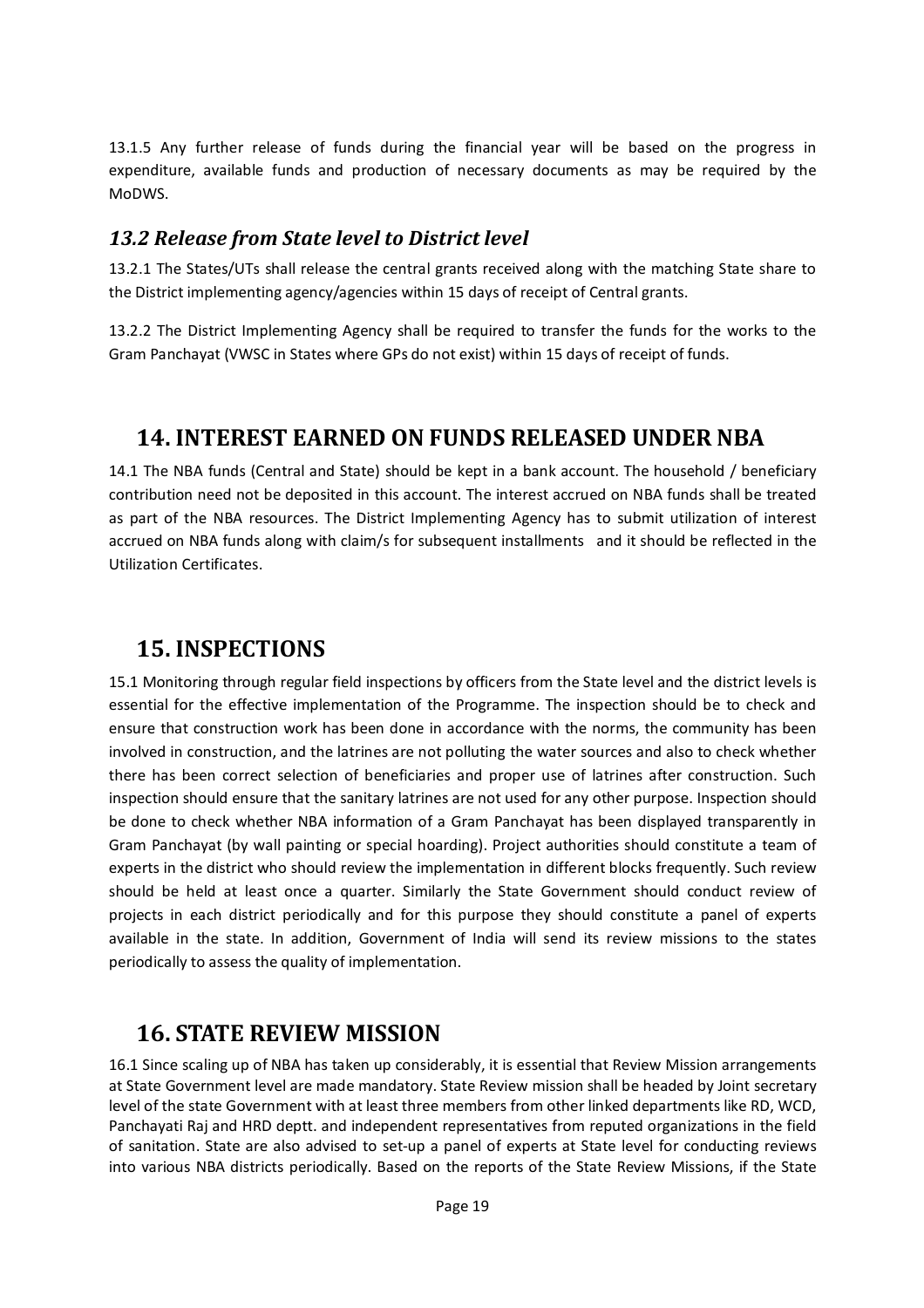govt. is satisfied for release of subsequent installment, the proposal for release of fund should be sent to Government of India. While submitting proposal for release of fund, a copy of the review mission report shall also be enclosed by the State Government.

### **17. SOCIAL AUDIT**

17.1.1 The website of the Ministry, (www.ddws.nic.in, tsc.nic.in) hosts comprehensive information and data in connection with the formulation implementation and outcome of the programme. This data together with any other relevant data on social indicators can be utilized for social audit.

17.1.2. NBA will provide a central role to 'social audits' as a means of continuous and comprehensive public vigilance. The Gram Panchayats will have a 'Swachchhata Diwas' (Sanitation Day) every month and will also convene periodic assemblies of 'Gram Swachchhata Sabha' (Village Sanitation Assembly). This will be used as means to strengthen the elements of transparency, participation, consultation and consent, accountability and grievance redressed in the implementation of NBA.

#### **17.2 SANITATION DAY**

17.2.1 Each Gram Panchayat will earmark a particular day of the Month to be named as 'Swachchhata Diwas' (Sanitation Day) with the following objectives:

- Recording the achievements made in number of toilets constructed in previous month, works undertaken under IEC, HRD and SLWM etc.
- Identifying individuals demanding sanitation facility and , identifying other works that could be undertaken under NBA
- Projecting Month Plan for construction of IHHLs, School and Anganwadi toilets and sanitary complexes in the GP, IEC events, trainings undertaken etc.
- Identifying slip back cases under IHHL and working out strategy for addressing the issue of making the community open defecation free as a whole.
- Verifying expenditure made on various activities in the previous month including disbursement of incentive amount, construction and other works and activities.
- Carrying out any other work as may be identified under the programme

17.2.2 The proceedings of 'Swachchhata Diwas' will be held in an open public space, with ample provision for proactive disclosure of information and thoughts.

17.2.3 The process will be part of public vigilance of the project by way of verification of the documents pertaining to physical and financial activities undertaken, previous Month Plan documents and the progresses made there under.

17.2.4 There may be various reasons for deviations from achievements of objectives under Month Plan. An indicative list of reasons categorising positive and negative factors along with the possible means of preventing or addressing them will also be worked out in the consultations of the Swachchhata Diwas.

### *17.3 GRAM SWACHCHHATA SABHA (GSS)*

17.3.1 A Gram Sabha will be convened by the Secretary, Gram Panchayat as 'Gram Swachchhata Sabha' (GSS) every six months to undertake mandatory review of progress made under various Month Plans and proceedings of Swachchhata Diwas that were held in the GP. At these fora, information as prepared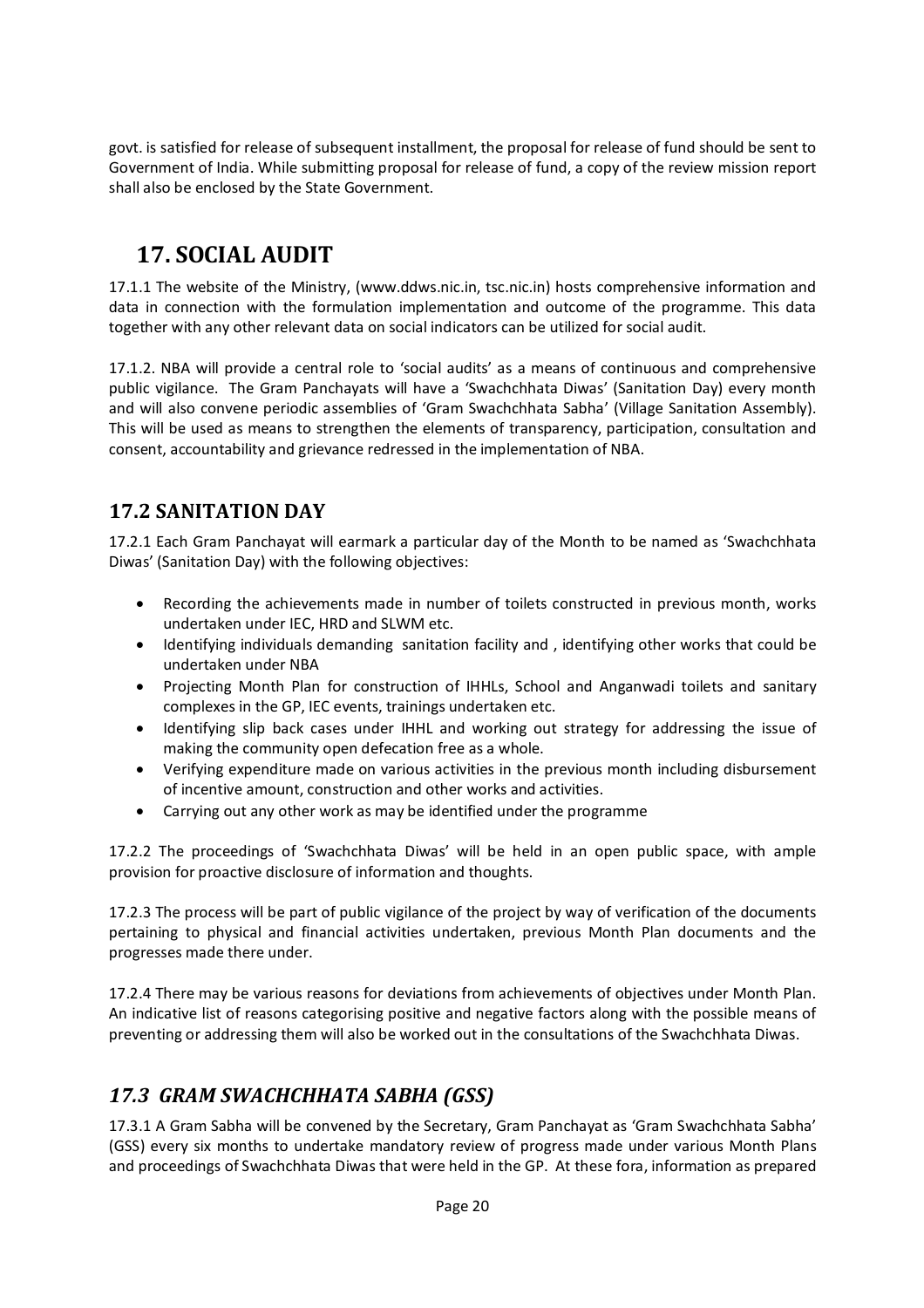by GP Secretary, will be read out by a responsible person from the Community preferably a school teacher / ex-serviceman and displayed publicly, and people will be given opportunity to question officials, seek and obtain information, verify financial expenditure, examine the list of beneficiaries, discuss the priorities reflected in choices made, and critically evaluate the quality of work as well as the services of the programme officials.

17.3.2 The Gram Panchayat will ensure that the following preparatory works are undertaken before the date of GSS.

- i) The date, time, venue, agenda of the GSS must be widely publicized so as to ensure maximum participation. Advance notice of the date of the GSS preferably with a specified annual schedule should be displayed conspicuously at public places in the village and Gram Sabha Bhawan.
- ii) Use both traditional modes of publicity (such as informing people through the beating of drums); modern means of communication (such as announcements through moving loud speakers or public address system) may be undertaken.
- iii) Conduct these audits in a campaign mode so that the entire administration gears up to meet the institutional requirements including preparation of necessary Documents.
- iv) Summaries of the available information should be prepared in advance, so as to make it more intelligible. These summaries should be made available to the public in advance, and also read out aloud during GSS.
- v) All the relevant documents, including complete files of the works undertaken or copies of them, should be made available for inspection at the Gram Panchayat office at least 15 days in advance of the GSS. There should be free and easy access to these documents for all residents of the Gram Panchayat during this period, and no fees should be charged for inspection. During this period, copies of the documents should be provided at cost price, on demand, within one week of the request being made.
- vi) The original documents should be available on the day of the GSS, so that any information can be cross-checked.

17.3.3 The proceedings of the GSS should be conducted in the following manner:

- 1. Proceedings should be conducted in a transparent manner, where the poorest and most marginalized can participate and speak out in confidence and without fear. Care has to be taken that the Sabha is not manipulated by vested interests. The timing of the GSS must be such that it is convenient for people of all groups particularly women and marginalized communities to attend. The GSS must select an individual to chair its meetings and a secretary who is NOT part of the Panchayat or any other Implementing Agency say a serving or retired school teacher / Exserviceman / representative of an NGO/CBO, social activist etc. The meeting must NOT be chaired by the Panchayat President or the Ward Panchayat.
- 2. The person responsible for presenting the information should not be a person involved in implementing the work. The vigilance committee members or a schoolteacher or ex-serviceman for instance, could be considered for the purpose of reading aloud the information as per the required format.
- 3. All officials responsible for implementation must be required to be present at the GSS to answer queries from members of the Gram Swachhta Sabha.
- 4. Decisions and resolutions must be made by vote, but dissenting opinions must be recorded.
- 5. Minutes must be recorded, by a person identified by Secretary of GP from outside the Implementing Agencies, and the minutes register must be signed by all participants at the beginning and at the conclusion of the meeting (after the minutes have been written).
- 6. The mandatory agenda (given below) must be gone through, including the transparency checklist.
- 7. Objections, if any, must be recorded as per the prescribed format.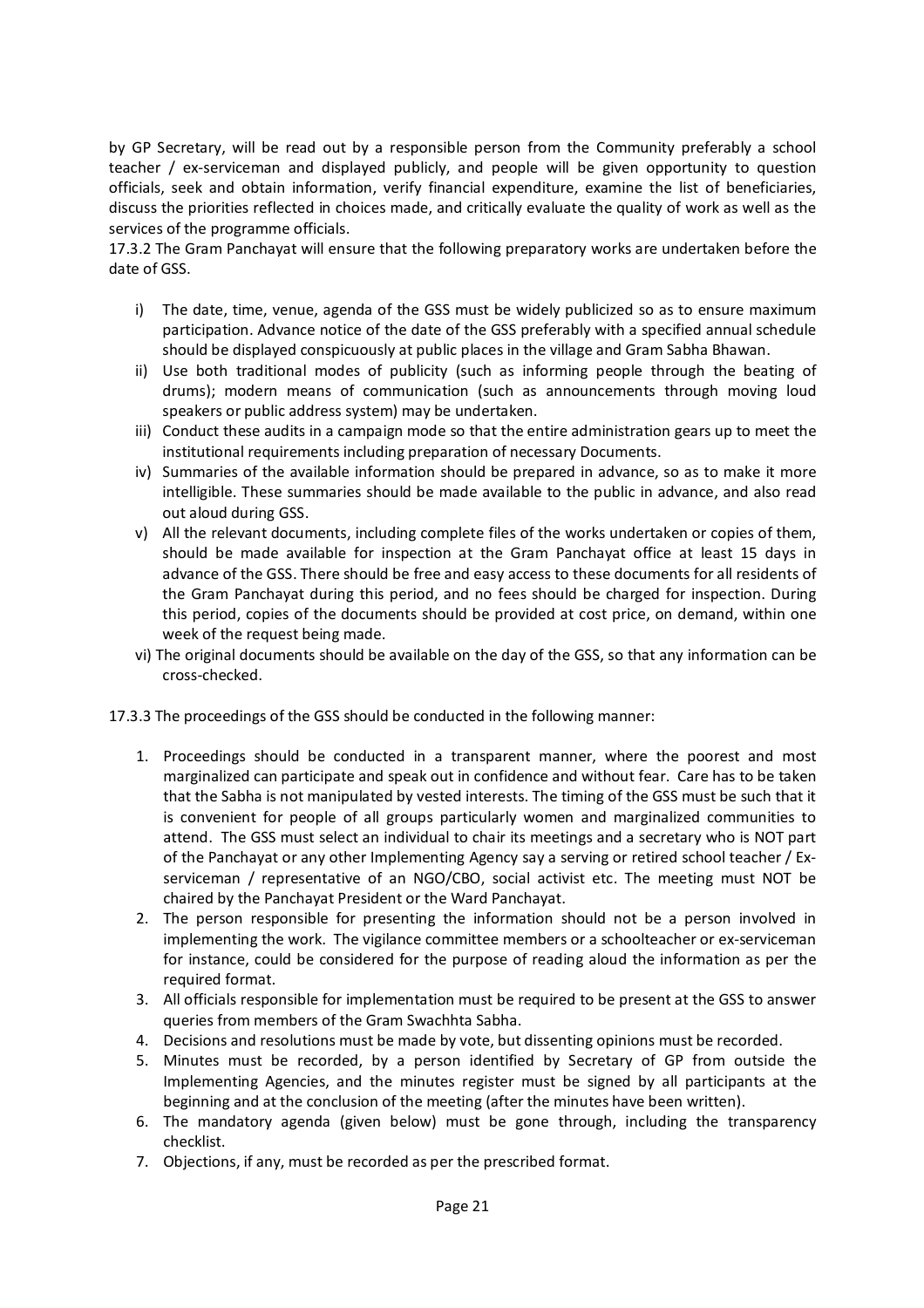- 8. The 'action taken report' relating to the previous GSS must be read out at the beginning of each GSS.
- 9. The reports of these GSS, and the minutes should be submitted to the DWSM/District Collector within a period of one month for necessary action.
- 10. The DWSM/District Collector is responsible for ensuring that the Social Audit is convened timely as per schedule.
- 11. The District Coordinator will regularly review that Social Audits are being conducted.

17.3.4 The Mandatory Agenda should include the following questions/issues:

- Whether the objectives defined in the project cover the entire GP including every household
- Whether the Month Plans for Sanitation were prepared in a transparent manner
- Whether the identified beneficiary received the incentive amount on construction and use of IHHL
- Was the list of identified beneficiaries read out for verification at the Gram Sabha?
- Efforts for coverage of remaining households including APLs for provision of sanitation facilities?
- Plan of action to attain open defecation free / Nirmal Status

### **18. REVISION IN PROJECT**

18.1. It is expected that after conducting the Baseline survey, the exact requirement for different category of hardware may undergo change which will necessitate revision in the project. In addition, revision will be required due to change in the funding norms. Each district requiring revision in NBA project should prepare a revised project proposal. The project proposal should include Base Line Survey Report, latest Census data available in respect of the Districts and any other survey that is referred to in support of revision of the project proposal. Any deviation from the Census data should be explicitly explained in the project proposal.

18.2 The revision in any project should be attempted on the basis of GP wise data including number of habitations / villages in the GP, population and number of households in each habitation with respect to identified categories under NBA, Coverage of Households/ institutions with toilet, number of schools, Anganwadis and balance numbers in each category, note on general economy of the GP, general social composition organizations of *haats, melas* and other gatherings and events etc.

18.3 The proposal should emanate from Gram Panchayat, compiled at Block level, and then at District level by the DWSM/DWSC as applicable. The DWSM/DWSC will forward the proposal to the SWSM. The SWSM will get the matter placed before the State Government in the concerned Ministry.

18.4 The concerned Ministry attending to the subject matter of rural sanitation in each State will get a State Scheme Sanctioning Committee (SSSC) constituted with the following as members of the Committee with a Secretary level officer of the concerned Department as Chairman, and Members of the level of Deputy Secretary rank officers/State Coordinators looking after Drinking Water Supply, School Education, Women and child development, Community Health (National Rural Health Mission), Poverty Alleviation / Employment Programmes (MGNREGS), any other national flagship programme. The state may decide to co-opt members of repute in the field of sanitation.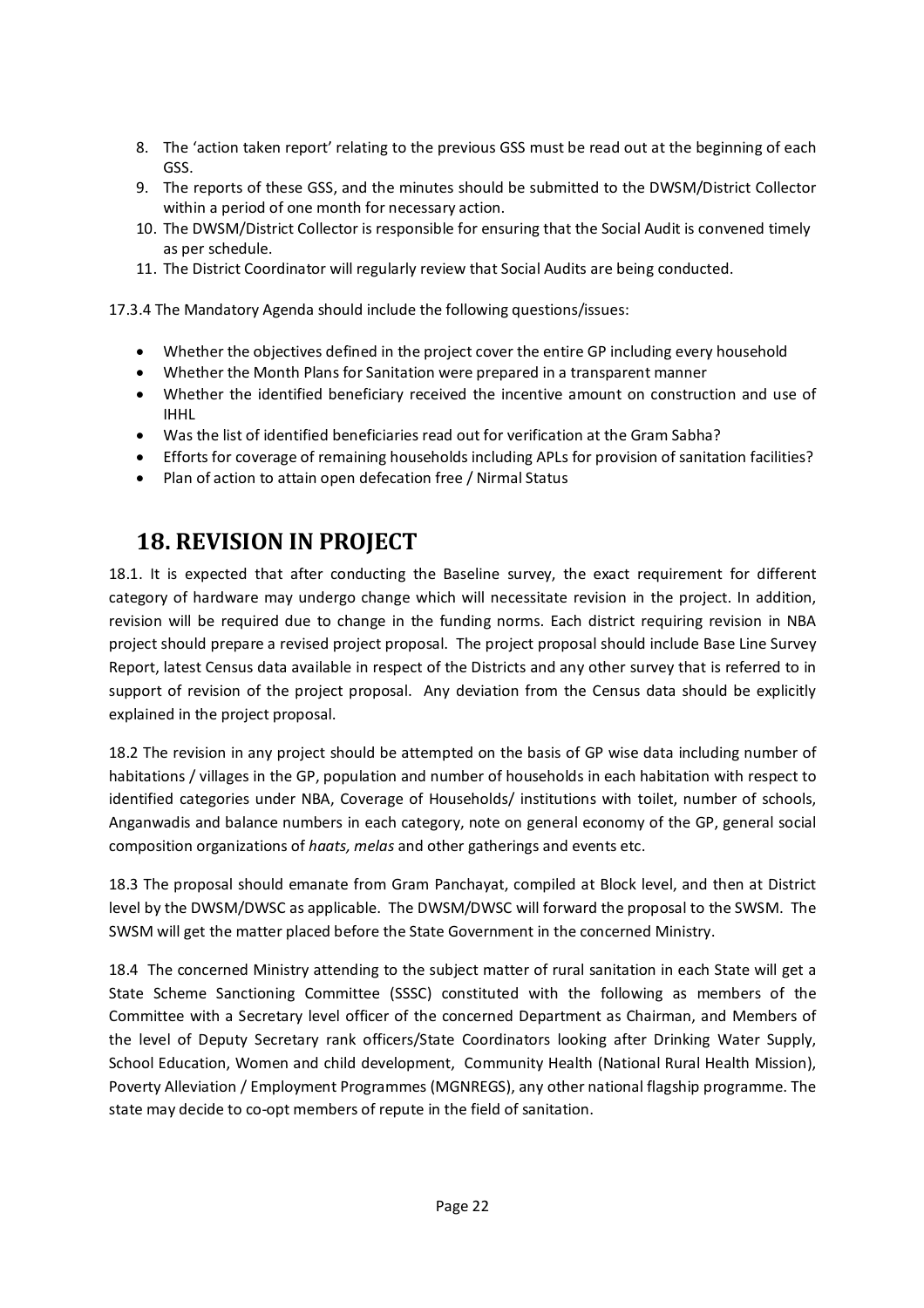18.5 The proposal for revision of NBA projects will be put up before the SSSC by the concerned department. On its approval by the SSSC, the proposal along with minutes of the meeting of the SSSC and other relevant documents/reports such as Census/Survey Reports will be forwarded to the Ministry of Drinking Water and Sanitation, Government of India by the concerned Department of the State.

18.6 The Ministry of Drinking Water and Sanitation will carry out suitable scrutiny of the project proposal and place the same before the National Scheme Sanctioning Committee for its ratification. The project shall stand revised as per the minutes of the meeting of the NSSC considering the proposal.

### **19. REPORTS**

19.1. The Ministry of Drinking Water and Sanitation has developed an online monitoring system for NBA. All NBA project districts are to submit the physical and financial progress reports through this on line software for which user-ids and passwords are generated and communicated by MoDWS-NIC cell. Progress reports in hard copy are discouraged. However, an Annual Performance Report is to be submitted to MoDWS, as given in Annexure-I.

19.2. Monitoring of the NBA project should be carried out at all levels. Block PRI and Block level officials must review progress in each Gram Panchayat. The CEO of the District Panchayat / Secretary of the DWSC must review the progress of the project with Block Officials on a monthly basis. Similarly, Secretary in-charge of rural sanitation in the State must review progress with the District Officials on a quarterly basis.

### **20. EVALUATION**

20.1. The States/UTs should conduct periodical Evaluation Studies on the implementation of the NBA. Evaluation studies may be got conducted by the reputed Institutions and Organizations. Copies of the reports of these evaluation studies conducted by the States/UTs should be furnished to the Government of India. Remedial action should be taken by the States/UTs on the basis of the observations made in these evaluation studies and also in the Concurrent Evaluation conducted by or on behalf of the Government of India. The cost of such studies can be charged to the Administrative charges component of the NBA.

20.2. For a group of NBA Projects in State(s), implementation progress review/study may also be undertaken/organized by the Government of India. A multi-agency team of officers / professionals will be constituted to undertake the review with specific terms of reference.

### **21. RESEARCH**

Research Institutes, organizations and NGOs with proven track record in the areas of Sanitation and National / State level institutions involved in the research/studies related to the issue of Health, Hygiene, Water Supply and Sanitation should be involved to study the present technology of human excreta and waste disposal systems in the rural areas. The research/study outcome should enable improvement of technology, making it more affordable and environmentally safe to suit the requirements of different geo-hydrological conditions. This will encourage and promote ecologically sustainable long term solution for disposal of wastes. Research/study on latrine design, appropriate technology to suit varying soil conditions, high water table situations, floods, water scarcity conditions,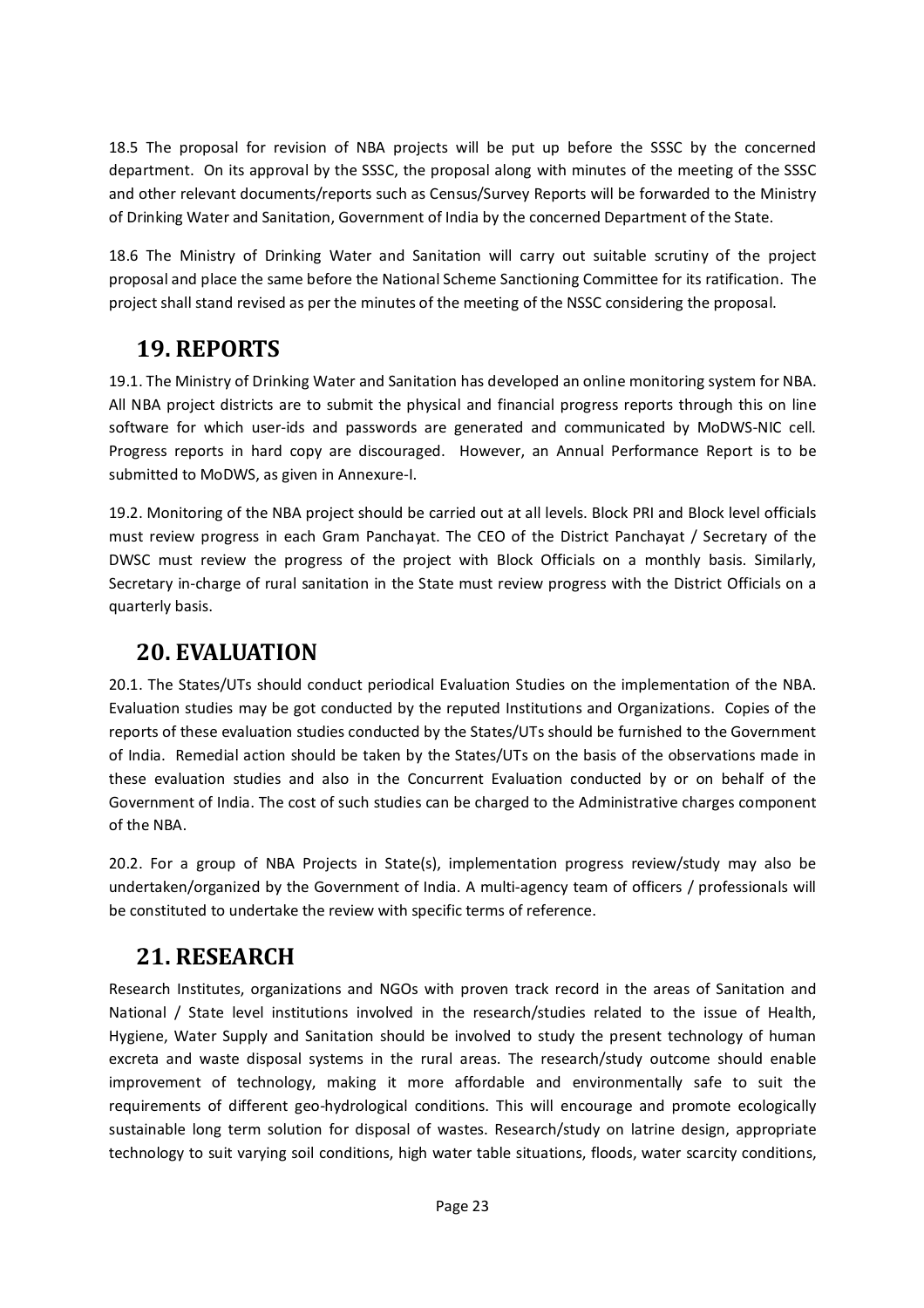coastal areas will be a priority. Ecological sanitation / on-site waste management will be encouraged to prevent high costs of waste transportation and pollution of water bodies through discharge of untreated waste. On submission of a self-contained proposal by the State Government also, the NSSC may sanction the Research projects and the fund will be provided by the Government of India from the R & D fund specifically earmarked for the purpose.

### **22. ANNUAL AUDIT**

 The SWSM will ensure that the accounts are audited by a Chartered Accountant selected from a panel approved by the CAG, within six months of the close of the financial year in accordance with the General Financial Rules of the Government of India and submit the audited statement of accounts to the Ministry.

### **23. PROJECT COMPLETION**

23.1. When a Project gets completed fully in a District, the Implementing Agency at the District level shall submit a Completion Report along with the audited statements of accounts and Utilization Certificate through the State Government to the Ministry of Drinking Water and Sanitation, Government of India.

23.2. Acceptance or otherwise of the Completion Report will be informed to the State Government and the District Implementing Agency by the Government of India. The time taken in completion of the NBA Project in the Project Districts shall obviously depend on the effective implantation of the campaign. All efforts should, however, be made to complete the projects in a time bound manner. Post Project evaluations, at random, will be taken up by the Government of India. The States may also take initiative for conducting such evaluations, and seek GOI assistance, for the purpose.

\*\*\*\*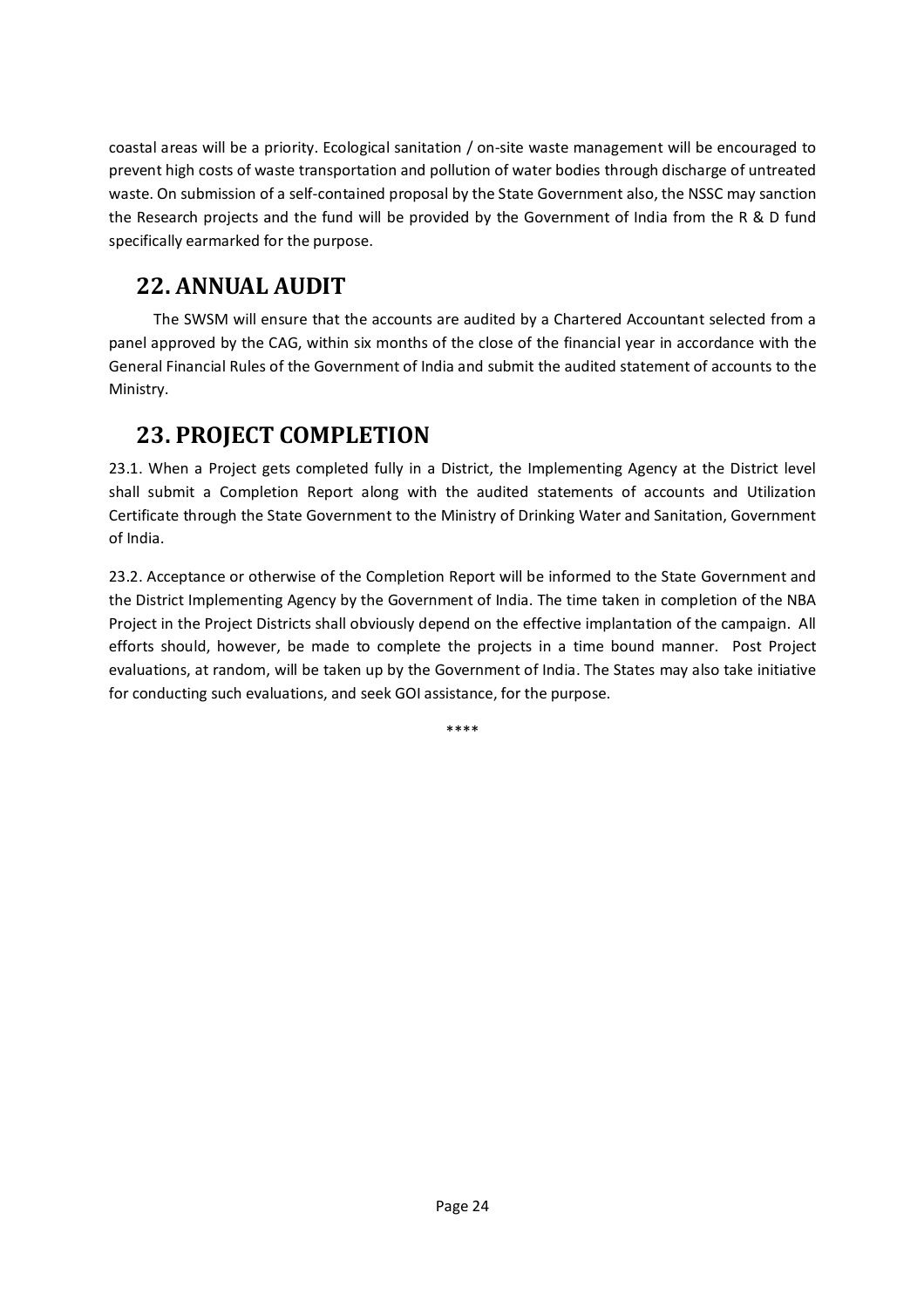### **ANNEXURES**

| Annexure- | $\mathbf{I}$ . | Annual Performance Report                                                                      |
|-----------|----------------|------------------------------------------------------------------------------------------------|
| Annexure- | Ш.             | <b>Consolidated Audit Report for NBA</b>                                                       |
| Annexure- | III.           | <b>Utilization Certificate</b>                                                                 |
| Annexure- | IV.            | Check list for submitting proposals for release of funds                                       |
| Annexure- | V.             | Information required to be collected from the Gram<br>Panchayats (GPs) in the Base Line Survey |
| Annexure- | VI.            | Government of India Orders and Notifications                                                   |
| Annexure- | VII.           | Government of India Publications for reference                                                 |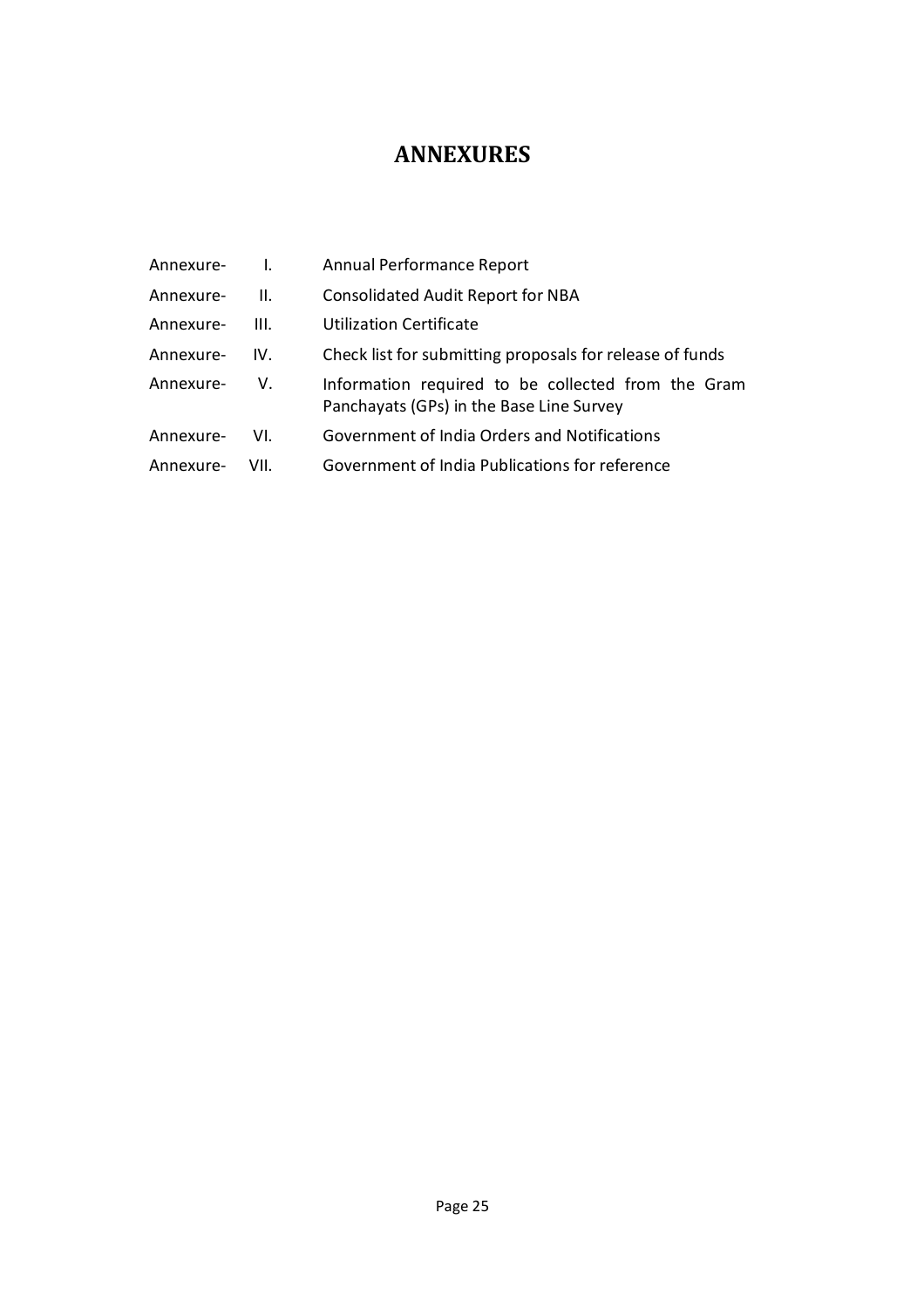#### ANNEXURE – I

### **NIRMAL BHARAT ABHIYAN ANNUAL PERFORMANCE REPORT**

Report ending  $31^{st}$  March 20\_\_\_\_ State/UT: \_\_\_\_\_\_\_\_\_\_\_\_\_\_\_\_\_\_

#### **A. Physical Performance (District wise position enclosed):**

| <b>Components</b>                   | Project<br>Aim | <b>Cumulative</b><br><b>Performance</b> | Percentage<br><b>Achievement</b> |
|-------------------------------------|----------------|-----------------------------------------|----------------------------------|
| Individual Household Latrines - BPL |                |                                         |                                  |
| Individual Household Latrines - APL |                |                                         |                                  |
| Sanitary complex                    |                |                                         |                                  |
| Toilets for schools                 |                |                                         |                                  |
| Toilets for Balwadi/Anganwadi       |                |                                         |                                  |
| <b>Rural Sanitary Mart</b>          |                |                                         |                                  |
| <b>Production Centers</b>           |                |                                         |                                  |

#### **B. Special Provisions (District wise position enclosed):**

| Category                                         | Project<br>Aim | <b>Cumulative</b><br>Performance | Percentage<br>Achievement |
|--------------------------------------------------|----------------|----------------------------------|---------------------------|
| Household latrines for SCs                       |                |                                  |                           |
| Household Latrines for STs                       |                |                                  |                           |
| Household Latrines for Physically<br>Handicapped |                |                                  |                           |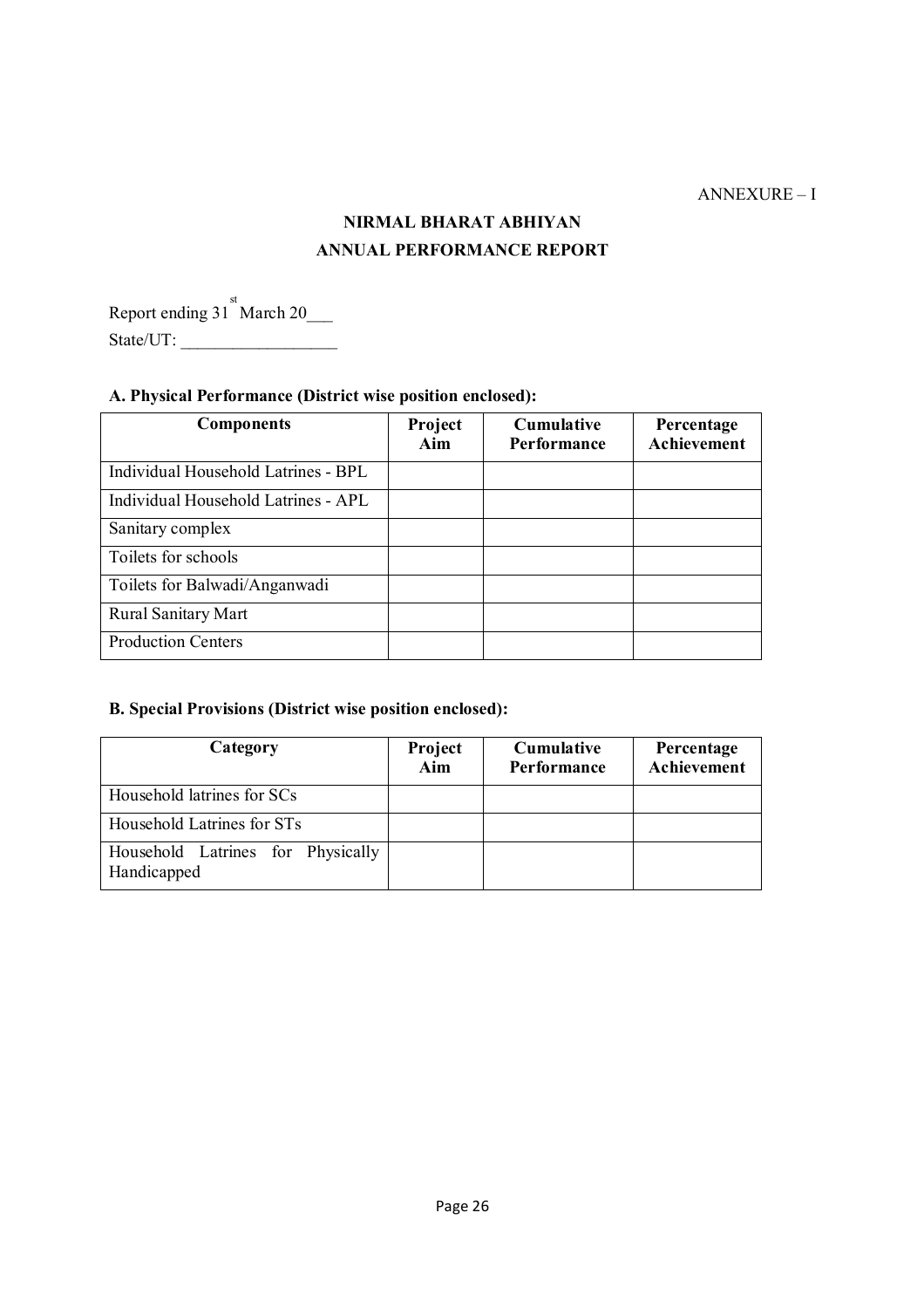#### **C. Financial Performance (District wise position enclosed):**

|                | <b>Item</b>                                           | Amount        |
|----------------|-------------------------------------------------------|---------------|
|                |                                                       | (Lakh Rupees) |
| $\mathbf{1}$   | <b>Receipts</b>                                       |               |
| a              | Opening Balance as on first day of the year           |               |
| b              | Central Releases during the year                      |               |
| $\mathbf c$    | State Releases during the year                        |               |
| d              | Household / Panchayat contribution during the year    |               |
| e              | Interest accrued during the year                      |               |
| f              | Total availability of funds $(a + b + c + d + e)$     |               |
| $\overline{2}$ | <b>Expenditure</b>                                    |               |
| a              | <b>From Central Share</b>                             |               |
| b              | <b>From State Share</b>                               |               |
| $\mathbf c$    | From Interest / Household / Panchayat contribution    |               |
| d              | Total Expenditure $(a + b + c)$                       |               |
| e              | Percent of expenditure to total availability of funds |               |

Signature of State Secretary

Name:

Office seal

[Note: document to be signed on each page]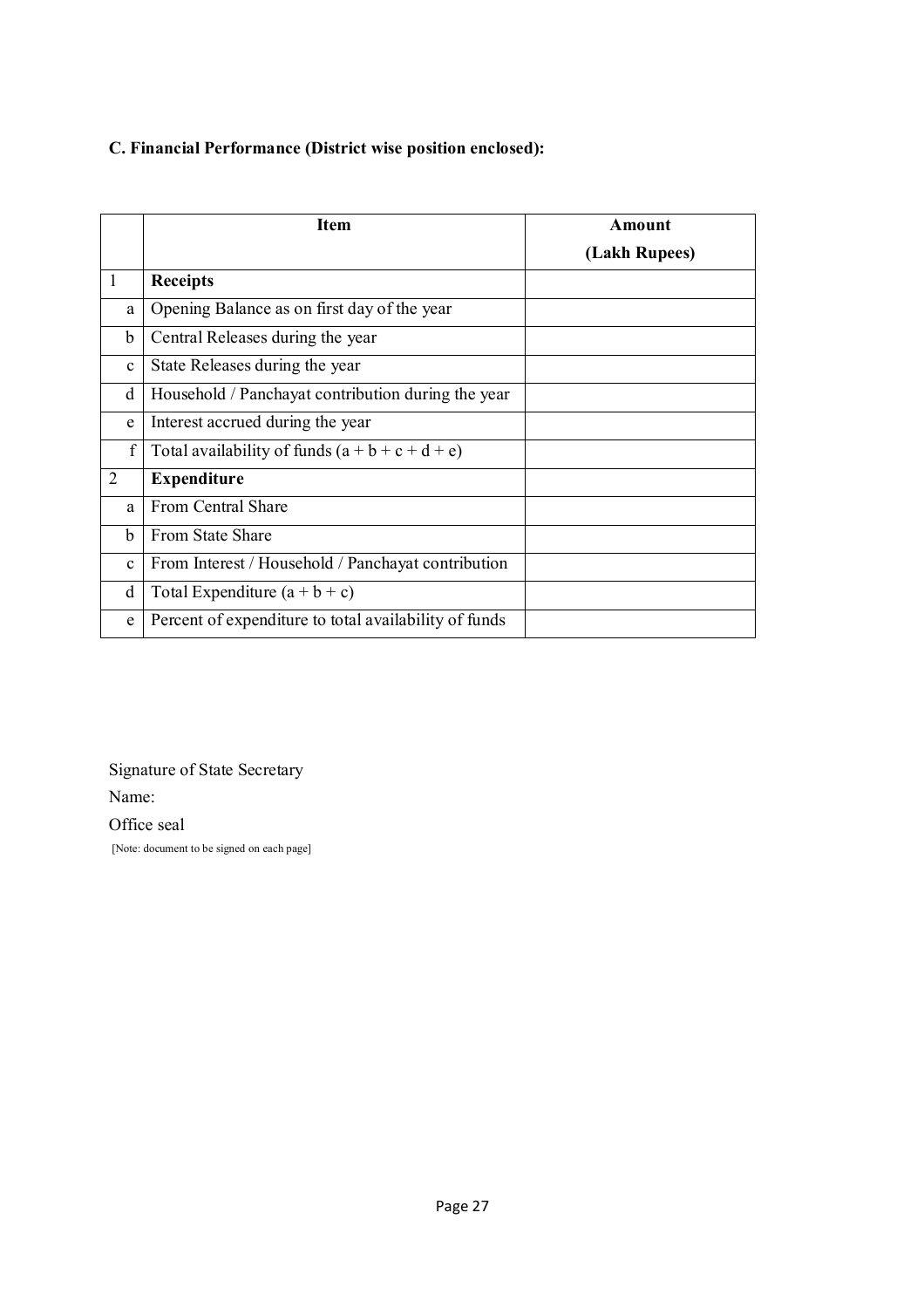#### **AUDIT REPORT**

#### **(Consolidated Audit Report for NBA)**

**Containing following points (documents) :-**

- **1. Auditor's Report**
- **2. Receipt & Payment Account.**
- **3. Income & Expenditure Account**
- **4. Balance sheet**
- **5. Notes Forming Part of Accounts (Reporting about physical output)**
- **6. Auditor's observations as 'Annex'**

**(in case of any observation, reply countersigned by Chartered Accountant is required)** 

SWSM

Signature\_\_\_\_\_\_\_\_\_\_\_\_\_\_\_\_\_\_\_\_\_\_\_\_ . Name in full Office Stamp of competent authority of

**Dated\_\_\_\_\_\_\_\_\_\_\_\_\_\_\_\_\_\_**

**N.B: All the documents should be in original & countersigned by Competent Authority of SWSM with official stamp.**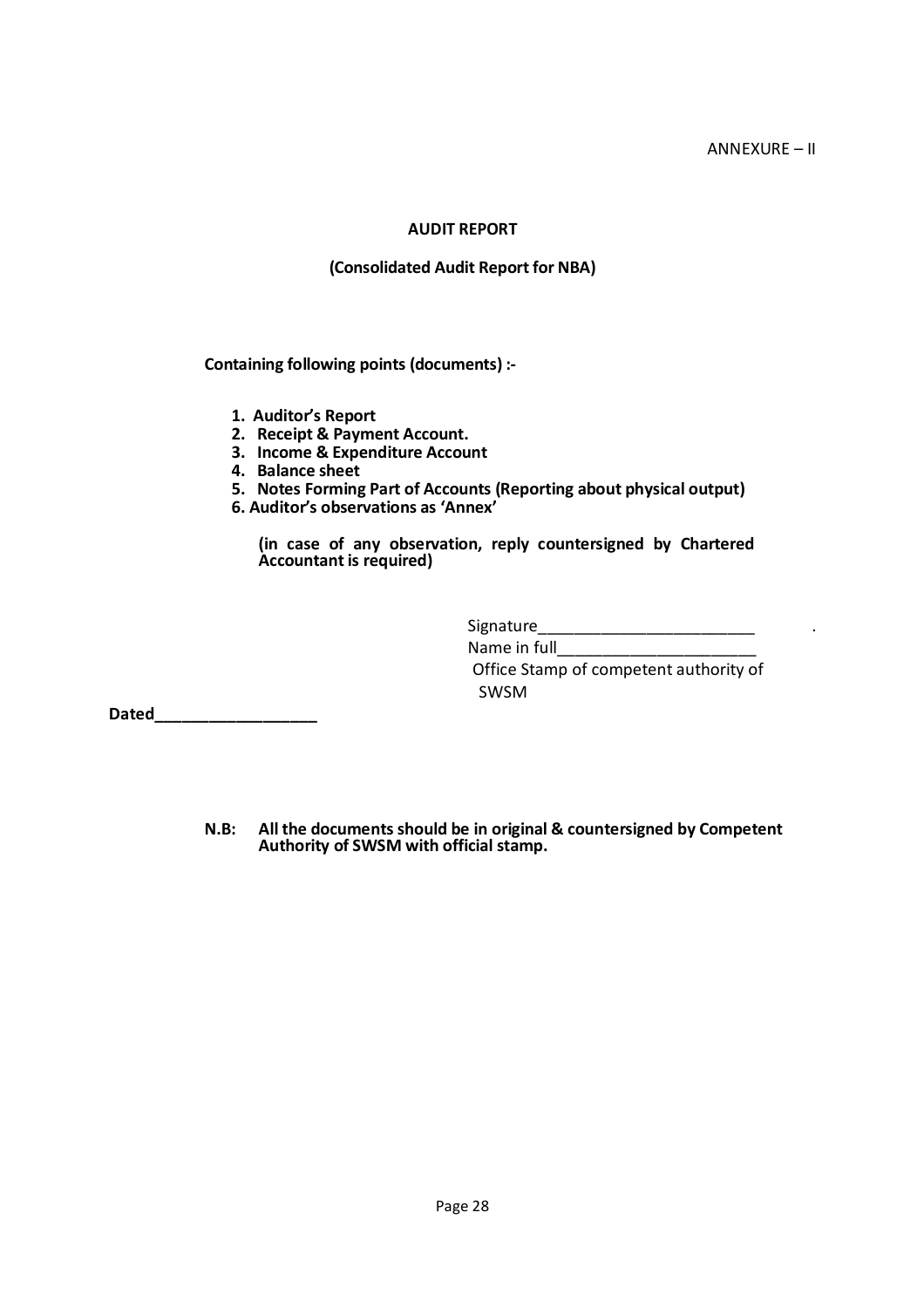#### **AUDITOR'S REPORT**

To

The State Water and Sanitation Mission Address

1. We have audited the attached 'Balance Sheet' of State Water and Sanitation Mission ('the Grantee') "Account – Nirmal Bharat Abhiyan (NBA)" as at March 31, 20\*\* and also the 'Income and Expenditure Account' and 'Receipts and Payment Account' for the year ended on that date annexed thereto. These financial statements are the responsibility of the Grantee's management. Our responsibility is to express an opinion on these financial statements based on our audit.

2. We conducted our audit in accordance with auditing standards generally accepted in India. Those Standards require that we plan and perform the audit to obtain reasonable assurance about whether the financial statements are free of material misstatement. An audit includes examining, on a test basis, evidence supporting the amounts and disclosures in the financial statements. An audit also includes assessing the accounting principles used and significant estimates made by management, as well as evaluating the overall financial statement presentation. We believe that our audit provides a reasonable basis for our opinion.

- 3. Further to our comments in the Annexure referred to above, we report that:
	- i. We have obtained all the information and explanations, which to the best of our knowledge and belief were necessary for the purposes of our audit;
	- ii. In our opinion, proper books of account as required, have been kept by the Grantee so far as appears from our examination of those books;
	- iii. The balance sheet, income and expenditure account and receipts and payment account dealt with by this report are in agreement with the books of account;
	- iv. In our opinion, and to the best of our knowledge and according to the explanations given to us and subjects to our observations annexed herewith we report that :
		- a. The Balance Sheet, gives a true and correct view of the state and affairs of the Grantee "Account - Nirmal Bharat Abhiyan (NBA)" as on 31.3.201\*.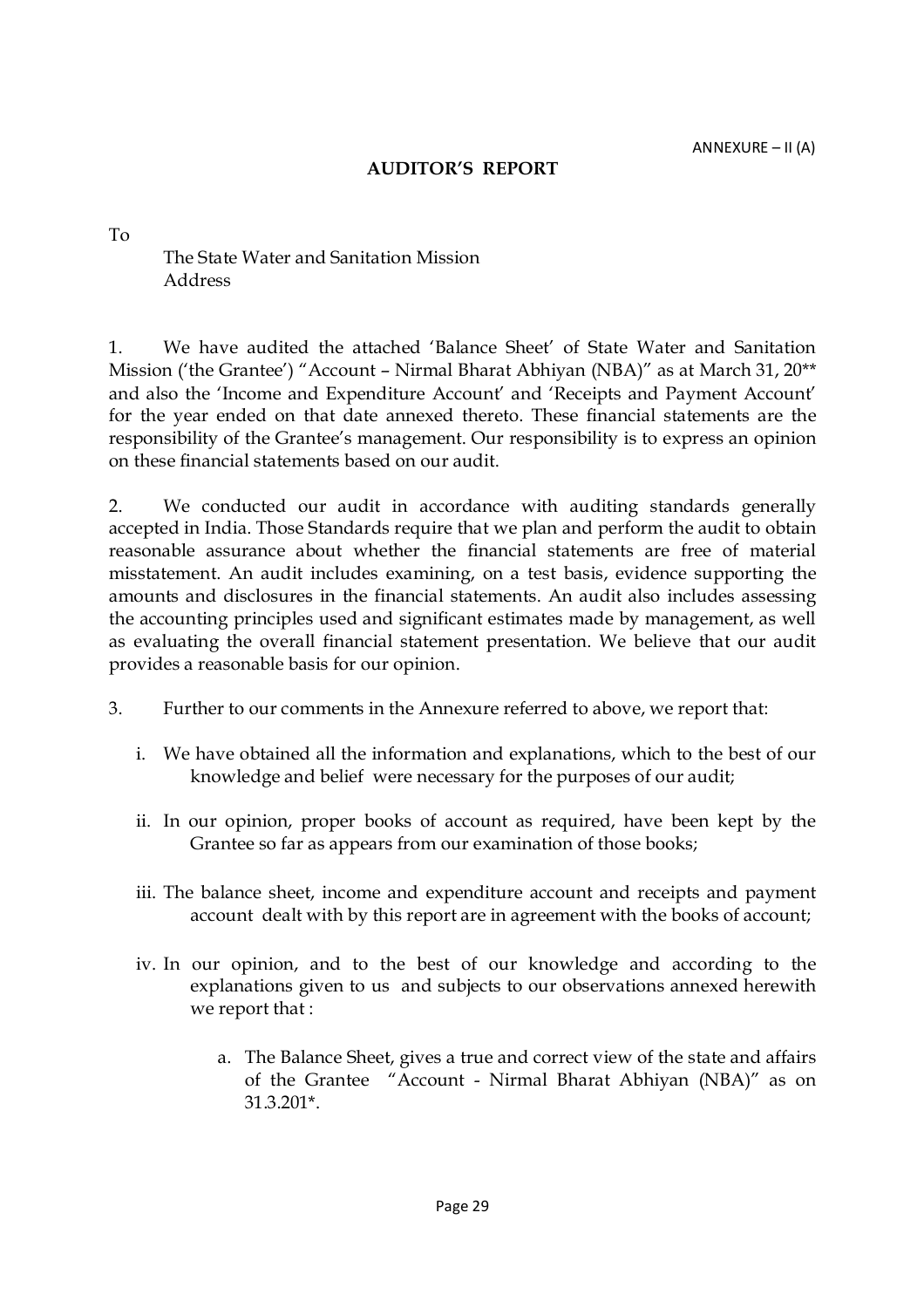- b. The Income and Expenditure Account gives a true and correct view of excess of income over expenditure for the period ended 31.03.201\*.
- c. The receipts and Payment Account gives a true and correct view of the transactions under the programme/scheme for the period ended on 31.03.201\*.
- v. Expenditure reported in the Income and Expenditure account is properly reflected in the Utilization Certificate(s) for the same period.

 **Signature of Chartered Accountant with Seal) Name in full\_\_\_\_\_\_\_\_\_\_\_\_\_\_\_\_\_\_\_\_\_\_ Membership No.\_\_\_\_\_\_\_\_\_\_\_\_\_ CAG Empanelment No. & Year Contact No. E-mail ID:**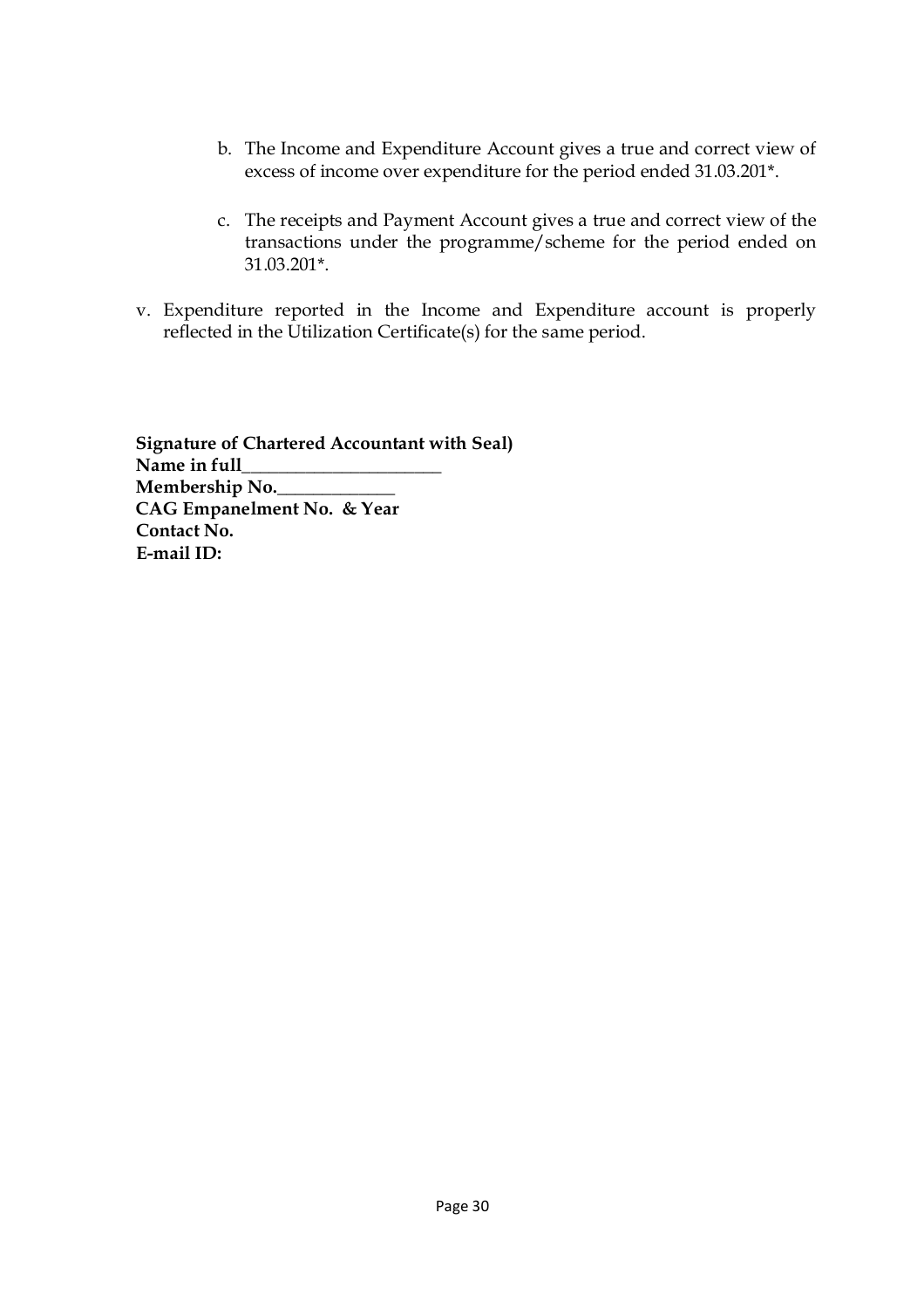#### **Audit Report for the year 201\*-1\* State Water and Sanitation Mission \_\_\_\_\_\_\_\_\_**

#### **Receipt & Payment Accounts for the period 1st April, 201\* to 31st March, 201\***

#### **Name of the scheme- Nirmal Bharat Abhiyan (NBA)**

#### (` **in lakhs)**

| Receipt                                   | Amount | Payment                                    | Amount |
|-------------------------------------------|--------|--------------------------------------------|--------|
| 1. Opening Balance                        |        |                                            |        |
|                                           |        | 1. Advances given to                       |        |
| (i) Cash in Hand                          |        |                                            |        |
| (ii) Cash at Bank                         |        | (i) Implementing Agencies                  |        |
| (iii) Deposits at Division/Districts etc. |        | (ii) Any other agencies etc.               |        |
|                                           |        |                                            |        |
| 2. Receipt of Grants                      |        | 2. Expenditure incurred for the purpose of |        |
|                                           |        | approved work undertaken under Nirmal      |        |
| (i) Central Government                    |        | Bharat Abhiyan (NBA):                      |        |
| (ii) State Government                     |        |                                            |        |
| (iii) Others                              |        | <b>IHHL</b><br>i)                          |        |
|                                           |        | ii)<br>Sanitary Complex                    |        |
| 3. Interest received from Banks           |        | <b>School Toilets</b><br>iii)              |        |
|                                           |        | Toilets for Anganwadi<br>iv)               |        |
| (i) SWSM level                            |        | <b>SLWM</b><br>v)                          |        |
| (ii) DWSM/DWSC level                      |        | vi) IEC etc.                               |        |
| (iii) Others                              |        |                                            |        |
|                                           |        | 3. Audit Fees                              |        |
| 4. Refund of Advance/Loan/Grant from      |        |                                            |        |
| (i) Implementing Agencies                 |        | 4. Expenses on Administration              |        |
| (ii) Any other agencies etc.              |        | a. Training                                |        |
|                                           |        | b. Staff support services                  |        |
| 5.Miscellaneous                           |        | c. Monitoring and Evaluation               |        |
|                                           |        | d. Printing and Stationery                 |        |
|                                           |        | e. Bank Charges                            |        |
|                                           |        | f. Rent and Taxes                          |        |
|                                           |        |                                            |        |
|                                           |        | 5. Miscellaneous Expenses etc.             |        |
|                                           |        |                                            |        |
|                                           |        | 6. Closing Balance                         |        |
|                                           |        | (i) Cash in Hand                           |        |
|                                           |        | (ii) Cash at Bank                          |        |
|                                           |        | (iii) Deposits at Division/Districts etc.  |        |
|                                           |        |                                            |        |

**Signature of Competent Authority** (Signature of Chartered Accountant with Seal)<br>Name in full **Name in full** Name in full **Name in full contained a set of the UP** of Table 2 Name in full **Name in full** of the Name in full of the Name in full and the Name in full and the Name in full and the Name in full and the Name in full and t Office seal **Membership No.**<br>
Contact No. **CAG Empanelment Contact No**. **CAG Empanelment No. & Year** 

**Contact No. E-mail ID:**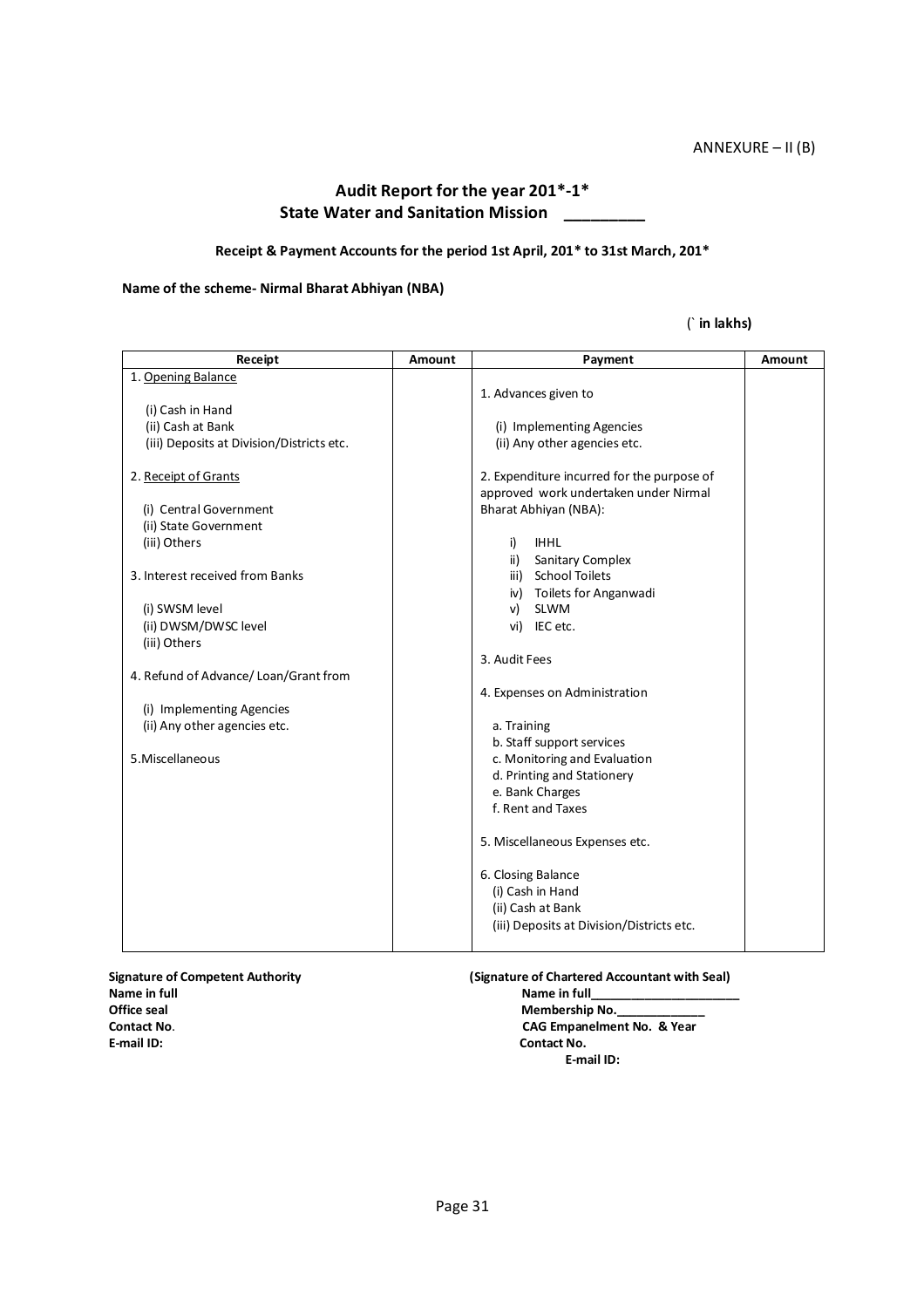#### **Audit Report for the year 201\*-1\* State Water and Sanitation Mission \_\_\_\_\_\_\_\_\_**

#### **Income & Expenditure Accounts for the period 1st April, 201\* to 31st March, 201\***

#### **Name of the scheme- Nirmal Bharat Abhiyan (NBA)**

|                                                                                                                                                                                                                                                                                                                                                                                                                                      |        | $(\bar{\tau}$ in lakhs)                                                                                                                                                                                                                                                                                                                                                            |        |
|--------------------------------------------------------------------------------------------------------------------------------------------------------------------------------------------------------------------------------------------------------------------------------------------------------------------------------------------------------------------------------------------------------------------------------------|--------|------------------------------------------------------------------------------------------------------------------------------------------------------------------------------------------------------------------------------------------------------------------------------------------------------------------------------------------------------------------------------------|--------|
| Expenditure                                                                                                                                                                                                                                                                                                                                                                                                                          | Amount | Income                                                                                                                                                                                                                                                                                                                                                                             | Amount |
| 1. Expenditure incurred for the purpose of<br>approved work undertaken under Nirmal Bharat<br>Abhiyan (NBA):<br>i. IHHL<br>ii. Sanitary Complex<br>iii. School Toilets<br>iv. Toilets for Anganwadi<br>vi. SLWM<br>vii. IEC etc.<br>2. Audit Fees<br>3. Expenses on Administration<br>a. Training<br>b. Staff support services<br>c. Monitoring and Evaluation<br>d. Printing and Stationery<br>e. Bank Charges<br>f. Rent and Taxes |        | 1. Grants -in -Aid/Subsidy received<br>From<br>(a) Central Govt.<br>(b) State Govt.<br>(c) Other Agencies<br>2. Interest received during the<br>year from the Bank Accounts<br>Received during the year<br>-<br>Add: Accrued during the year<br>-<br>Less: related to previous year<br>3. Refund of unutilized grants by<br>the Implementing Agencies<br>4. Miscellaneous Receipts |        |
| 4. Miscellaneous Expenses etc.<br>5. Excess of Income over Expenditure<br>carried over to Balance Sheet.                                                                                                                                                                                                                                                                                                                             |        | 5. Excess Expenditure carried<br>over to Balance sheet.                                                                                                                                                                                                                                                                                                                            |        |

Signature of Competent Authority **(Signature of Chartered Accountant with Seal)**<br>Name in full **Name** in full Name in full **Name in full**<br>Office seal **Name in full** Office seal Membership No.<br>
Contact No. CAG Empanelmen **Contact No. CAG Empanelment No. & Year** 

**Contact No. E-mail ID:**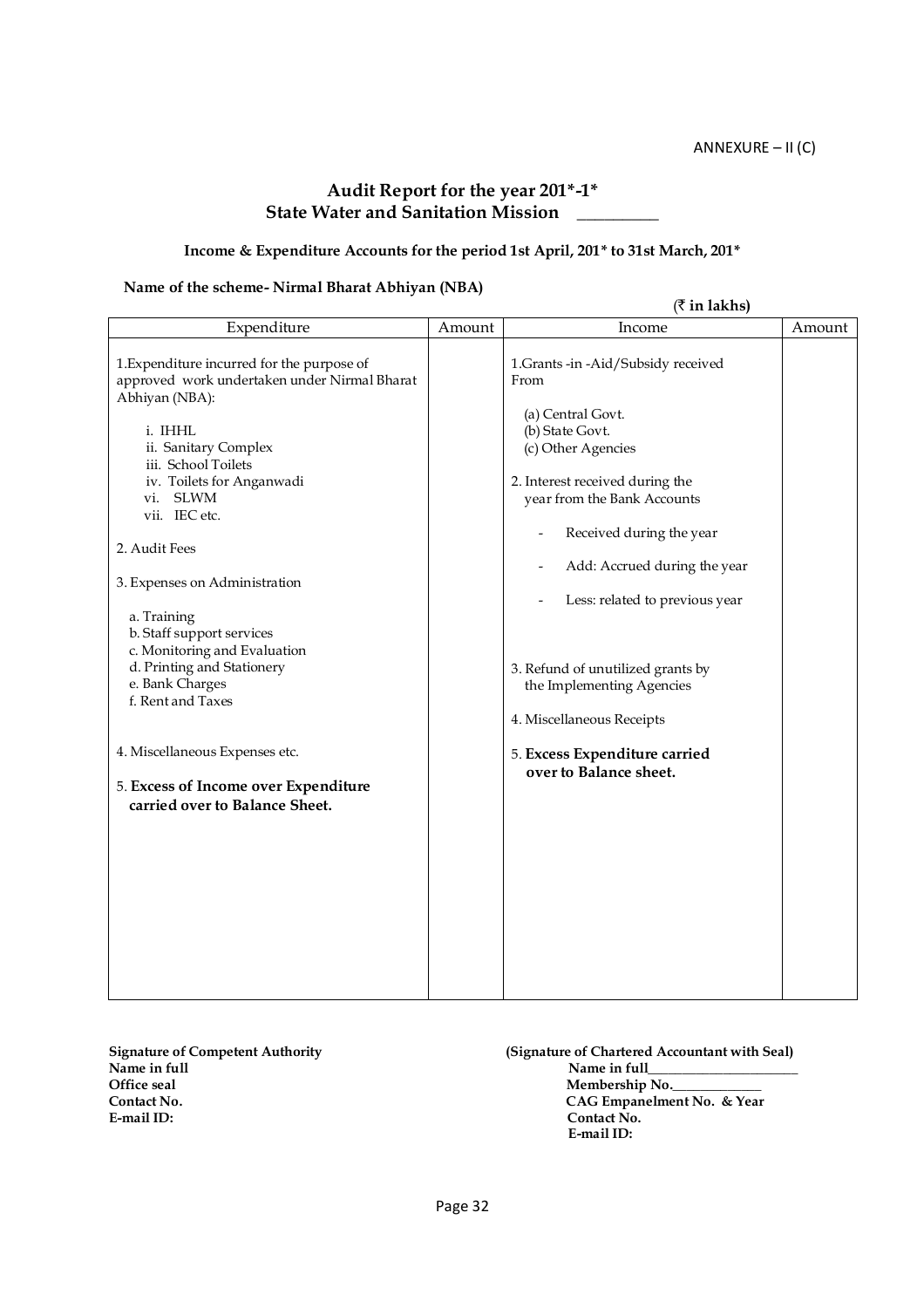#### **Audit Report for the year 201\*-1\* State Water and Sanitation Mission \_\_\_\_\_\_\_\_\_ Balance Sheet as on 31st March, 201\***

#### **Name of the scheme - Nirmal Bharat Abhiyan (NBA)**

|                                                                                                                        | $($ ₹ in lakhs)      |                     |
|------------------------------------------------------------------------------------------------------------------------|----------------------|---------------------|
| <b>CAPITAL FUND AND LIABILITIES</b>                                                                                    | <b>Previous Year</b> | <b>Current Year</b> |
|                                                                                                                        | Amount               | Amount              |
| <b>Accumulated Fund</b>                                                                                                |                      |                     |
| Opening Balance                                                                                                        |                      |                     |
| Add/Deduct<br>Balance Transferred From Income & Expenditure Account                                                    |                      |                     |
| <b>Current Liabilities</b>                                                                                             |                      |                     |
| Outstanding Expenses/Payables<br>(i)<br>Any other Liability<br>(ii)                                                    |                      |                     |
| Total                                                                                                                  |                      |                     |
| <b>ASSETS</b>                                                                                                          |                      |                     |
| <b>Fixed Assets</b>                                                                                                    |                      |                     |
| (i) Vehicles<br>(ii) Furniture & fixtures<br>(iii) Office Equipment<br>(iv) Computers & Peripherals<br>(v) Others etc. |                      |                     |
| <b>Current Assets &amp; advances</b>                                                                                   |                      |                     |
| (i) Stock<br>(ii) Temporary Transfer of Funds to other schemes recoverable<br>(iii) Closing Balance                    |                      |                     |
| (a) Cash in Hand<br>(b) Cash at Bank<br>(c) Account Receivables and Advances recoverable                               |                      |                     |
| (i) Implementing Agencies<br>(ii) Other Agencies<br>(iii) Staff<br>(iv) Suppliers etc.                                 |                      |                     |
| Total                                                                                                                  |                      |                     |

**Signature of Competent Authority (Signature of Chartered Accountant with Seal)** Name in full Name in full Name in full Name in full Name in full Name in full Name in full Name in full Name in full Name in full Name in full Name in full Name in full Name in full Name in full Name in full Name in full N Office seal Membership No. Contact No. **E-mail ID: Contact No.** 

**CAG Empanelment No. & Year** 

 **E-mail ID:**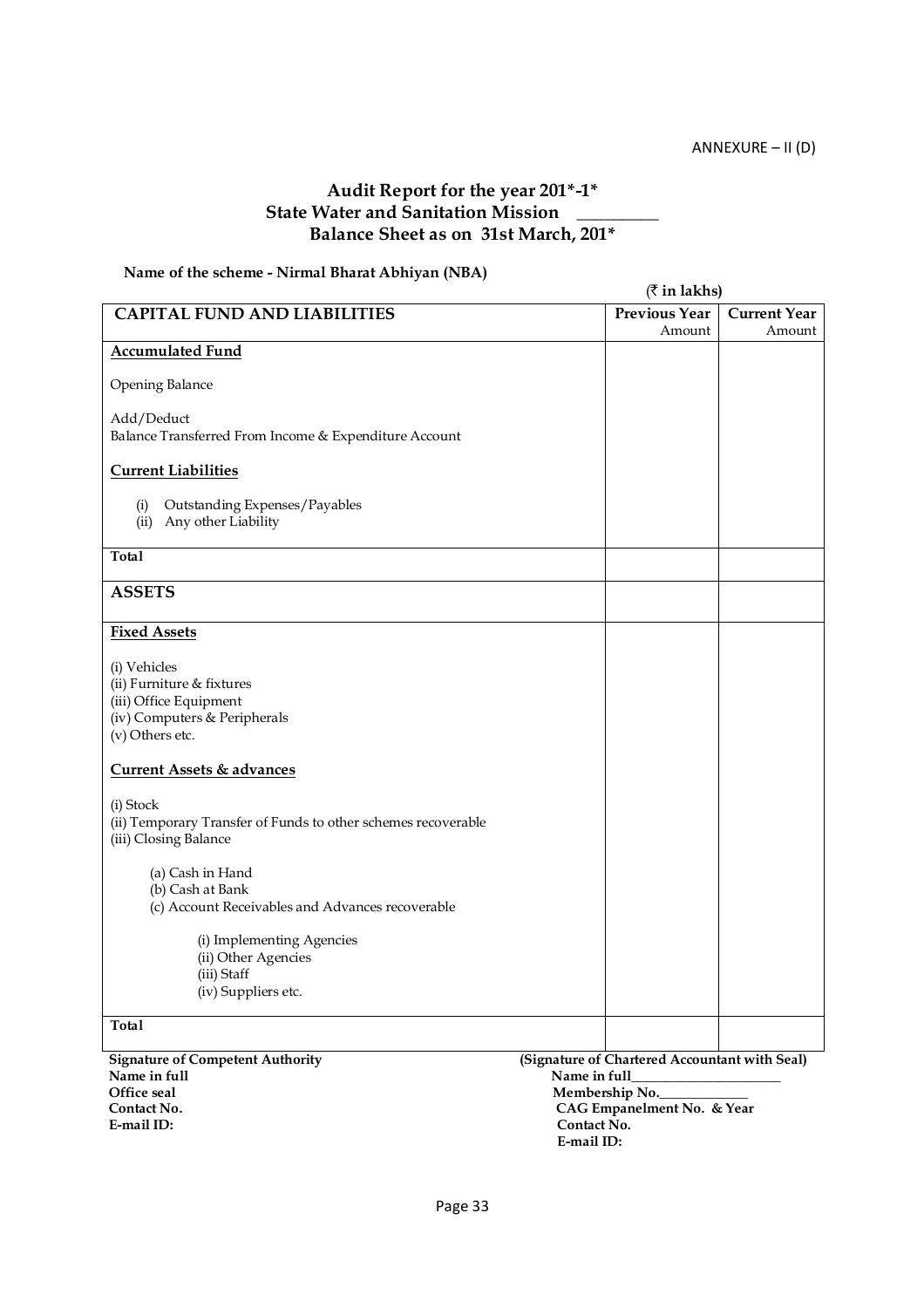**Notes Forming part of the Accounts:**

### **Physical Output under Nirmal Bharat Abhiyan (NBA) for the utilized funds as reported in the Income and Expenditure Account:**

|      | Components                      | Performance/Number of Units constructed |
|------|---------------------------------|-----------------------------------------|
|      | Individual Household Latrines - |                                         |
|      | BPL/APL                         |                                         |
| П.   | Sanitary complex                |                                         |
| Ш.   | School toilet units             |                                         |
| IV.  | Anganwadi Toilets               |                                         |
| V.   | Solid and Liquid Waste          |                                         |
|      | Management (SLWM)               |                                         |
| VI.  | Rural Sanitary Mart             |                                         |
| VII. | <b>Production Centers</b>       |                                         |
|      |                                 |                                         |

Name in full<br>Office seal<br>**Name in full** Office seal Membership No.<br>
Contact No. Contact No.

Signature of Competent Authority **(Signature of Chartered Accountant with Seal)**<br>Name in full **Name Contact No**. **CAG Empanelment No. & Year Contact No. E-mail ID**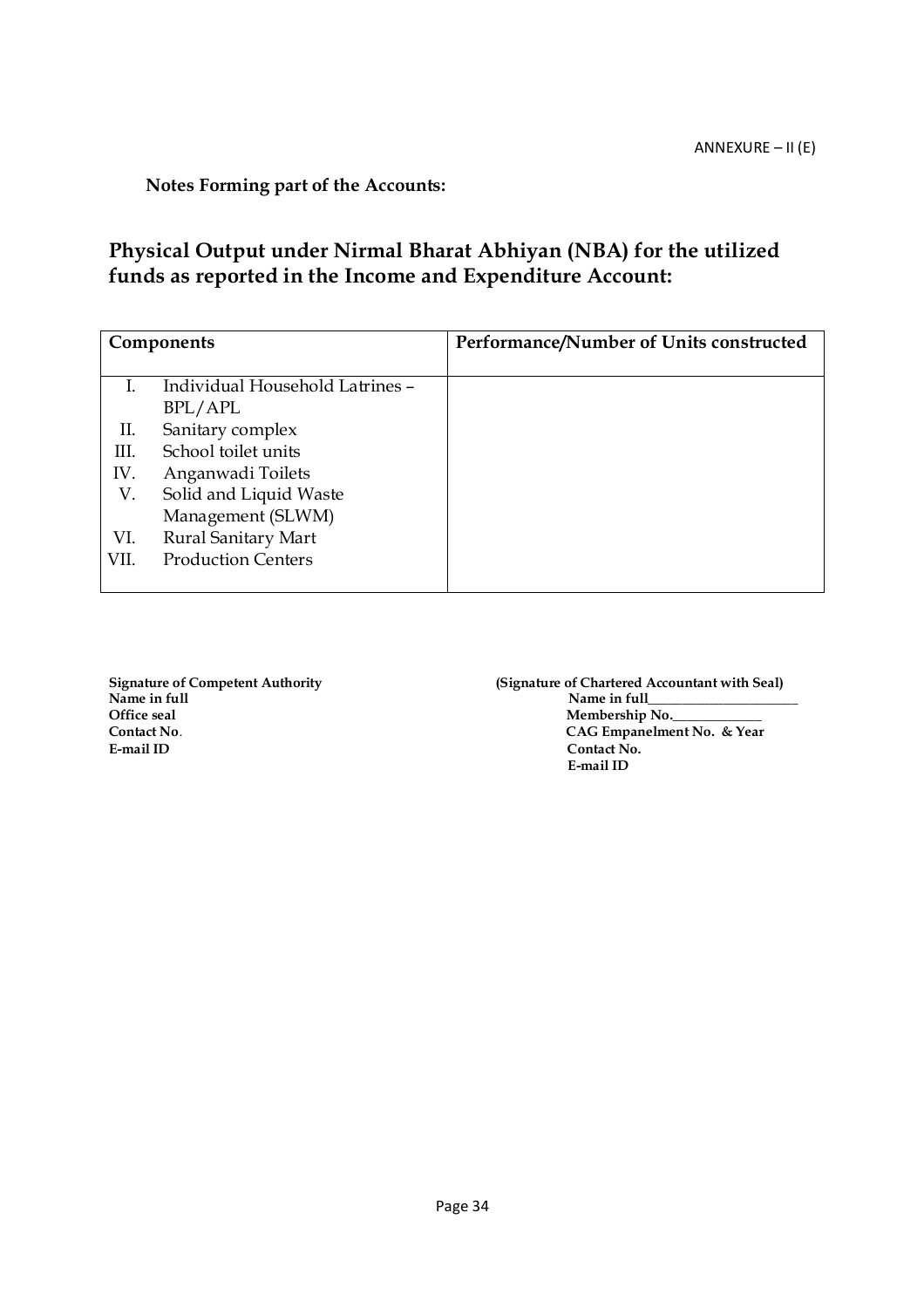ANNEXURE – II (F)

#### **Nirmal Bharat Abhiyan (NBA) YEAR 201\*-1\***

#### **AUDITOR'S OBSERVATIONS**

#### **NAME OF THE ORGANISATION RECEIVING GRANTS :**

| SL.NO.         | <b>ISSUES</b>                                                                                                                                                                                                                                                            | <b>OBSERVATIONS OF THE</b><br><b>AUDITOR</b> |
|----------------|--------------------------------------------------------------------------------------------------------------------------------------------------------------------------------------------------------------------------------------------------------------------------|----------------------------------------------|
| $\mathbf{1}$   | Opening Balance & Closing Balance of the Receipts<br>and Payments account tallies with that of Cash Book.                                                                                                                                                                |                                              |
| $\overline{2}$ | Opening Balance adopted tallies with Closing<br>Balance of the last year                                                                                                                                                                                                 |                                              |
| $\overline{3}$ | Whether grantee or other implementing agencies<br>have diverted / inter-transferred funds from one<br>scheme to another Central Scheme or State<br>funded<br>during the<br>Scheme<br>period<br>in<br>contravention to the existing guidelines? If so<br>details thereof. |                                              |
| 4              | any mis-utilisation<br>unrelated<br>Are<br>there<br>$\sqrt{2}$<br>expenditure and mis-appropriation of funds by<br>the grantee or other implementing agencies<br>during the year? If so details thereof.                                                                 |                                              |
| 5              | There is only prescribed number of bank accounts<br>for the scheme                                                                                                                                                                                                       |                                              |
| 6              | There does not exist any minus balance at any<br>stage during the year.                                                                                                                                                                                                  |                                              |
| $\overline{7}$ | Where the Sanction Order of the Ministry<br>specifies certain conditions at the time of release<br>of funds, whether the same has been fulfilled.                                                                                                                        |                                              |
| 8              | Scheme funds are being kept only in savings<br>account                                                                                                                                                                                                                   |                                              |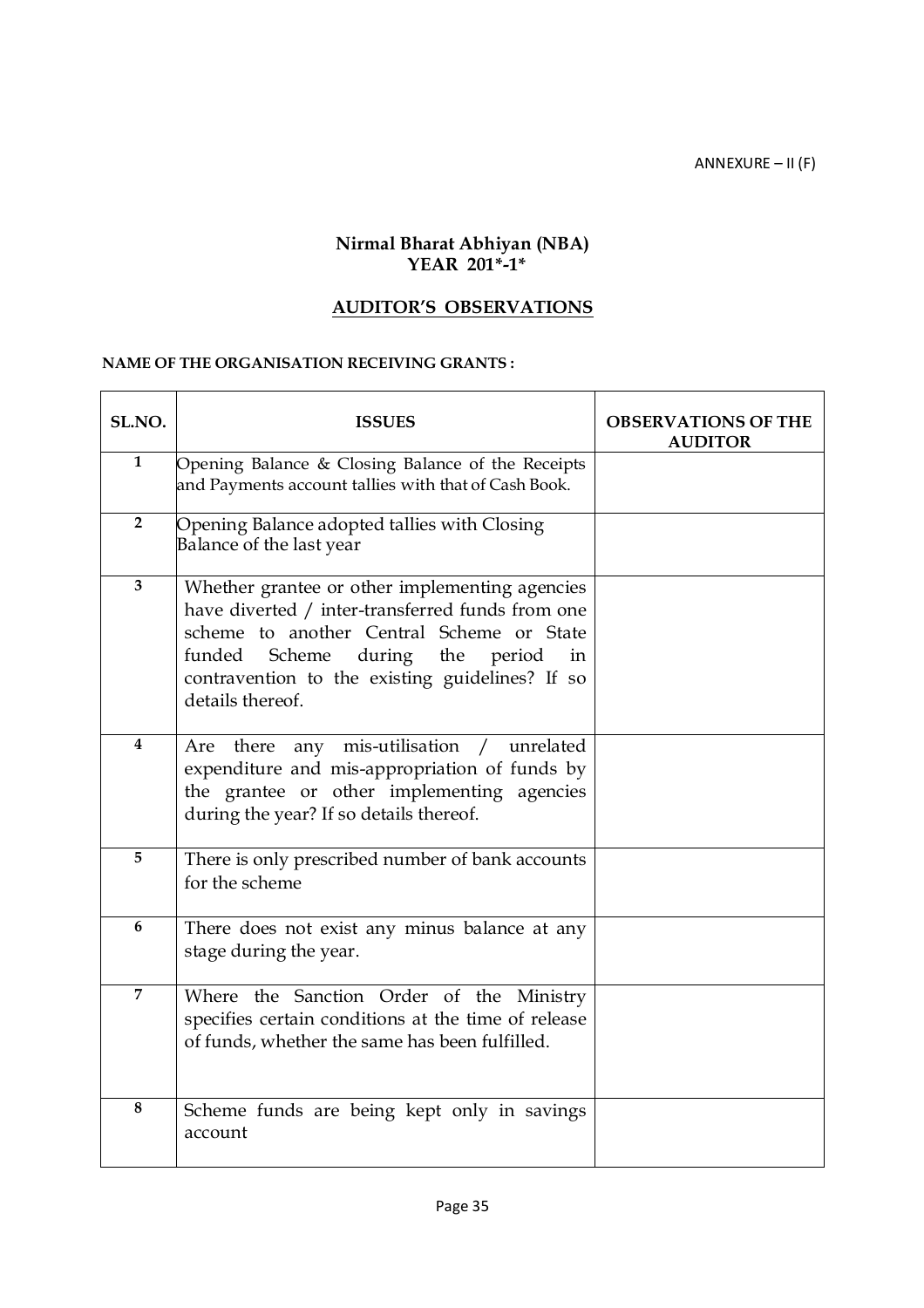| 9  | Interest earned has been added to the scheme<br>fund                                                                       |  |
|----|----------------------------------------------------------------------------------------------------------------------------|--|
| 10 | Whether interest money is being utilized strictly<br>for the programme purposes as laid down in the<br>existing guidelines |  |
| 11 | State share, as per programme guidelines, for the<br>year has been received during the year                                |  |
| 12 | All receipts / refunds have been correctly<br>accounted for and remitted in to the Bank account<br>of the scheme           |  |
| 13 | Scheme funds are not being kept in the State<br>Treasury                                                                   |  |
| 14 | Bank Reconciliation is being done regularly                                                                                |  |
| 15 | Name and address of the previous Auditor.                                                                                  |  |

**Signature of Competent Authority (Signature of Chartered Accountant with Seal)** Name in full **Name in full Name in full Name in full Name in full Name in full Name in full Name in full Name in full Name in full Name in full Name in full Name in full Name in full Name in full** Office seal **Membership No.\_\_\_\_\_\_\_\_\_\_\_\_\_\_\_\_\_ Contact No. CAG Empanelment No. & Year CAG Empanelment No. & Year Contact No.** Contact No. E-mail ID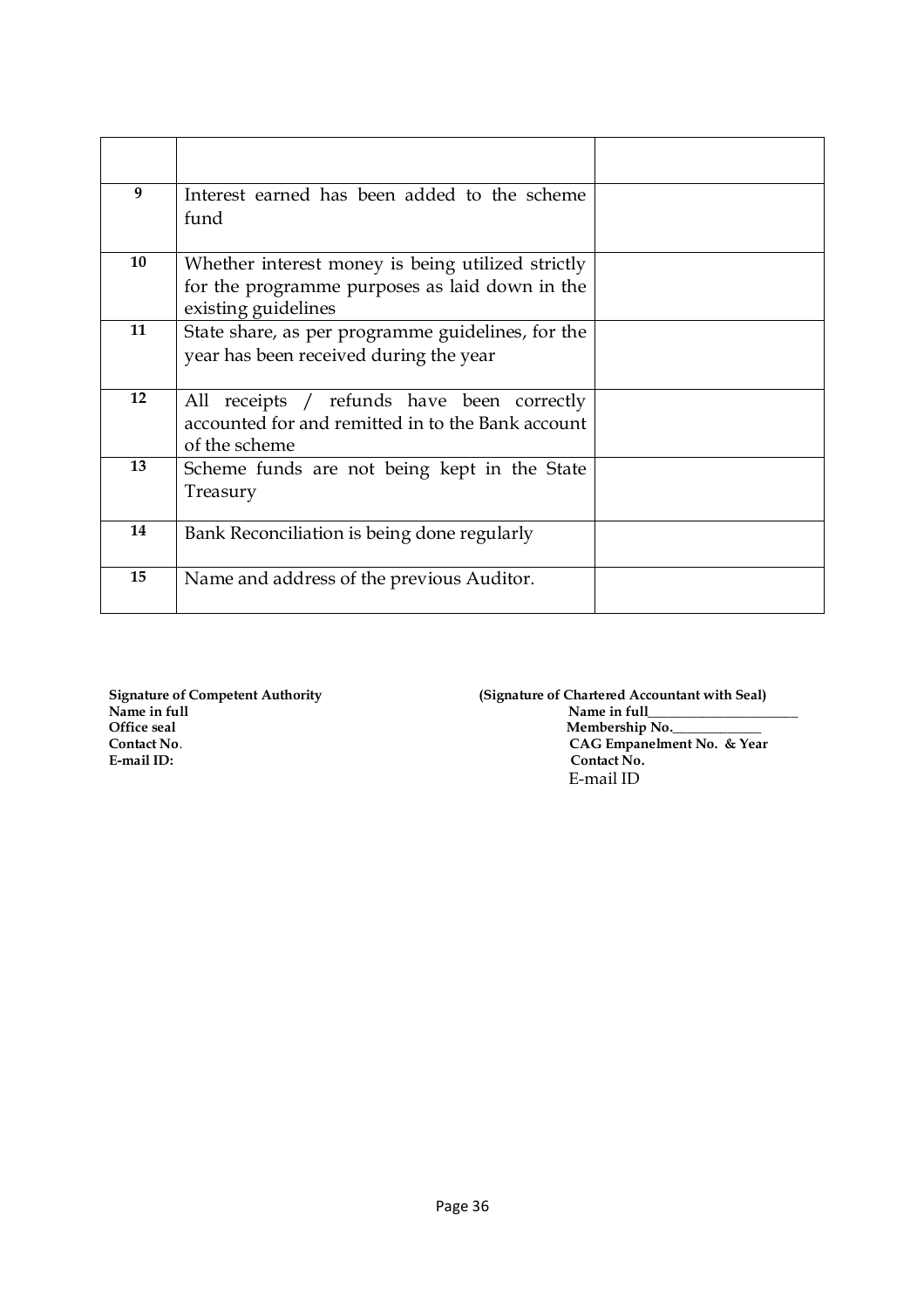#### **Utilization Certificate**

### State Water and Sanitation Mission (Name of State)

**NIRMAL BHARAT ABHIYAN**

(Central Share / State Share)

**Reference No. : Date:**

| SI. | Letter          | Amount |                                                                                                                                                                                                                                                                                                                                                                                                                                                                                                                                                                                                                                                                                                                                                                                                                                  |
|-----|-----------------|--------|----------------------------------------------------------------------------------------------------------------------------------------------------------------------------------------------------------------------------------------------------------------------------------------------------------------------------------------------------------------------------------------------------------------------------------------------------------------------------------------------------------------------------------------------------------------------------------------------------------------------------------------------------------------------------------------------------------------------------------------------------------------------------------------------------------------------------------|
| No. | No.<br>and date |        | in-aid sanctioned during the year  in<br>favour of State Water and Sanitation Mission<br>(Name of State) vide Ministry of Drinking Water<br>And Sanitation, Government of India Letter No.<br>given in the margin and Rs on<br>account of unspent balance with the District<br>Water and Sanitation Missions (as per list<br>attached) of the previous year, a sum of Rs.<br>has been utilized by the District<br>Water and Sanitation Missions (as per list<br>attached) for the purpose of approved work<br>undertaken under Nirmal Bharat Abhiyan, for<br>which it was sanctioned and that the balance of<br>Rs remaining unitilized with the District<br>Water and Sanitation Missions (as per list<br>attached) at the end of the year shall be carried<br>forward to the next year for implementation of<br>the programme. |
|     |                 |        |                                                                                                                                                                                                                                                                                                                                                                                                                                                                                                                                                                                                                                                                                                                                                                                                                                  |

#### 2. **Physical Output for the above utilized funds**

| <b>Components</b>                   | <b>Performance/Number of Units constructed</b> |
|-------------------------------------|------------------------------------------------|
| Individual Household Latrines - BPL |                                                |
| Individual Household Latrines - APL |                                                |
| Sanitary complex                    |                                                |
| <b>Schools Toilet Units</b>         |                                                |
| Anganwadi Toilets                   |                                                |
| <b>Rural Sanitary Mart</b>          |                                                |
| <b>Production Centres</b>           |                                                |

*Contd….*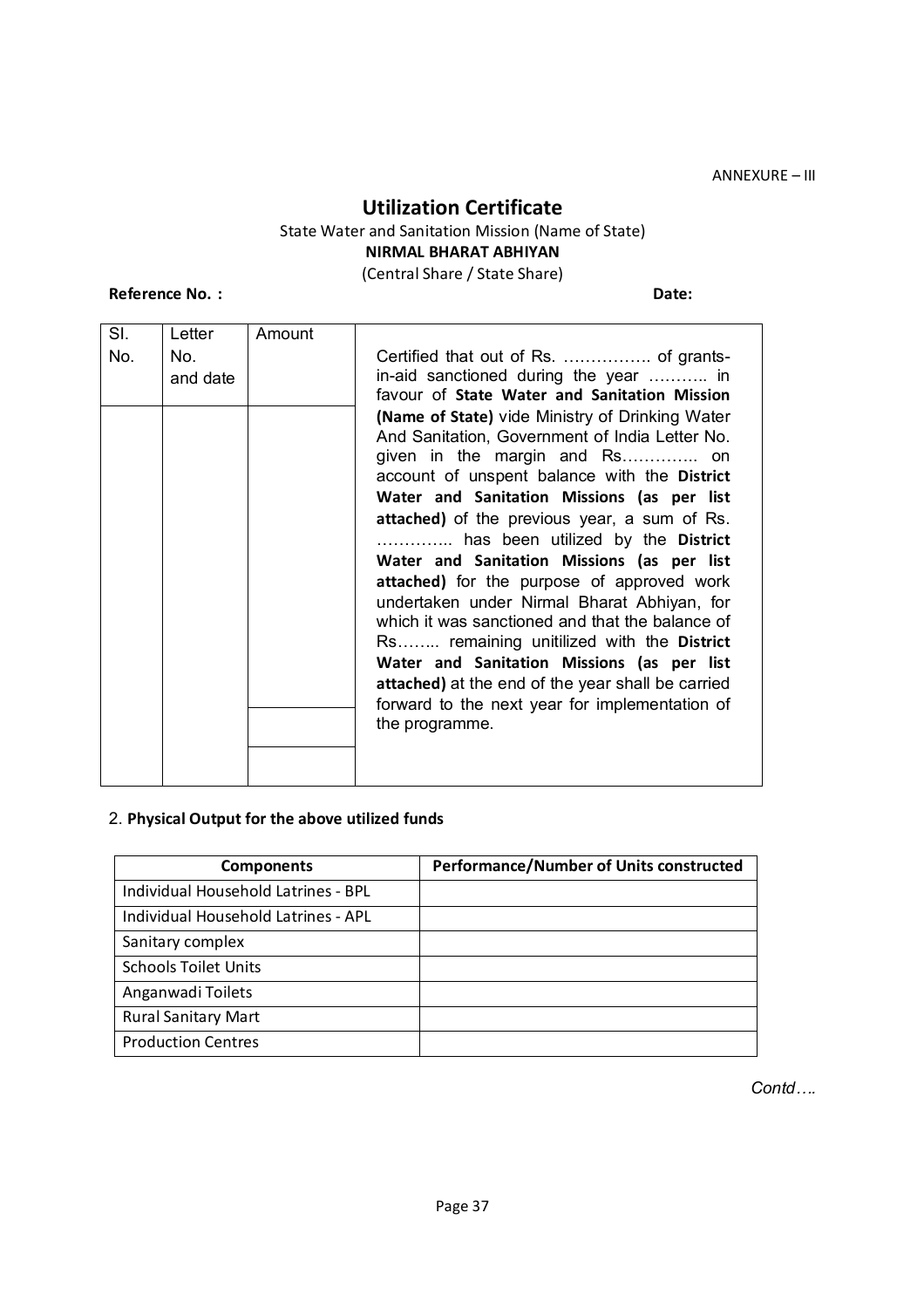3. Certified that I have satisfied myself that the conditions on which the grants-in-aid was sanctioned have been duly fulfilled / are being fulfilled and that I have exercised the following checks to see that the money was actually utilized for the purpose for which it was sanctioned.

*Kinds of checks exercised*

- 1. Audited Statement of Accounts of SWSM
- 2. Audited Statement of Accounts of DWSMs
- 3. Previous Utilisation Certificates
- 4. Physical Verification Reports
- 5. Review Mission Reports
- 6. *Any other document/check*

Countersigned by Member Secretary (SWSM)

| (Chairman SWSM) |
|-----------------|
|                 |

*(affix official seal)*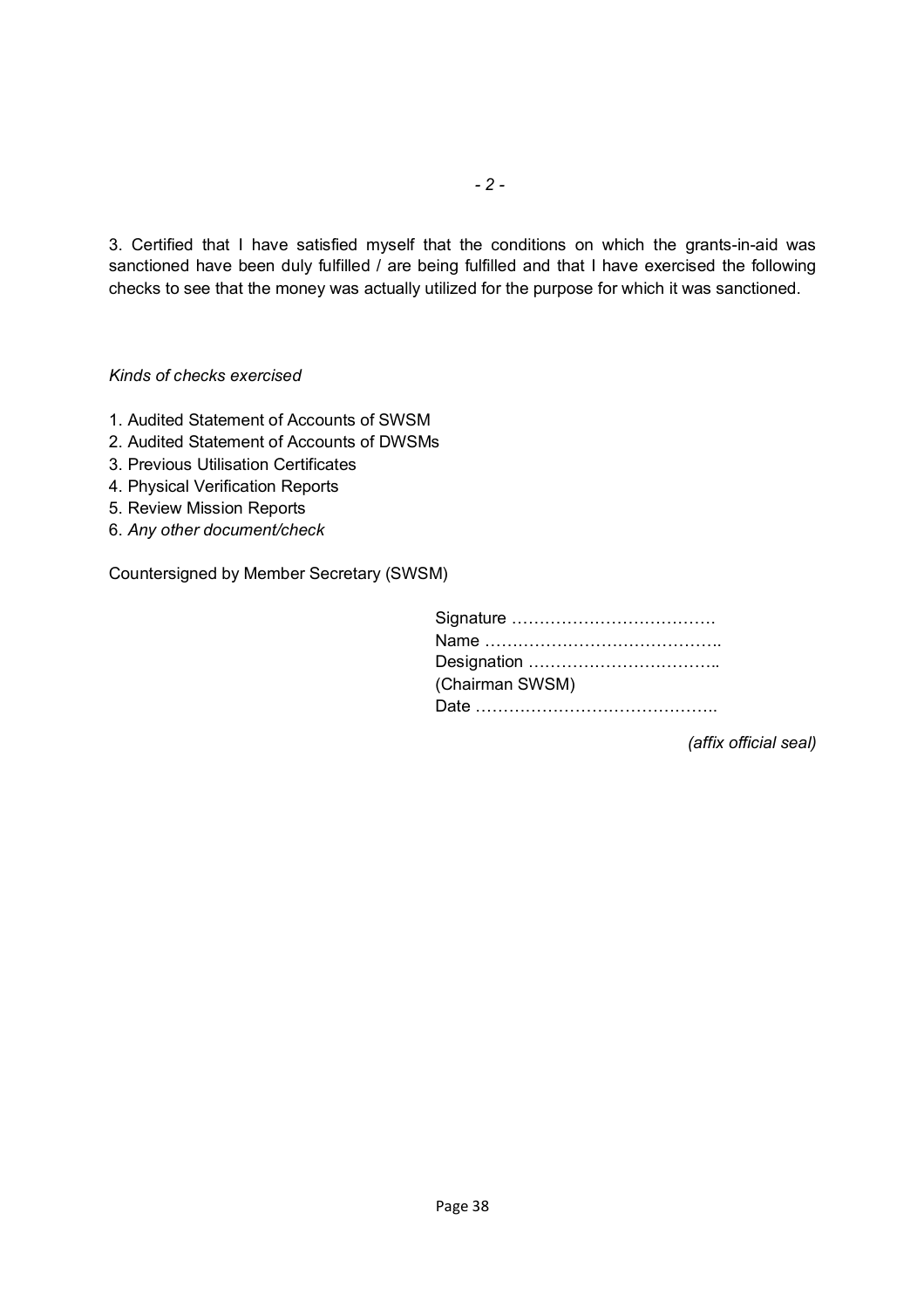#### **NIRMAL BHARAT ABHIYAN (NBA)**

### CHECKLIST for submitting proposal for Release of funds under NBA

| S.No. | Documents                                                               |               | Whether            |  |
|-------|-------------------------------------------------------------------------|---------------|--------------------|--|
|       |                                                                         |               | enclosed/fulfilled |  |
|       |                                                                         | (Please tick) |                    |  |
| 1.    | Utilization Certificates in original for previous year separately for   | Yes           | No                 |  |
|       | a) Central funds                                                        |               |                    |  |
|       | b) State funds                                                          | yes           | <b>No</b>          |  |
| 2.    | a) Utilization Certificates has file reference                          | Yes           | No                 |  |
|       | b) Signed by Chairman and Member Secretary (SWSM)                       | Yes           | <b>No</b>          |  |
|       | c) Countersigned by the Principal Secretary/ Secretary of the           | Yes           | No                 |  |
|       | concerned Department                                                    |               |                    |  |
|       | d) With official Seal                                                   | Yes           | No                 |  |
|       | e) Name, Designation, contact number, e-mail IDs of the signatories     | Yes           | No                 |  |
| 3.    | Certificate to the effect that the districts have utilized 60% of total | Yes           | N <sub>o</sub>     |  |
|       | available resources.                                                    |               |                    |  |
| 4.    | Audit Report/ Audited Statement of Accounts as per prescribed           | Yes           | No                 |  |
|       | format for the previous year has been submitted.                        |               |                    |  |
| 5.    | If audited by Chartered Accountant, he is a CAG empanelled              | Yes           | <b>No</b>          |  |
|       | <b>Chartered Accountant</b>                                             |               |                    |  |
| 6.    | Copy of the letter issued by O/o CAG has been furnished in support      | Yes           | No                 |  |
|       | of empanelment                                                          |               |                    |  |
| 7.    | The figures in UCs are in agreement with Audit Report                   | Yes           | N <sub>o</sub>     |  |
|       | a) Grants                                                               |               |                    |  |
|       | b) Expenditure                                                          | Yes           | No                 |  |
|       | c) Opening/ Closing Balance                                             | Yes           | No                 |  |
| 8.    | If not, clarifications have been given for the variations               | Yes           | No                 |  |
| 9.    | Action taken Report on the observations made by the Auditor in the      | Yes           | N <sub>o</sub>     |  |
|       | Audit Report after getting it vetted by the Auditor has been            |               |                    |  |
|       | furnished.                                                              |               |                    |  |
| 10.   | The State matching share has been released.                             | Yes           | No                 |  |
| 11.   | Review Mission Report from all districts have been received by          | Yes           | No                 |  |
|       | State                                                                   |               |                    |  |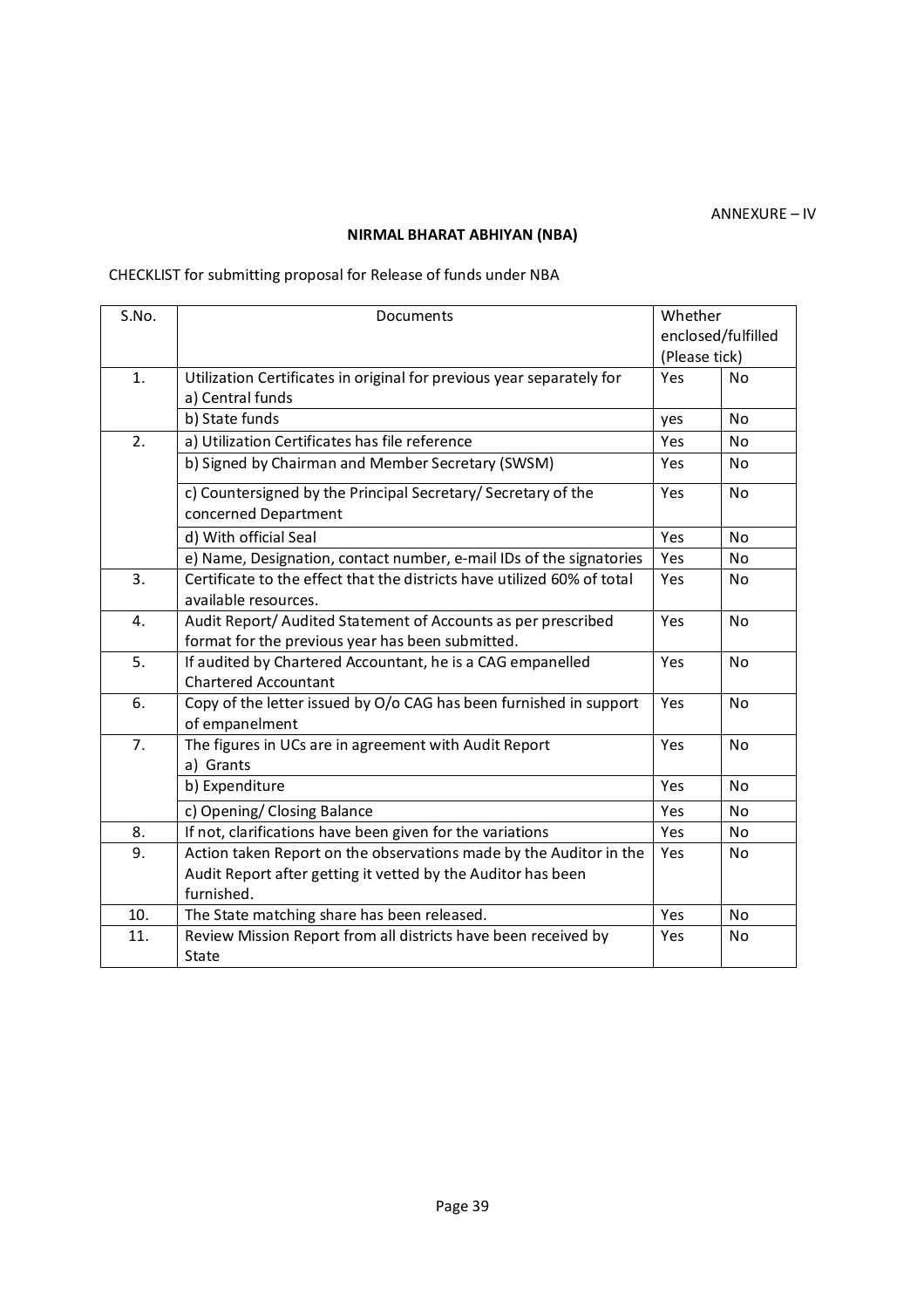#### **NIRMAL BHARAT ABHIYAN (NBA)**

#### **Information required to be collected from the Gram Panchayats (GPs) in the Base Line Survey for the proposed NBA Project**

- 1. Brief description of GP including general outlook, physical facilities, general economic status and occupation ,availability of water, status of NGOs, and other support organisations , Self Help Groups ,health and education personnel and infrastructure etc.
- 2. Total number of Households (HHs) in GP
	- (a) BPL
	- (b) APL
		- (i) SCs/STs
		- (ii) Small and marginal farmers
		- (iii) Landless labourers with homestead
		- (iv) Physically handicapped
		- (v) Women headed households
		- (vi) Others
- 3. No. of HHs having toilets in each of the above category
	- (a) No. of HHs having functional toilets
	- (b) No. of HHs having defunct toilets
	- (c)No. of HHs NOT having toilets in each of the above category
- 4. No. of Government / Government aided Schools in the GP
	- (a) No. of Schools having adequate toilets
	- (b) No. of Schools not having adequate toilets
	- (c) Number of School toilet units required to be constructed in each of schools
- 5. No. of Anganwadi Centres in the GP
	- (a) No. of Anganwadi Centres in Government Building with toilets
	- (b) No. of Anganwadi Centres in private/rented Building

(c) Number of Anganwadi toilets required to be constructed in Anganwadi Centres in Government Building

- 6. Provision/availability of water supply for toilets
- 7. Availability of water sources in the GP
	- (a) Open Well
	- (b) Handpump
	- (c) Stand post
	- (d) HH connection
	- (e) Other sources
- 8. Availability and Status of Solid and Liquid Waste Management facilities
- 9. (Descriptive)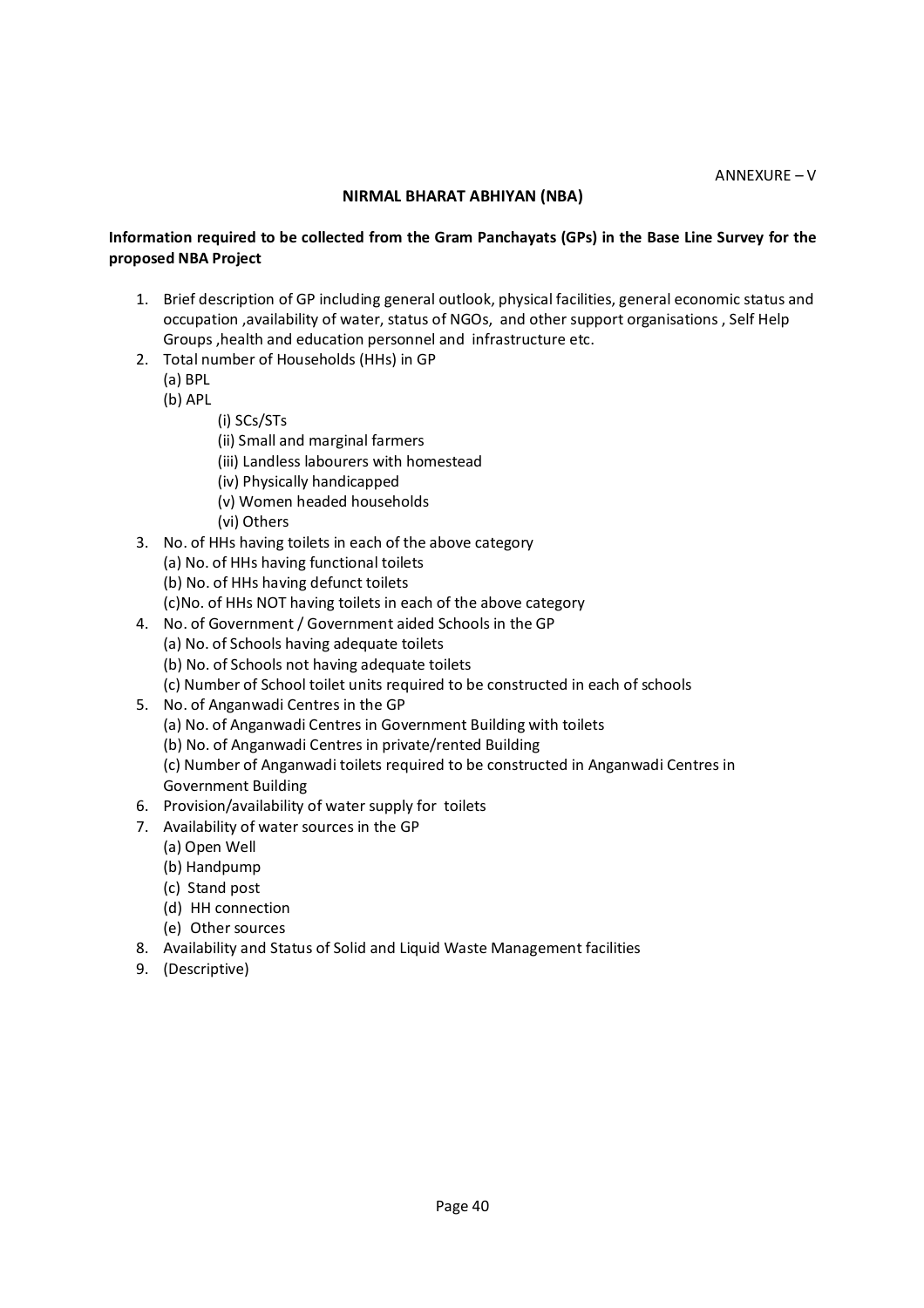#### Annexure-VI

#### **Government of India Orders and Notifications**

| Sl. No | Reference                                                                                                                                                       |
|--------|-----------------------------------------------------------------------------------------------------------------------------------------------------------------|
| 1.     | Renaming TSC to NBA vide letter no.W-11013/5/2012-CRSP dated 13.06.2012                                                                                         |
| 2.     | Notification issued by Ministry of Rural Development regarding convergence of<br>MNREGS with TSC vide letter no. J-11017/41/2011-MGNREGA(P) dated<br>07.06.2012 |
| 3.     | Convergence with NRHM for incentivizing ASHAs Jt. D.O.No.W-11042/7/2007-<br>CRSP-Part dated 18.05.2012                                                          |
| 4.     | Convergence with IAY vide letter no. J-11012/2/2006-RH dated 18.05.2011                                                                                         |
| 5.     | Convergence with WCD for Anganwadi Workers vide letter No. W.11042/4/04-<br>CRSP dated 10.02.2010                                                               |